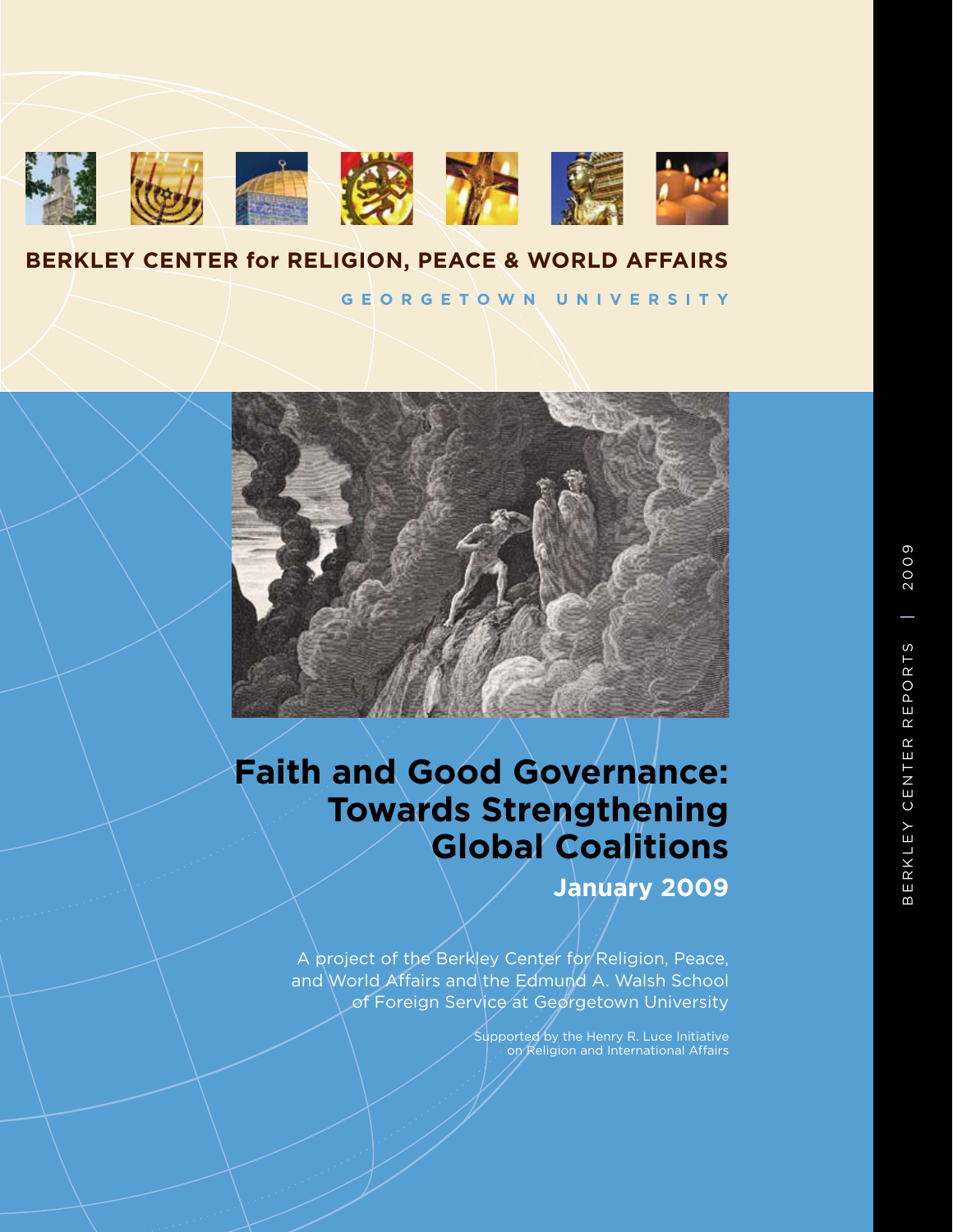# **Luce/SFS Program on Religion and International Affairs**

From 2006–08, the Berkley Center and the Edmund A. Walsh School of Foreign Service (SFS) collaborated in the implementation of a generous grant from the Henry Luce Foundation's Initiative on Religion and International Affairs. The Luce/SFS Program on Religion and International Affairs convenes symposia and seminars that bring together scholars and policy experts around emergent issues. The program is organized around two main themes: the religious sources of foreign policy in the US and around the world, and the nexus between religion and global development. Topics covered in 2007–08 included the HIV/AIDS crisis, faith-inspired organizations in the Muslim world, gender and development, religious freedom and US foreign policy, and the intersection of religion, migration, and foreign policy.

# **The Berkley Center**

The Berkley Center for Religion, Peace, and World Affairs, created within the Office of the President in March 2006, is part of a university-wide effort to build knowledge about religion's role in world affairs and promote interreligious understanding in the service of peace. The Center explores the intersection of religion with contemporary global challenges. Through research, teaching, and outreach activities, the Berkley Center builds knowledge, promotes dialogue, and supports action in the service of peace. Thomas Banchoff, Associate Professor in the Department of Government and the School of Foreign Service, is the Center's founding director.

# **The Edmund A. Walsh School of Foreign Service**

Founded in 1919 to educate students and prepare them for leadership roles in international affairs, the School of Foreign Service conducts an undergraduate program for over 1,300 students and graduate programs at the Master's level for more than 700 students. Under the leadership of Dean Robert L. Gallucci, the School houses more than a dozen regional and functional programs that offer courses, conduct research, host events, and contribute to the intellectual development of the field of international affairs. In 2007, a survey of faculty published in *Foreign Policy* ranked Georgetown University as #1 in Master's degree programs in international relations.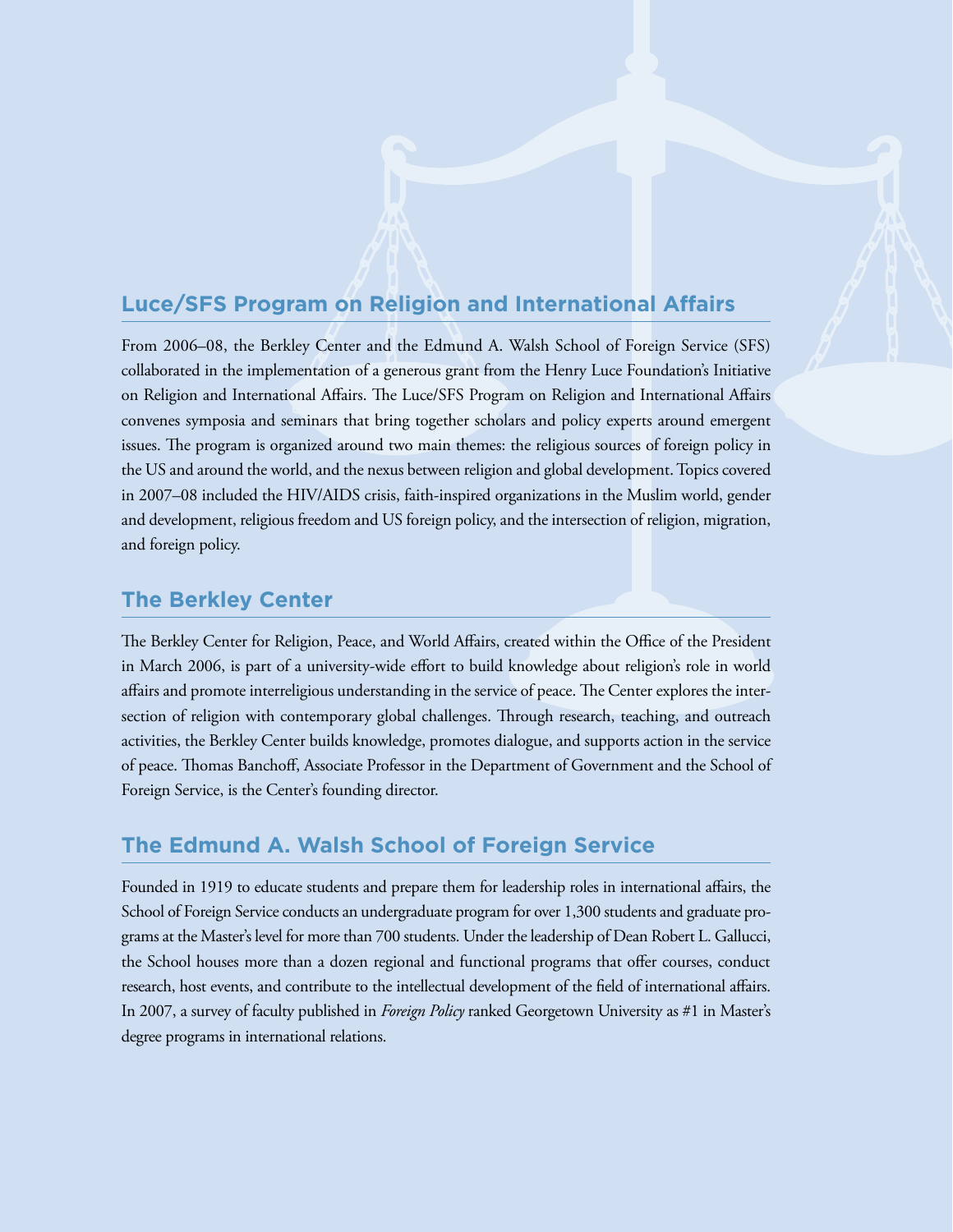# **About this report**

*Faith and Good Governance: Towards Strengthening Global Coalitions* is part of a series of reviews of development issues and their faith dimensions. A draft was discussed at a Berkley Center consultation on October 14, 2008.

The review forms part of a series of reports on development topics undertaken by the Berkley Center for Religion, Peace, and World Affairs at Georgetown University, and implemented jointly with the Edmund A. Walsh School of Foreign Service. The project is supported by a generous grant from the Henry Luce Foundation's Initiative on Religion and International Affairs. The Luce/SFS Program on Religion and International Affairs convenes symposia and seminars that bring together scholars and policy experts around emergent issues. The program is organized around two main themes: the religious sources of foreign policy in the US and around the world, and the nexus between religion and global development. Topics covered in 2007–08 included the HIV/AIDS crisis, faith-inspired organizations in the Muslim world, gender and development, religious freedom and US foreign policy, and the intersection of religion, migration, and foreign policy. The Religion and Global Development program examines both the role of religious groups and ideas in donor and developing countries, and the prospects for greater religious-secular cooperation in the development field. Its components include graduate student research fellowships; a religion and development database; and the creation and dissemination of "religious literacy" materials for development professionals in government, NGOs, and international organizations. Through a series of meetings with stakeholders and background reports, the Luce/SFS Program on Religion and Global Development maps the role of faith-based organizations around the world and points to best practices and areas for collaboration.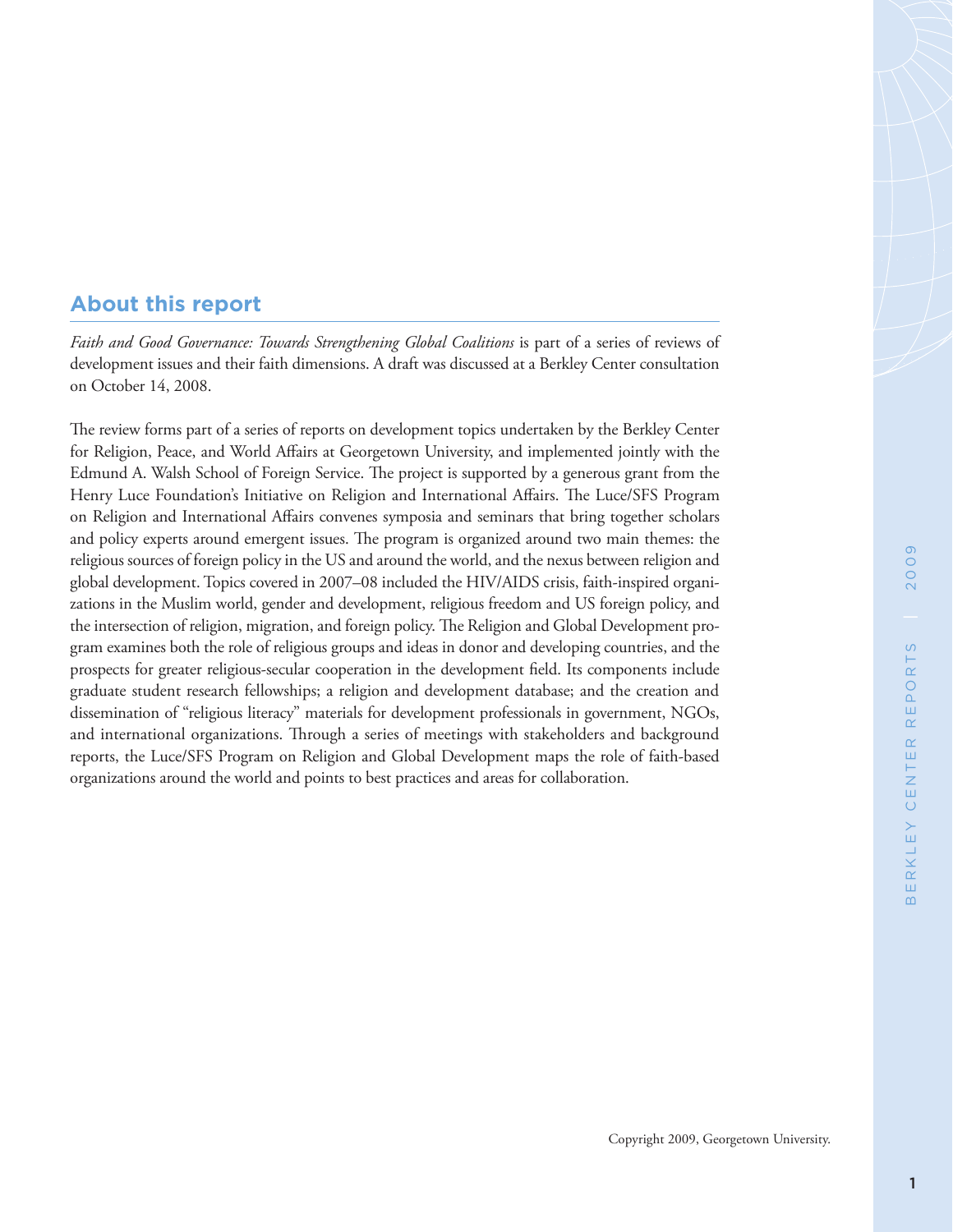# **Acknowledgements and About the Authors**

This report is a collaborative venture; we acknowledge with special appreciation the partnership of institutions that are focusing on many of the same issues, especially the **World Bank** and the **International Anti Corruption Conference (IACC)**. Colleagues gave freely of their time for discussions and written exchanges and commented on draft sections of the report. On October 14, 2008, a consultation at the Berkley Center at Georgetown University reviewed the topic and suggested next steps moving forward. Esther Brazil, on behalf of the **World Faiths Development Dialogue**, provided valuable editorial support.

**Katherine Marshall** has worked for over three decades on international development, with a focus on issues facing the world's poorest countries. As a senior fellow at the Berkley Center for Religion, Peace, and World Affairs and a Visiting Associate Professor of Government, she coordinates the Luce/SFS Program on Religion and Global Development. Before coming to

Georgetown, Marshall served with distinction and held many leadership positions at the World Bank. From 2000–2006, her mandate covered ethics, values, and faith in development work, as counselor to the World Bank's President. Marshall is the author of several books, including *Mind, Heart, and Soul in the Fight Against Poverty* (2004) and *Development and Faith: Where Mind, Heart, and Soul Work Together* (co-authored with Marisa van Saanen, World Bank, 2007). She serves on the Boards of several NGOs and on advisory groups, is a Trustee of Princeton University, and directs the World Faiths Development Dialogue (WFDD).

**Marisa Van Saanen** is studying law at Yale University. She was part of the Development Dialogue on Values and Ethics at the World Bank from 2002 to 2007. She is co-author of *Development and Faith: Where Mind, Heart and Soul Work Together* (World Bank, 2007).

Comments are welcome to km398@georgetown.edu.

# **Abbreviations and Glossary**

- CAS Country Assistance Strategy (of the World Bank)
- **EITI** Extractive Industries Transparency Initiative
- IACC International Anti-Corruption Conference
- IDEA International Development Ethics Association
- INT Institutional Integrity Vice Presidency (of the World Bank)
- KKN Bahasa Indonesian acronym for corruption, collusion, and nepotism -korupsi, kolusi nepotism.
- MDG Millennium Development Goals (agreed at UN Millennium Summit in 2000)
- OECD Organisation for Economic Cooperation and Development
- StAR Stolen Assets Recovery Initiative
- **TI** Transparency International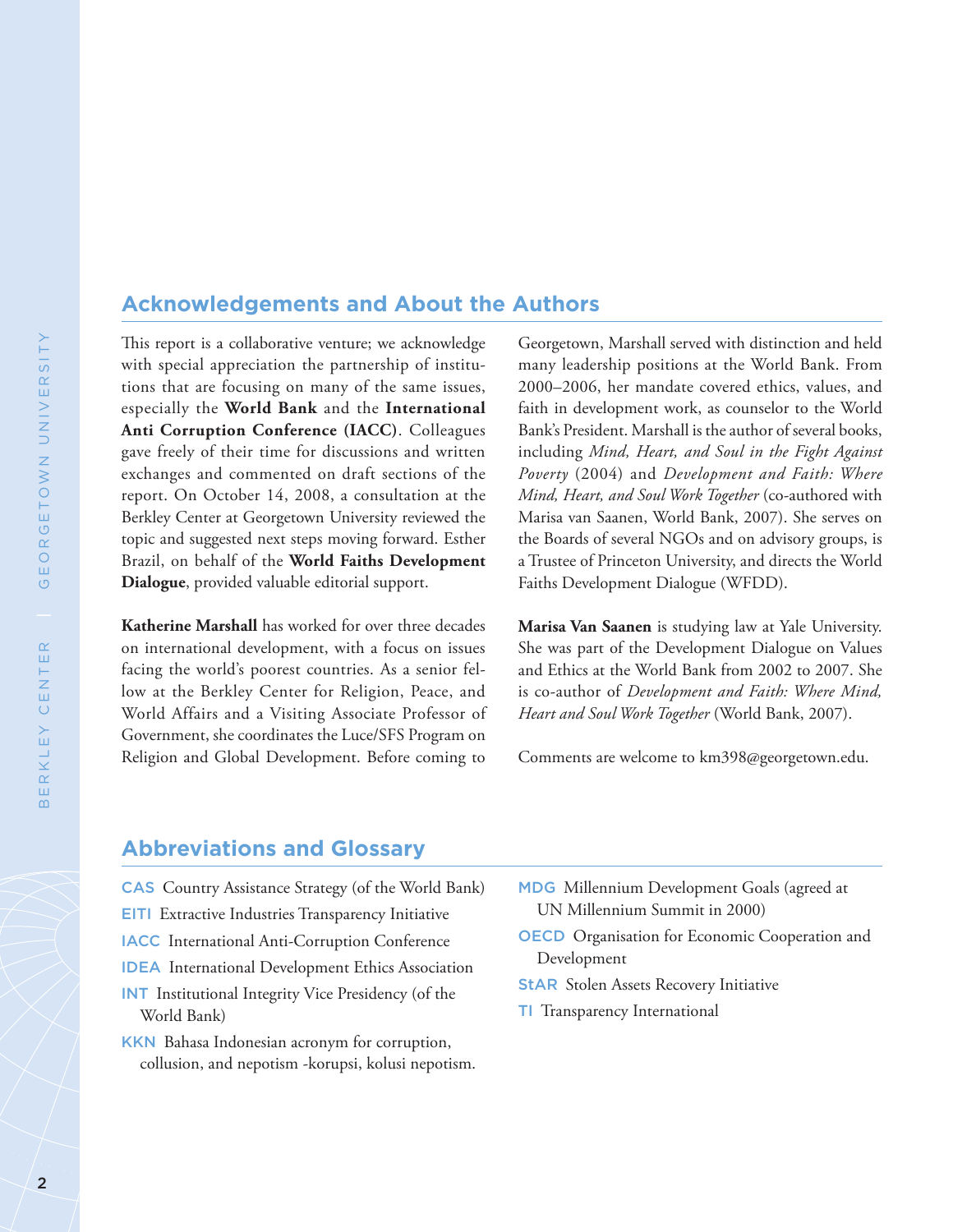# **Table of Contents**

|                                                                                    | 5                   |
|------------------------------------------------------------------------------------|---------------------|
| Box 2: The Common Good: Paul Caron, Institute of Advanced Catholic Studies         | 9<br>10<br>11<br>13 |
|                                                                                    | 17                  |
| Box 4: Delving More Deeply into Accountability: Richard Marsh, Director,           | 20                  |
| Part III: Responses of Faith Leaders and Institutions to Corruption                | 23                  |
| Box 5: An Interfaith Declaration: a Code of Ethics on International Business for   | 23                  |
| Box 6: 13th IACC, Workshop Special Session on Faith and Human Security,            | 25                  |
| Box 7: Summary of Brainstorming Meeting on Governance and Faith, Berkley Center,   | 27                  |
|                                                                                    | 29                  |
| Box 9: Corruption and Extractive Industries: Rev. Seamus Finn, Oblates of St. Mary | 31                  |
| Box 10: Improving Governance from Above and from Below: Dele Olowu                 | 32                  |
|                                                                                    | 35                  |
|                                                                                    | 37                  |
|                                                                                    | 39                  |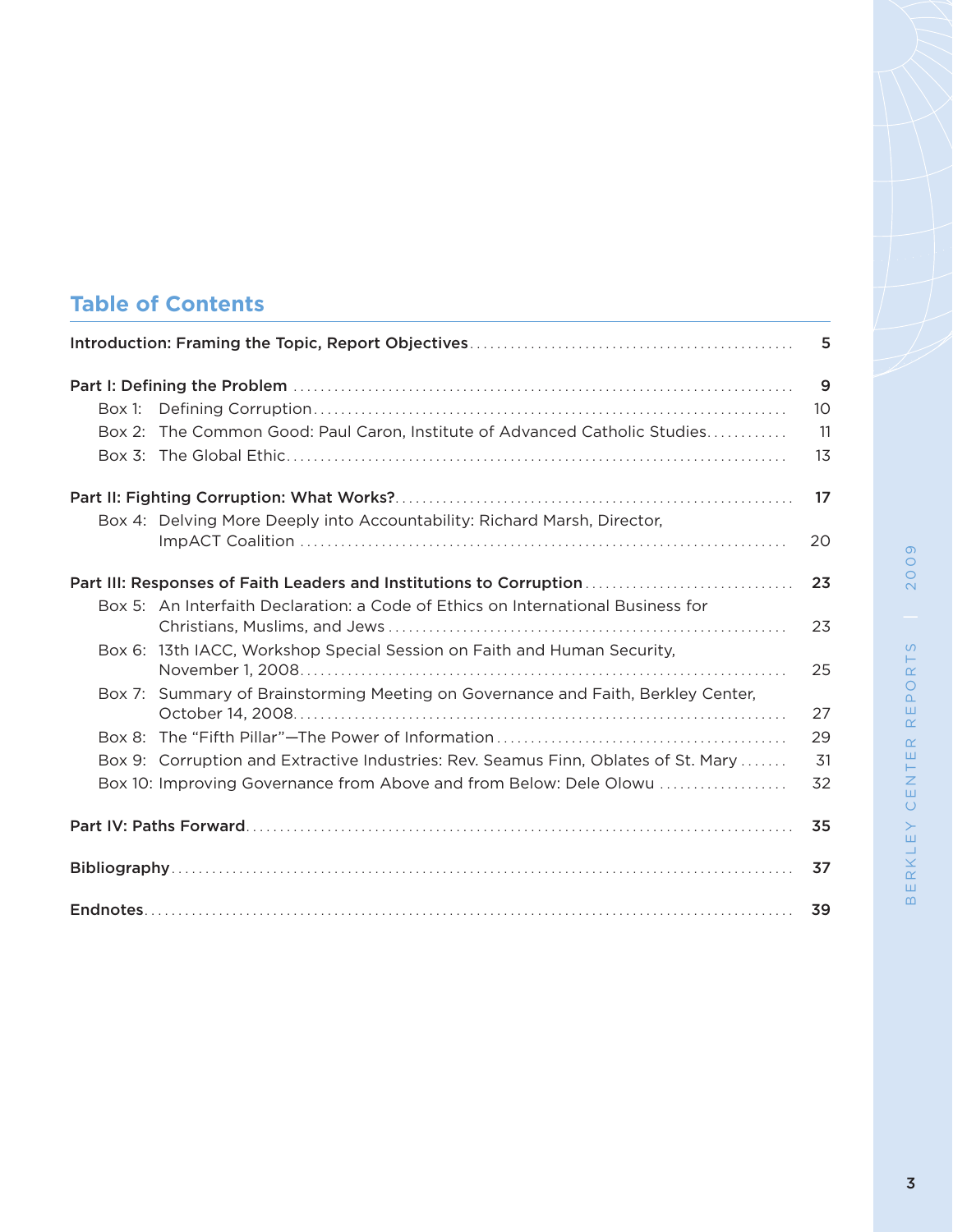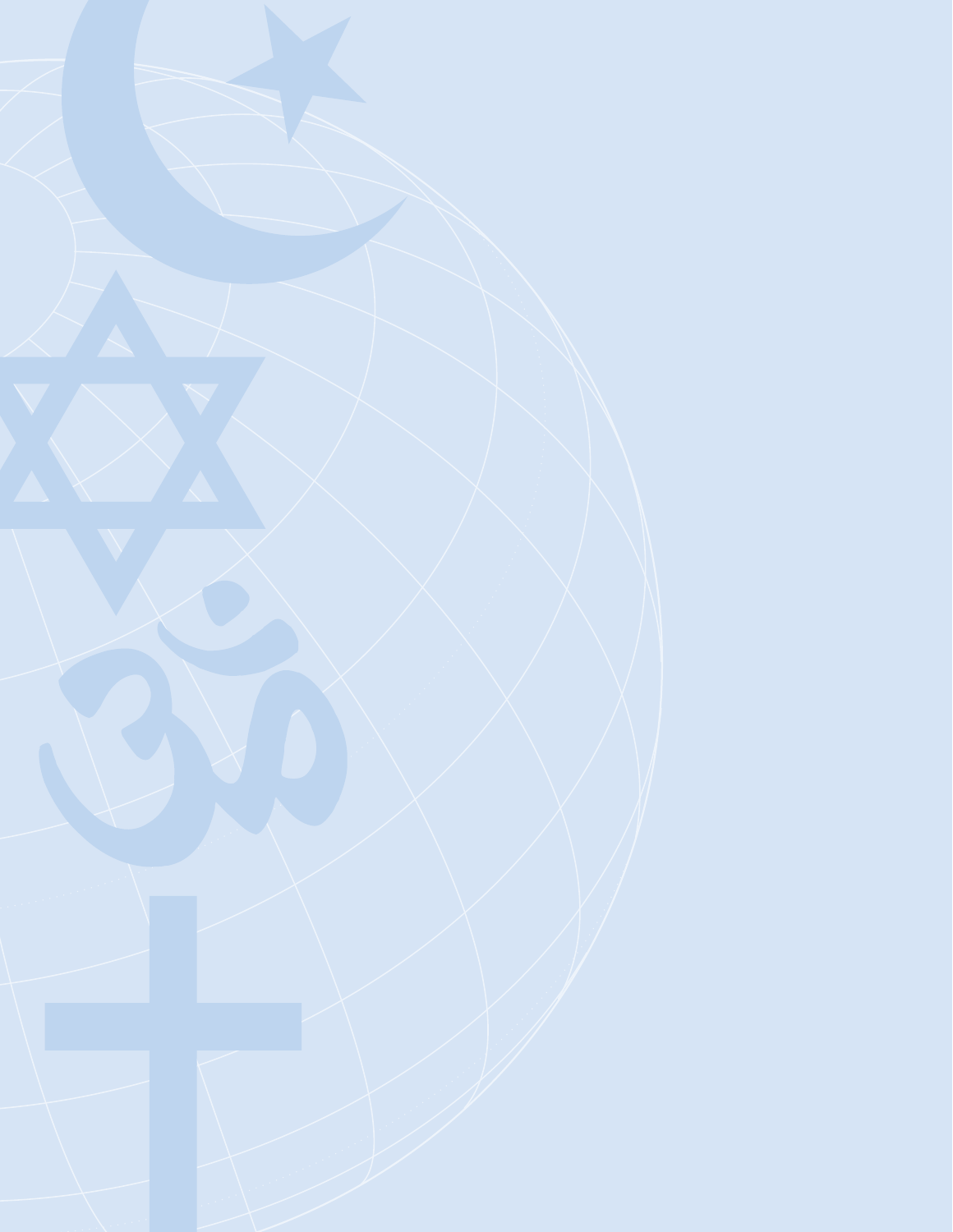# **Introduction Framing the Topic, Report Objectives**

# **Governance, Omnipresence of Corruption**

The term governance is widely used but conveys<br>multiple meanings. Some relate to political<br>systems and address both their legitimacy and multiple meanings. Some relate to political systems and address both their legitimacy and effectiveness. Others focus on the realm of rights and how diverse human rights are applied in practice. In many settings, "governance" is essentially a code for corruption. These broad topics are not primarily the domain of faith leaders and communities, but these leaders and communities often engage with the issues on various levels. This report explores the various ways in which they could be more actively involved, with a focus on corruption as one facet of governance that has particular ethical and operational relevance.

Corruption and concerns about its impact are never far away. Problems associated with corrupt practices have been common throughout history and continue to be the topic of daily press coverage. They affect many cultures and peoples, and are present in many institutions, contexts, and countries, regardless of socioeconomic factors. Corruption remains a fact of contemporary life. Faith communities are a group that can potentially be mobilized to bring issues to light, and to seek solutions.

# **Corruption and International Development Work**

Anticorruption and governance strategies are increasingly prominent in discussions about international development. Placing corruption and governance at the front and center of the international agenda is a rather recent occurrence, and can be accounted for by important historical factors: notably the egregious examples of disappearing resources (Mobutu and Marcos), combined with mounting concerns that leakage of funds represents an important obstacle to mobilizing resources for the cause of fighting poverty.

Any overly close association of international development with corruption is, of course, highly misleading and potentially a distortion of the facts. Corruption is *not* simply a problem in developing countries; it is a virtually universal phenomenon that affects people, institutions, and states across the globe. Those who work on anti-corruption efforts, and institutions like Transparency International (TI), are quick to stress that the perpetrators of corrupt practices are in the first instance those with resources, often in rich countries. Nonetheless, corruption has important development dimensions, some linked broadly to global phenomena (increasing ease of movement of money, financial sector weaknesses) and some more particular to the work involved in designing and implementing development programs and policies (especially capacity gaps). There is a strong correlation between high levels of corruption and the weaknesses that attend failing states. Where large sums of money are at stake, no matter how noble the cause, the temptation for personal enrichment is always present.

Debates about good governance and operational programs in this field have important and often complex ethical dimensions. Governance and corruption present a host of complex challenges, of policy and practice, relevant for all segments of society, at local, state, national, and transnational levels. These need to be dealt with by means of transnational legal and normative remedies, increased domestic policing, and by addressing societal norms and expectations of behavior. The topic needs strong advocates and defenders of justice in every community and society. Action involves leadership "from above" and community mobilization; it turns on effec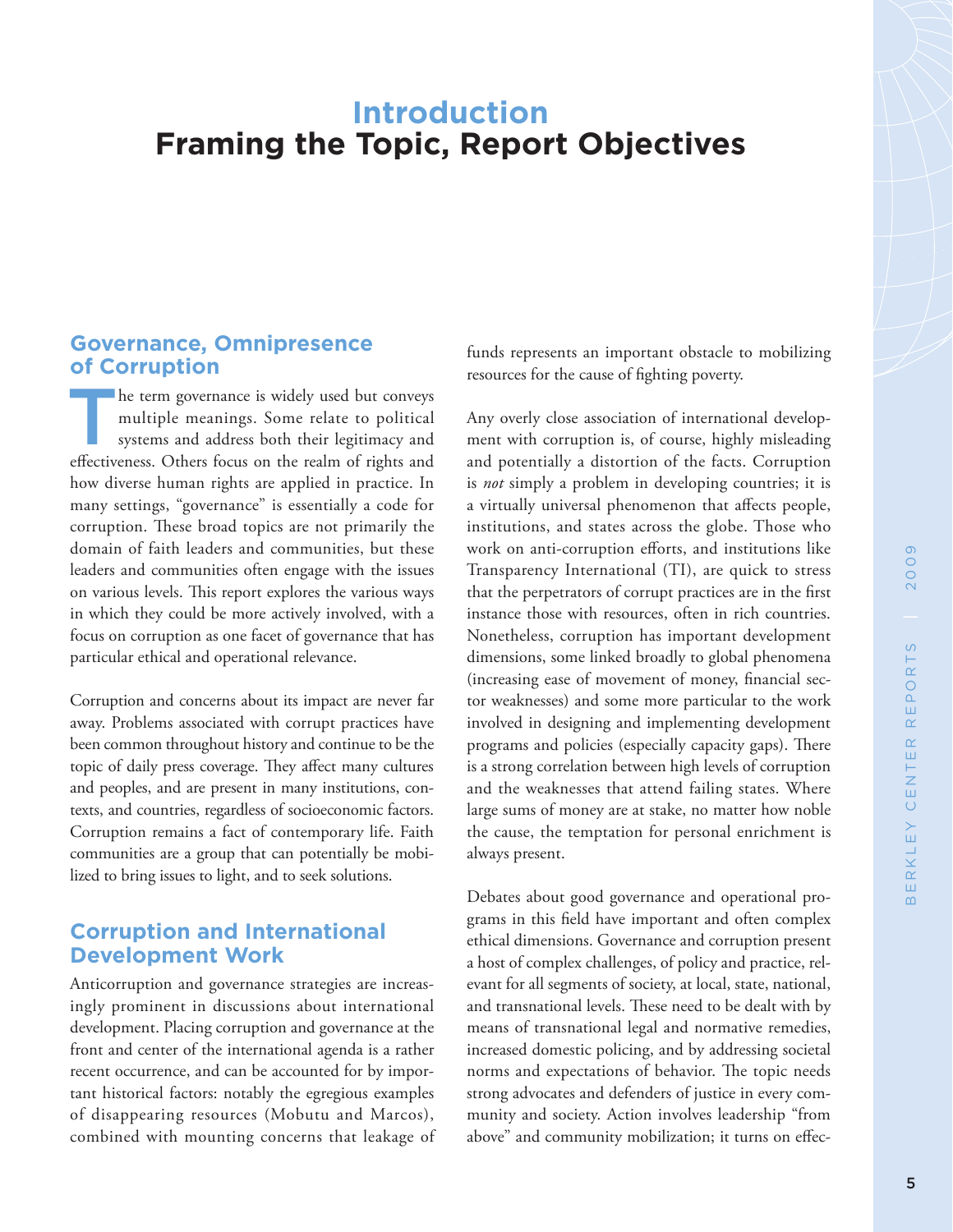tive definition and application of law as well societies' various ethical norms.

Today, a significant development is the joining together of faith and secular leaders and institutions to address poverty and development issues. In this context, we pose several questions: S*hould religious leaders and institutions be more directly engaged in both national and global efforts to define and raise standards of public governance? To what extent are they already doing so? Can they participate effectively, and if so, how? What is needed to reinforce and expand alliances between and among faith and development institutions, and to reinforce a culture and practice of integrity, both so essential to fighting poverty?* These questions are pertinent to debates about how to fight corruption in development work, and about the relationships between the religious and the secular.

This report is part of a continuing process of reflection on ways to increase and enhance faith leaders' and institutions' engagement with issues of corruption and the broader challenge of improving governance for development. Its aims to encourage discussion and stimulate further reflection, building specifically on Katherine Marshall's 2008 article in the *Journal of Global Ethics*: "Ancient and Contemporary Wisdom and Practice on Governance as Religious Leaders Engage in International Development" (4:3, 217-229), and on discussions at the 2008 International Anti-Corruption Conference (described in the report) and continuing dialogue with Transparency International. Other institutions involved in the dialogue include the Institute of Advanced Catholic Studies, the University of Cambodia, the International Development Ethics Association (IDEA), and Global Ethics.

The report puts forward a series of hypotheses and suggestions on areas with potential for future action and dialogue. The website for the Berkley Center for Religion, Peace, and World Affairs (http://berkleycenter. georgetown.edu) will provide a framework for updating information on dialogue and action on the topic.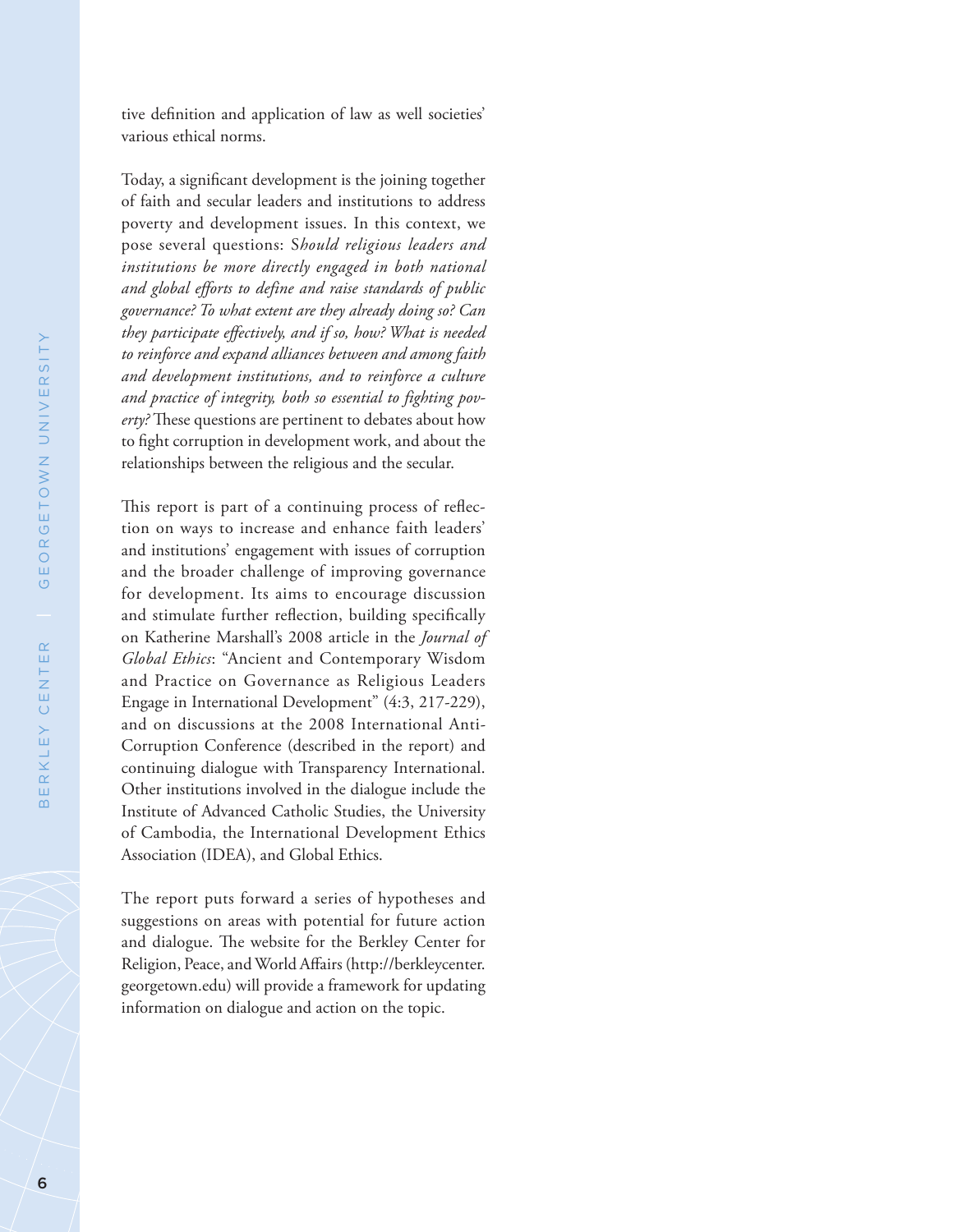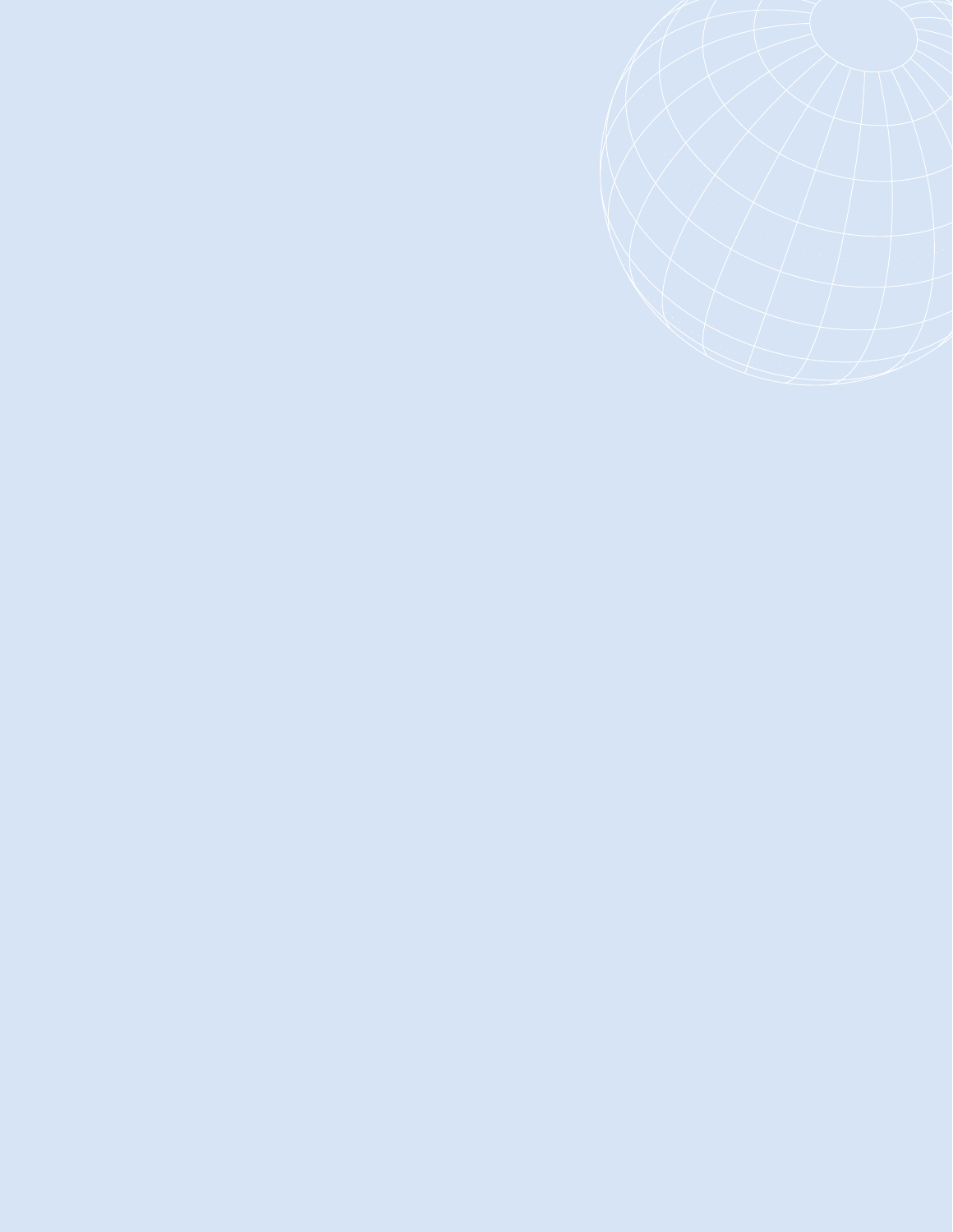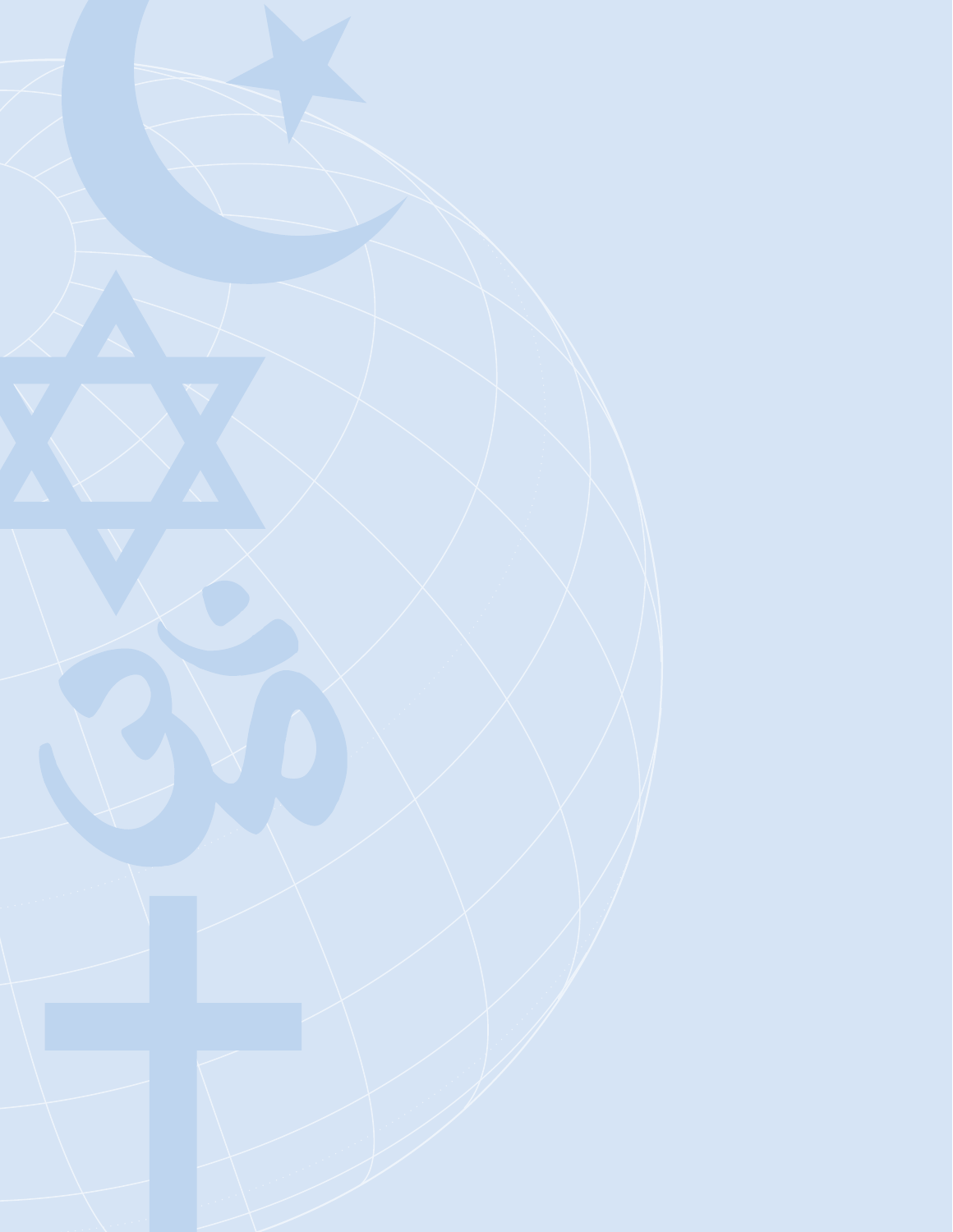# **Part I Defining the Problem**

# **Why Focus on Faith Leaders and Good Governance?**

hile religious leaders are playing increas-<br>ingly active roles across much of the devel-<br>opment agenda on issues like health and ingly active roles across much of the development agenda on issues like health and education, this trend has been less evident in the growing body of work on governance and anti-corruption efforts. There is great, but as yet untapped, potential for leaders to address issues more forthrightly, explore complex ethical dimensions, and work for better results.

The growing attention that is being devoted to ensuring high standards of governance everywhere provides an opportunity for faith leaders and institutions to go beyond their traditional focus on personal and community values, and to play more active roles in forming alliances against corrupt behavior, be it at a communitywide, national, or global level.

# **What is Corruption?**

Corruption takes many forms, regardless of a country's general economic conditions. Bribery, embezzlement, nepotism, and racketeering decrease bureaucratic efficacy, enrich small numbers of people, prolong (and often deepen) poverty, and hinder development work. While many richer states have increasingly efficient processes for rooting out and punishing corruption, poorer countries often lack the capacity to fight corruption, which becomes entrenched in bureaucracies and can feel endemic to the culture of some developing states and sectors. In both industrial and less developed countries, corruption worsens the plight of poor people, denying them access to critical services.

A lesson of the recent past is that much can be done to combat corruption. Obvious avenues include legal

remedies and normative strategies to root out corruption. Strong leadership can achieve results: classic success stories include Singapore and Hong Kong. Further, there is considerable scope for support for weaker states from countries and institutions which have travelled the path of reform, and such support is also available through international institutions. There are also significant avenues for action by richer countries, by policing the activities of their citizens and private sector actors, both in their own countries and as they cross state borders to do business.

What exactly does the term "corruption" encompass? Definitions of corruption differ markedly and can spark active debate. International legal scholar on corruption issues Susan Rose-Ackerman writes, "'Corruption' is a term whose meaning shifts with the speaker."1 The term can encompass a variety of reprehensible activities, as defined by the person using the term. A common focus is on the abuse of public trust, particularly the abuse of resources.

As one country-specific example, Box 1 sets out a series of practically-derived definitions of corruption as framed on a government website (Namibia). One pithy definition was the rallying cry of Indonesian militants opposing the Suharto regime in 1998: KKN, the Bahasa Indonesian acronym for corruption, collusion, and nepotism (*korupsi*, *kolusi*, and *nepotism*).

The World Bank definition of corruption represents a long debated and carefully articulated approach:

The abuse of public office for private gain; public office is abused when an official accepts, solicits, or extorts a bribe. It is also abused when private agents give or offer bribes to circumvent public policies and processes for competitive advantage and profit. Public office can also be abused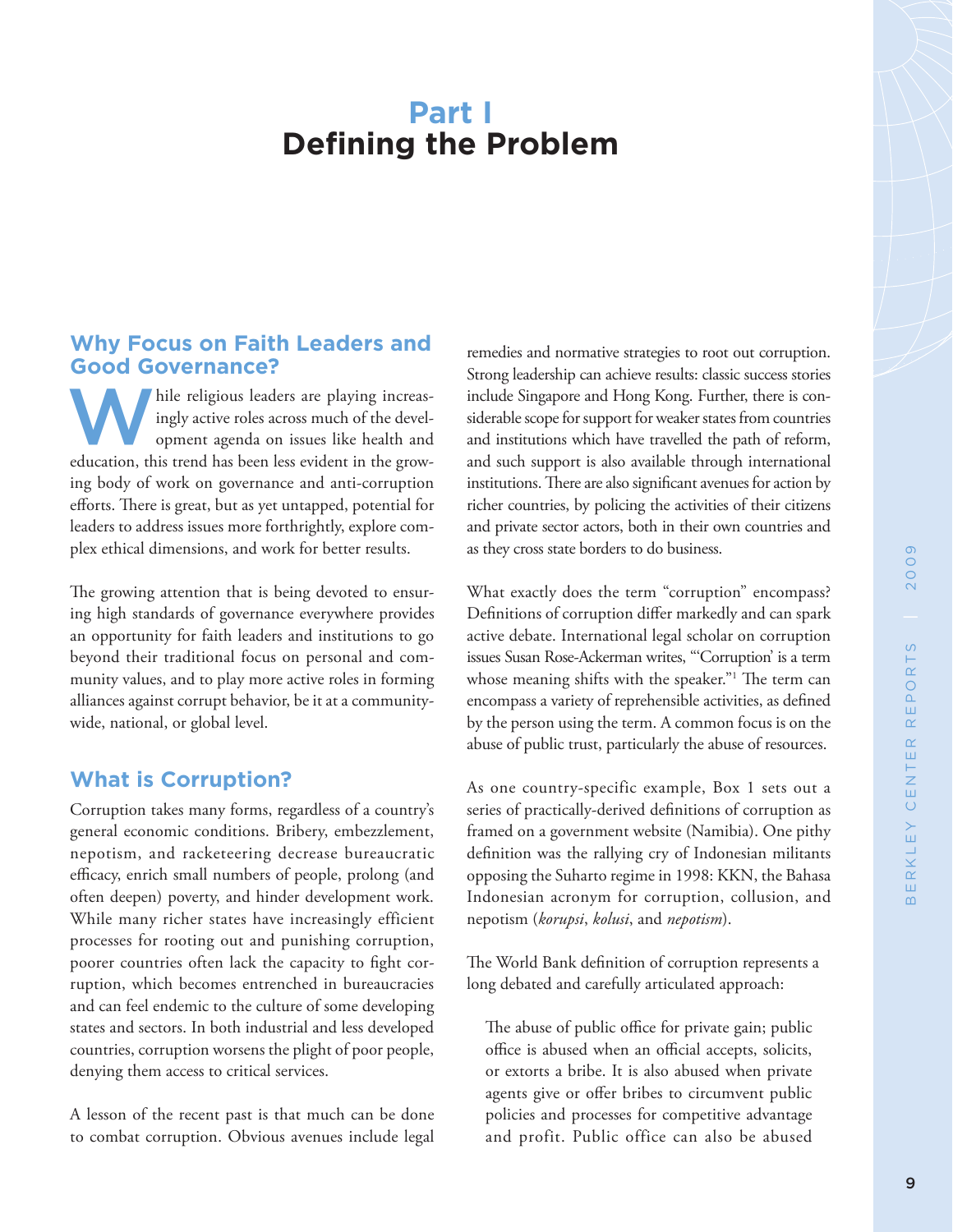for personal benefit even if no bribery occurs, through patronage and nepotism, the theft of state assets, or the diversion of state revenues. Corruption can also take place among private sector parties, yet interface with and affect public sector performance: for example, collusion among bidders to a public procurement with the intent to defraud the state can seriously distort procurement outcomes.<sup>3</sup>

Rose-Ackerman highlights the important policy debate that turns on the legal line of corruption, and the extent to which states can regulate "corruption" when it becomes less clear-cut.

[The] policy debate turns on where to draw the legal line and how to control borderline phenomena, such as conflicts of interest, which many political systems fail to regulate…one of the most important debates turns on the issue of "state capture" or the problem of creating open democratic/ market societies in states where a narrow elite has a disproportionate influence on state policy. In those countries outright bribery may be low, but

the system is riddled with special interest deals that favor the few over the many.<sup>4</sup>

Both the clear-cut and less clear-cut definitions of corruption are relevant to the present discussion. The idea that a culture of corruption creates a permissive environment where dishonesty, rule-breaking, and petty corruption become the norm has special relevance because of close associations between culture and religion. In this kind of environment, it can be difficult to determine what requires a legal remedy and what needs to be dealt with through non-legal strategies in order to promote honesty and good governance.

Approaches to fighting corruption thus take several avenues, notably legal remedies and normative strategies to root out corruption. As far as the development agenda is concerned, responsibilities fall clearly on both rich and poor nations. Appreciation of the essential partnerships involved is reflected in the eighth Millennium Development Goal (MDG), which posits a "covenant" where ensuring honest use of resources, directed to priority human needs, is recognized as a common challenge. Wealthy nations need to police the activities of

#### Box 1

#### **Defining Corruption**

Defining corruption is a good starting place. Definitions range from strictly delineated infringements of law to behavior considered (in some sense) immoral. The following set of definitions comes from a Namibia anti-corruption website:2

#### Corruption

- literally means to destroy (from the Latin *corruptus*)
- is not a rare phenomenon
- takes many forms with different types of participants, settings, stakes, techniques and different degrees of cultural legitimacy
- is not only about stealing: it can also relate to the abuse of power in decision-making processes. It is a form of behavior that deviates from ethics, morality, tradition, law and civic virtue.

Corruption may be defined as any conduct which amounts to influencing the decision-making process of a public officer or authority, or influence peddling; dishonesty or breach of trust, by a public officer, in the exercise of his duty; insider dealing/conflicts of interests; [and] influence peddling by the use of fraudulent means such as bribery and blackmail, which includes the use of election fraud.

Any person who directly or indirectly accepts, agrees or offers to accept any gratification from any other person to benefit him or herself or any other person is guilty of the crime of corruption. The person who makes the offer or inducement to another to commit a corrupt practice is also guilty of the crime of corruption. Although there is an active and a passive side to the crime, both parties are equally guilty.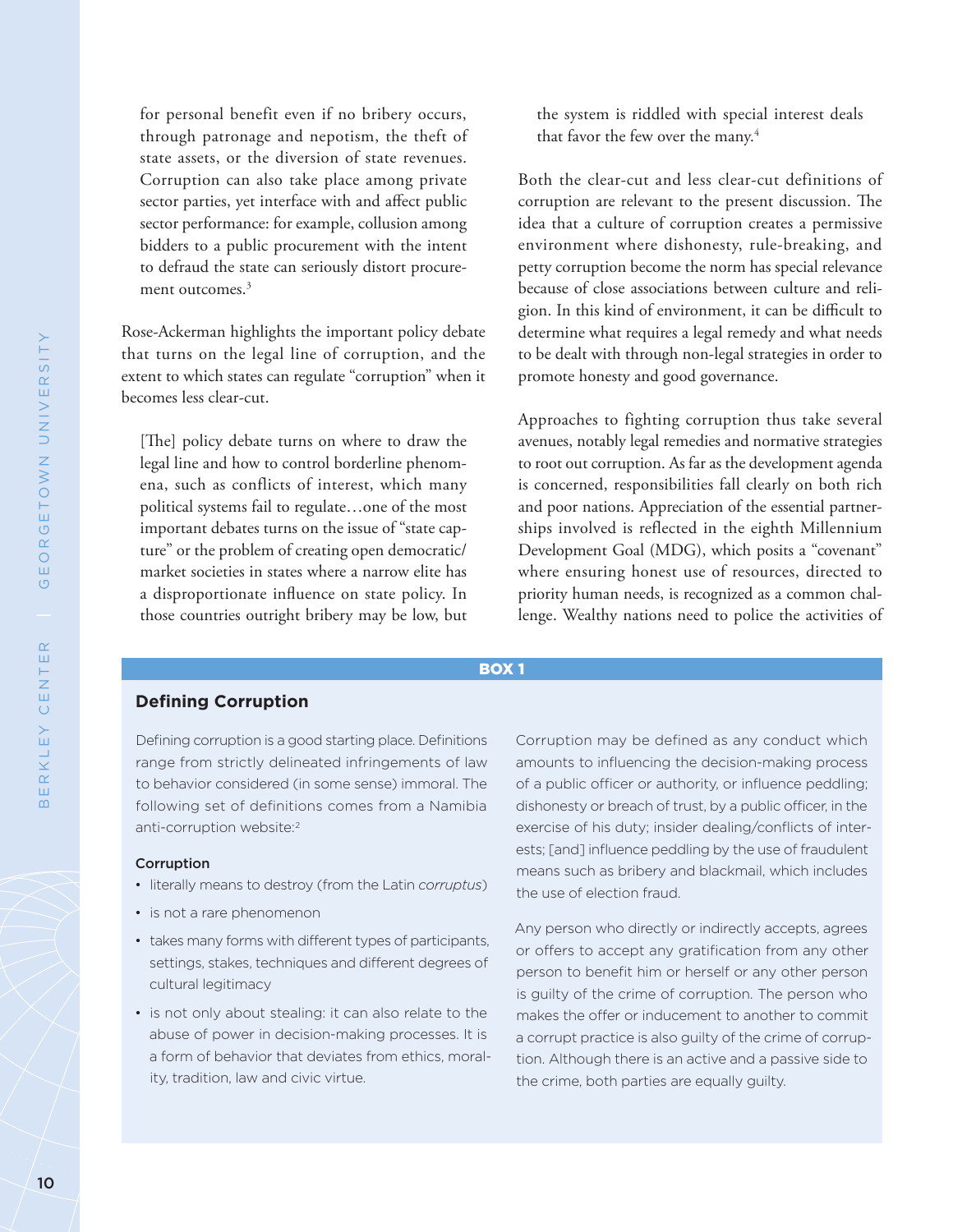their citizens and private sector actors, both in their own countries and as they cross state borders to do business, while poorer countries need to see fighting corruption as a core objective of their development strategy.

Many faith leaders are engaged in answering the difficult question of how far corruption can and should be defined in legalistic terms, and how far, when, and where normative issues and social values come into play. It is significant that the 2008 biannual International Anti-Corruption Conference, the 13<sup>th</sup> in the series, had the links between corruption and human rights as a central theme. The discussion raised a complex web of issues, ranging from protecting the rights of the accused to instances where core human rights are seen to override the law. Box 2 presents a reflection on the topic that challenges overly narrow definitions.

Definition issues have direct operational relevance as they affect thinking, popular mobilization, and action: where are the acceptable boundaries? What constitutes extenuating circumstances? What is the relation between what is illegal (transgressing hiring rules, accepting illegal payments) and what is immoral (hiring within "comfort zones" of similar background)? They also translate into practical policy choices; one clas-

### Box 2

#### **The Common Good**

Paul Caron, Institute of Advanced Catholic Studies

Mainstream approaches to addressing corruption focus primarily on law and a series of social interventions centered on legal frameworks. This could be termed the "secular" view of the possible solutions to corruption. It is an "outside to inside" approach, characteristic of social engineering. Such approaches carry certain assumptions, both implicit and explicit. An example is a Harvard economist who, in an excellent, technical study on the impact of religion on economic development, used as the defining marker of religion (or people who are religious) people's belief in heaven and hell.

Our *True Wealth of Nations* highlighted how much conventional macroeconomic thinking has consciously eliminated any value system or normative system influence in analysis. We argue that that is academically wrong, since the intentionality factor must include a definition of man as a being whose complete self includes a soul and the ability to make conscious and moral decisions; many great secular economists, such as Amartya Sen, agree.

Real progress against corruption will come with the development of a concept of "common good." Admittedly, the concept will be slightly vague and filled with trade-offs, but it can develop from the faith community. Once we have central piece, then corruption can be seen as dysfunctional actions against the common

good. This means bringing faith, with its beliefs and values, into the real world, and using them.

Many people who hold firmly to their values realize that the secular approach, now becoming more aggressive in the public square, is a danger to them. This might be why the question was raised as to why religious groups have not participated as much as anticipated.

Working from without to cause change is more difficult than working from within. How that idea is framed and put into action is the question to be answered. Conceptual structures have their place, but we hope that we are seeing a major shift from that approach to the recognition that there is a deeper and perhaps more powerful weapon.

I am reminded of Hillary Putnam, a philosopher at Harvard, who moved from analytical philosophy and conceptual forms of metaphysics to a personal, valuecentered sense of reality. Martin Buber has suddenly been thought of as carrying the torch.

Whether it is possible for many faith organizations to agree on a common denominator of belief concerning corruption, and thus develop action plans that do not collide but perhaps coordinate (together with the NGOs of interest) might be the real nexus of causing leverage for change.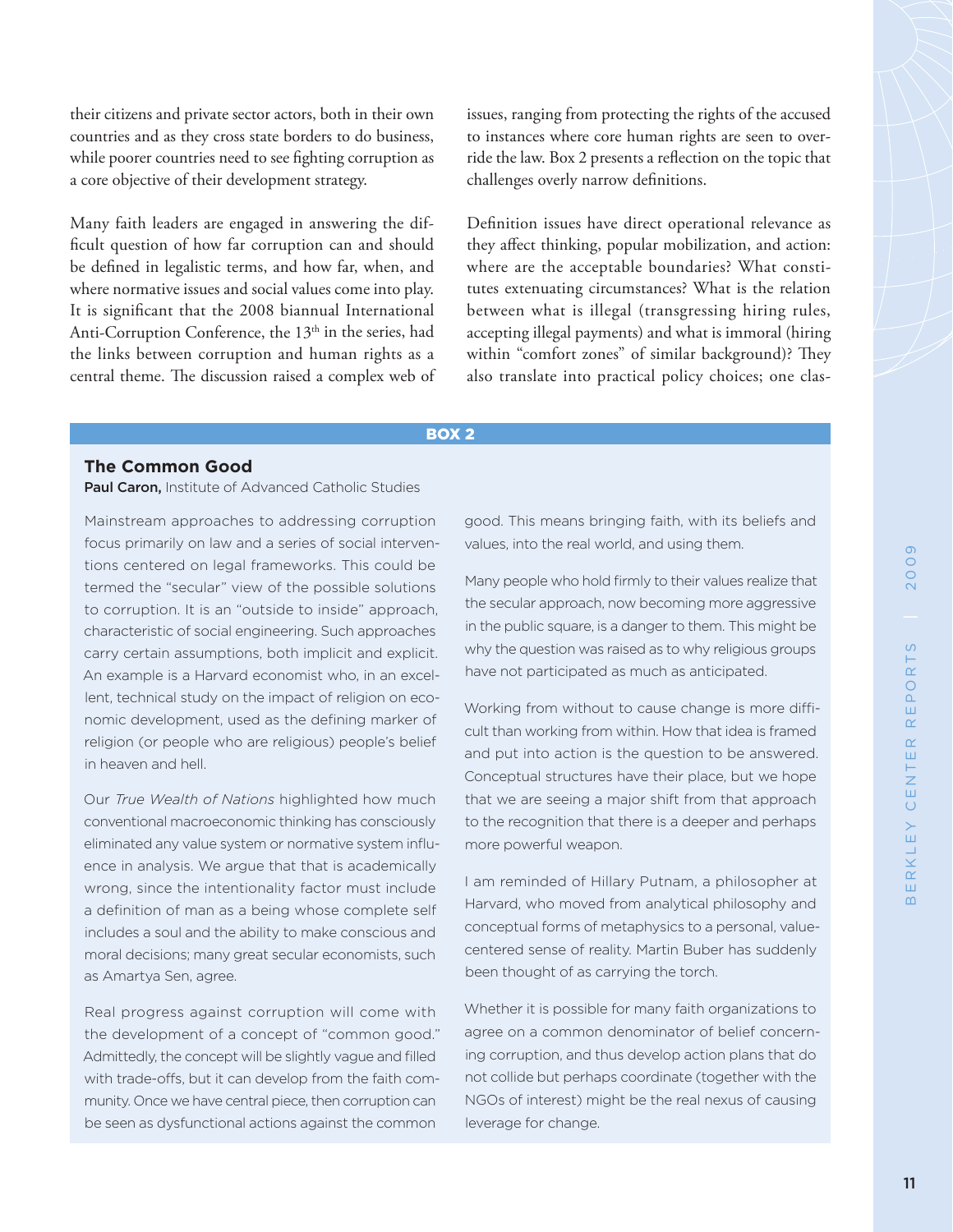sic choice is whether to focus on "grand" corruption, "petty" corruption, or all forms. The argument for dealing with bigger fish is that more money is involved and corruption by the favored few is more reprehensible, while for petty corruption (police, teachers, registrars of births) the financial need is clearer and the infraction more understandable. The counter-argument is that petty corruption directly affects countless numbers of poor people and erodes trust.

*Hypothesis and topic for continuing dialogue: Defining corruption in strictly legal terms is necessary (if legal and justice systems are to be employed to combat it, as is almost always the case). However, much that is considered corrupt falls in grey areas outside strictly legal definitions. Some faith leaders articulate their discomfort with contemporary approaches to fighting corruption that, in some views, focus excessively on overly narrow, legalistic methods; this perspective sees too little focus on underlying causes and particularly perceived inequity of treatment between rich and poor, wealthy and poor nations. Such perceptions of global inequities implicitly or even explicitly can, for some, excuse even blatantly illegal practices. At best, different approaches can impair action and dialogue; at worst, they can impede action. How can these disparate approaches be addressed, named, defined, and explored?*

## **Where is Corruption Found? Where is it Focused?**

A better question might be: *where isn't corruption?* Lest we forget that corruption seems to be a human problem, not defined or confined by borders and boundaries, the modern age of Google reminds us. Googling "corruption" yields thousands of stories on the subject from all over the world, from every sector, and covering varying amounts of money and levels of power (with 48 million hits).

A more complex and problematic issue than discrete acts of illegal activity and corruption is that of "corrupt cultures," permissive cultural contexts, both geographic and institutional, where petty corruption and dishonesty are ingrained. Petty bribery of police and public officials may be an everyday occurrence; or institutions may also very commonly, and with impunity, hire on the basis of personal connection and relationship, not merit. Leaders may be expected (perhaps with ethical rationales) to favor family members, and money may

be traded for power or favors. Such cultural contexts, anecdotally, are sadly familiar, found in all parts of the world, and in all contexts. While some argue that this kind of corruption may be determined by historical and cultural characteristics (including religion), there is overwhelming evidence to suggest otherwise. Favoritism is not particular to a region, but is part of the human condition. Endemic, often socially-sanctioned, petty corruption is not directly linked to gross corruption, where leaders siphon money that should go to building roads or health clinics. However, environments that turn blind eyes to corruption do facilitate dishonesty, lack of transparency, and cutting corners on integrity, and create a world where it is difficult for any entity to deal purely neutrally with corruption.

A practical dimension of this debate grows from questions about whether there are culturally relative dimensions to corruption, and how far they extend: is it reasonable to look to common standards and approaches? Is it reasonable to judge a policeman, teacher, or nurse taking small bribes when the official has not been paid for months or is paid a pittance, or to reject favors to one's home community when that is perceived as the norm in the society concerned? Is it immoral for an ethically-driven faith organization to pay bribes in order to secure the release of needed supplies from the port or customs shed? These issues are the subject of continuing debates.

Cultural sensitivity is as important in addressing corruption as it is in any other context. However, mounting evidence from surveys and practical experience contests most hypotheses about the cultural relativity on standards of corruption. Most citizens everywhere want honest public services, want to know how their taxes are used, and want to see results. They want to see transgressors brought to justice. Integrity in public servants, and specifically in international development work, is the common hope and objective.

One response to the related debates about absolute versus relative interpretations of integrity standards is work to define a global ethic. A leader of this effort has been Swiss theologian Hans Küng.<sup>5</sup> Much debate about the "global ethic" has centered in interfaith settings, notably the meetings of the Parliament of the World Religions. Box 3 summarizes this approach and work.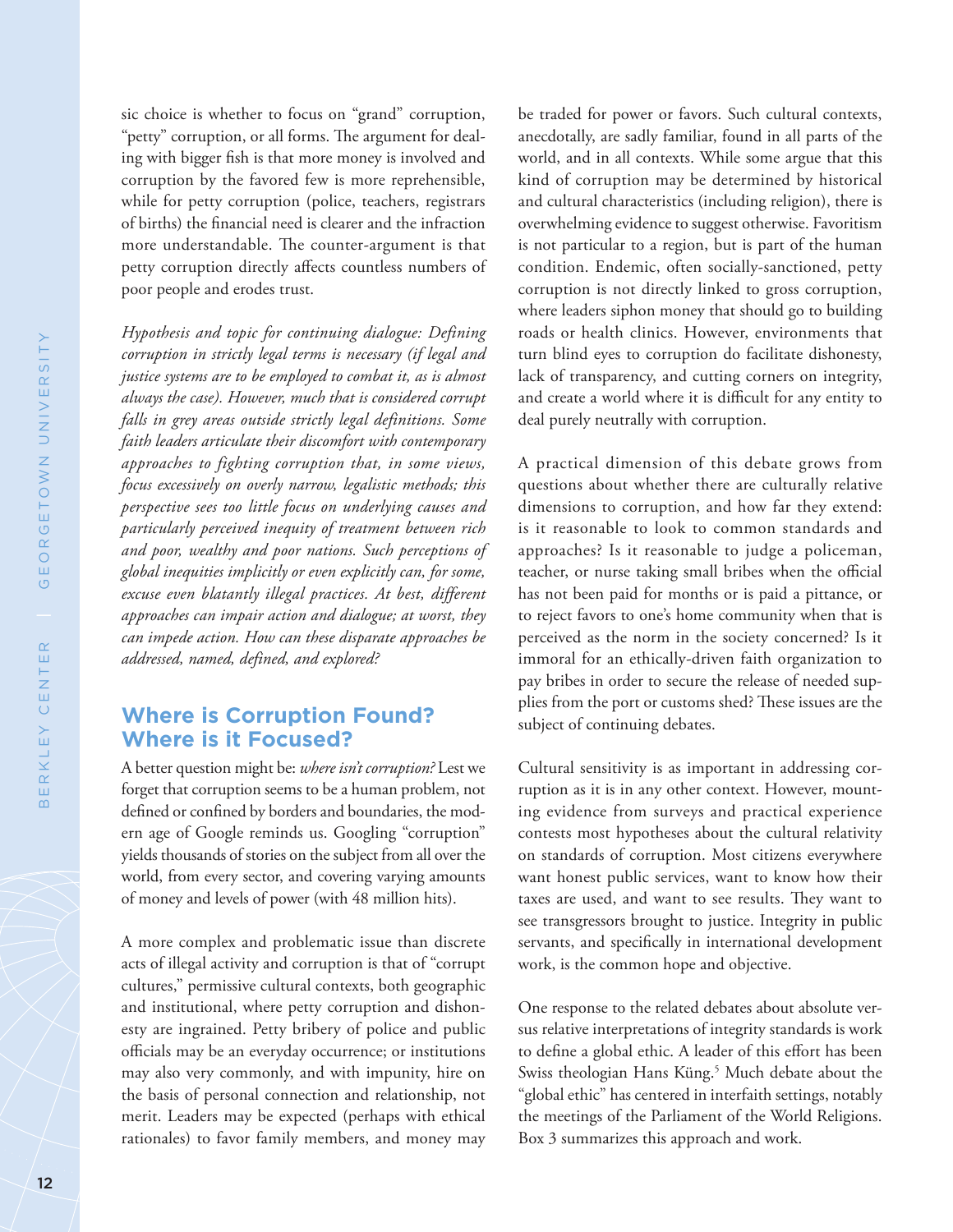### **The Global Ethic6**

A century ago, discussions of public integrity and standards of behavior in most societies were permeated with religious language and led by theologians and religious leaders. Today, religious language and leadership are the exception. Deliberate efforts to separate religion from public discourse about public ethics are one explanation for this shift. Another is squeamishness about the religious rhetoric of morality. Some are concerned that injecting religious arguments into debates about public ethics can be divisive in today's increasingly pluralistic societies.

Most transnational and national 'integrity alliances' thus articulate their vision and motives in terms emphasizing that the values underlying good governance are common to all cultures, and are grounded in a common global ethic. This trend towards neutral, often rather legalistic or technocratic, language has several explanations. To focus on universal standards and principles is seen as countering arguments that arise in widely different settings that cultures and religions have different approaches to issues such as public service standards, gifts, and sharing of benefits. Avoiding normative language, or invoking moral teachings of individual faith traditions, may be accounted for by concerns that that such language and images could be divisive in societies with multiple religious and secular communities. There is healthy skepticism as to whether all faith leaders and institutions truly live up to their own moral teachings.

Most efforts to define common integrity and good governance standards therefore focus on principles that cut across, and thus unite, different social and legal traditions, even if their religious roots are recognized. An example is the framing of the final declaration of the 2006 International Anti-Corruption Conference (IACC), entitled 'Common Values, Different Cultures', which highlighted strong common values around integrity:

"Convinced that corruption should be condemned and eradicated for the sake of the universally held value of integrity, participants declare that cultural and historical particularity should not be used as a pretext for justifying corruption, or conversely, for labeling certain

societies as corrupt. At the same time, anti-corruption measures tailored to the specific circumstances of a particular society should be devised in order to effectively deliver practical solutions."7

Many basic values underlying principles of civic integrity do indeed stem from deep roots that come close to being universal teachings, and reflect an important common consensus. It is useful to acknowledge that these 'common' values are tied to the teachings of various religions. As an example, a directive along the lines that theft is a serious offence appears in some form in most faith traditions, as do admonitions to be honest and, more broadly, to serve the common good. Stories and parables can reinforce the messages. On the other hand, divorcing the global ethic from religious teachings can have significant downsides, if it strips the ethic of its theological roots and imagery and discourages the engagement of both faith leaders and communities in seeking to apply the relevant concepts.

Hans Küng and his colleagues have worked extensively to trace and articulate public policy principles that draw on core teachings of the world's major religions. Küng links ethical principles to core principles in all the world's major religious traditions: for example, in their teachings on the critical topics of honesty ('thou shalt not bear false witness') and respect for property ('thou shalt not steal'). The basic message is that there is indeed a powerful common core of shared principles that constitutes a Global Ethic.<sup>8</sup> This work was the focus of the 1993 World Parliament of Religions meeting in Chicago<sup>9</sup> and its successor parliaments, and of successive discussions by the InterAction Council, an assembly of former heads of state. Innumerable conferences and discussions, including those of the International Monetary Fund and the World Economic Forum, have also considered the concepts and specifics involved in the issue. The Global Ethic features prominently in university ethics curricula.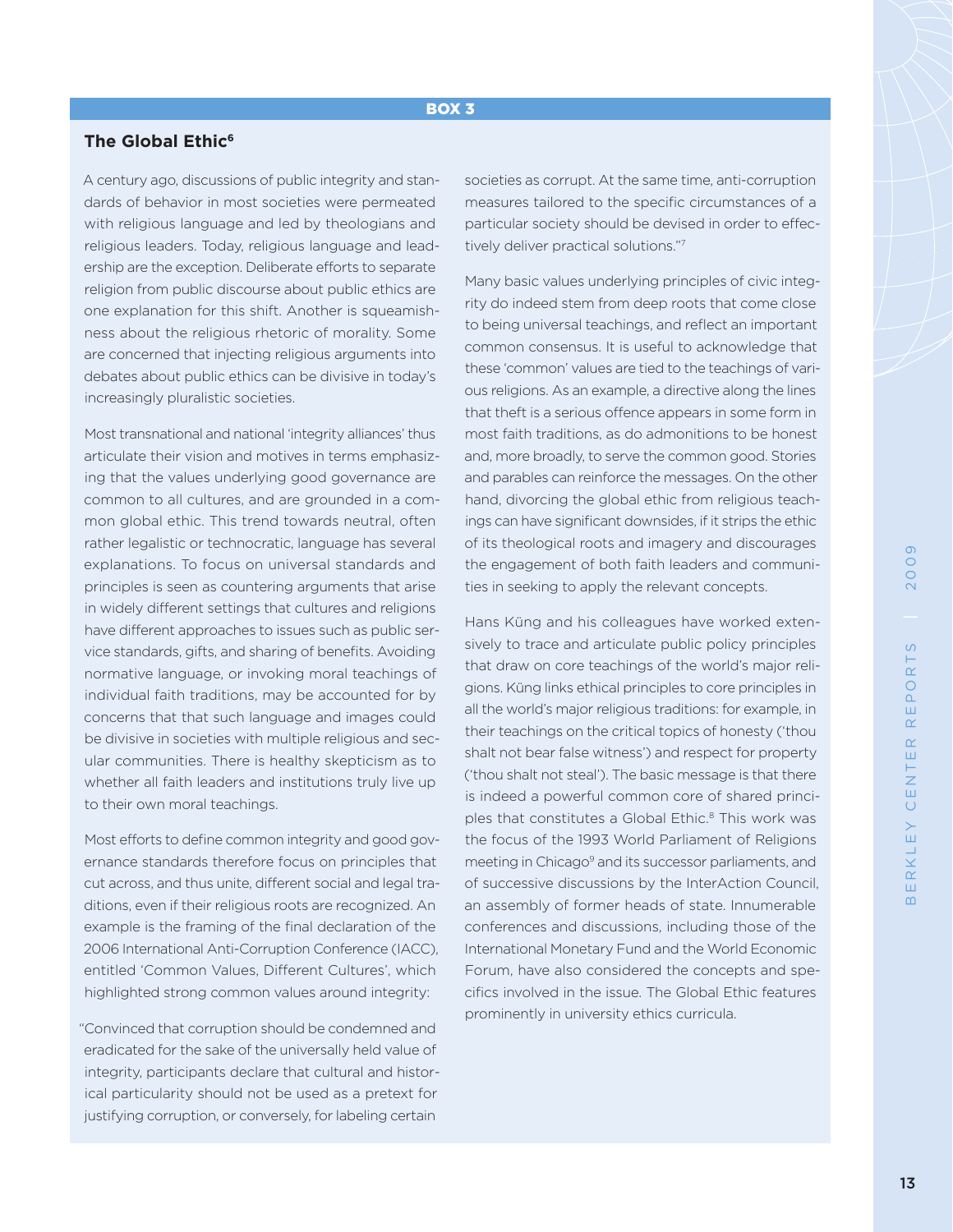The last ten years has brought an increased focus on corruption at the international level through the efforts of many institutions, public and private, notably civil society activists and official institutions, including the World Bank and the OECD. Nonetheless, corruption remains a formidable challenge. Worldwide, one World Bank estimate put the total amount paid in bribery at US\$1 trillion a year, or over 3 percent of world income in 2004.10 While only a rough figure, this gives a good general indication of the problem's vast dimensions. Transparency International (TI), a civil society group leading the fight against corruption by bringing together governments, the private sector, and civil society entities around issues of transparency and accountability, has tracked public opinion on global corruption since 2003. The 2007 TI report signals progress, but shows signs of marked pessimism. "Worldwide, the general consensus is that government efforts to stop corruption are not effective and that corruption will increase in the near future."<sup>11</sup> The report urges governments to work hard to prove to their people that they are seriously intent on fighting corruption. Likewise, the private sector and civil society have major responsibilities and "must redouble efforts to make progress and demonstrate results in the struggle against malfeasance and graft."12 TI's work and its reports set a good course forward.

The TI tracking, notably, found that citizens were most skeptical of political parties and the legislative branch, and that the police were particularly likely to be perceived as corruptible. One in four citizens who had contact with the police around the world reported that they were asked to pay a bribe. In addition, "in the case of institutions with which the public has direct contact, perceptions of endemic corruption create the expectation that graft is necessary to obtain services. Corruption in the system then becomes a self-fulfilling prophecy, as people pay where they assume it is necessary."13 This kind of system can become self-perpetuating, encourages impunity, and renders targeted interventions difficult.

*Hypotheses and topics for dialogue: Continuing debates about how different cultures and, by implication, religious traditions address corruption are often implicit in the backdrop of corruption debates. They need to be brought, thoughtfully, more into the open. The cultural relativity arguments can be an obstacle to dialogue and action on* 

*corruption. They have practical implications for some common strategic discussions: for example, whether to give priority to grand versus petty corruption; to go after "big fish" or systemic lapses in integrity. Both international and national approaches are needed in thrashing out these questions. Engaging faith institutions and leaders more purposefully on these questions could help to clarify and deepen discussions on complex and often contentious issues.*

# **Why Focus on Public Corruption? Critical Links to Poverty and Inequity**

Poverty is both a "cause and consequence" of corruption.14 Public corruption disproportionately affects the poor—both poor people and poor countries—and thus is a critical issue for development. A key finding of TI's 2007 Global Barometer report is that "the poor, whether in developing or highly industrialised countries, are the most penalised by corruption. They are also more pessimistic about the prospects for less corruption in the future."15 Poor citizens, regardless of nationality, are more likely to have to pay bribes. Public corruption also has more systemic implications, slowing growth and reducing investment in many developing countries.<sup>16</sup>

In an increasingly globalized and interconnected world, what matters for poor people and poor countries ultimately matters for the rest of us, as poverty can contribute to widespread instability and blight. As Susan Rose-Ackerman observes, corruption is not confined to the powerful. While higher levels of human development are generally associated with lower levels of corruption, high levels of corruption are also associated with a range of middle to low levels of human development. Corruption is a both a global and local problem, but its greatest impact is on poor countries and citizens.

*Hypothesis and areas for continuing dialogue: Mining the increasing evidence on common citizen perceptions about corruption could help, as could robust discussion about both the links between poverty and corruption, and about the need for concerted action to combat it.*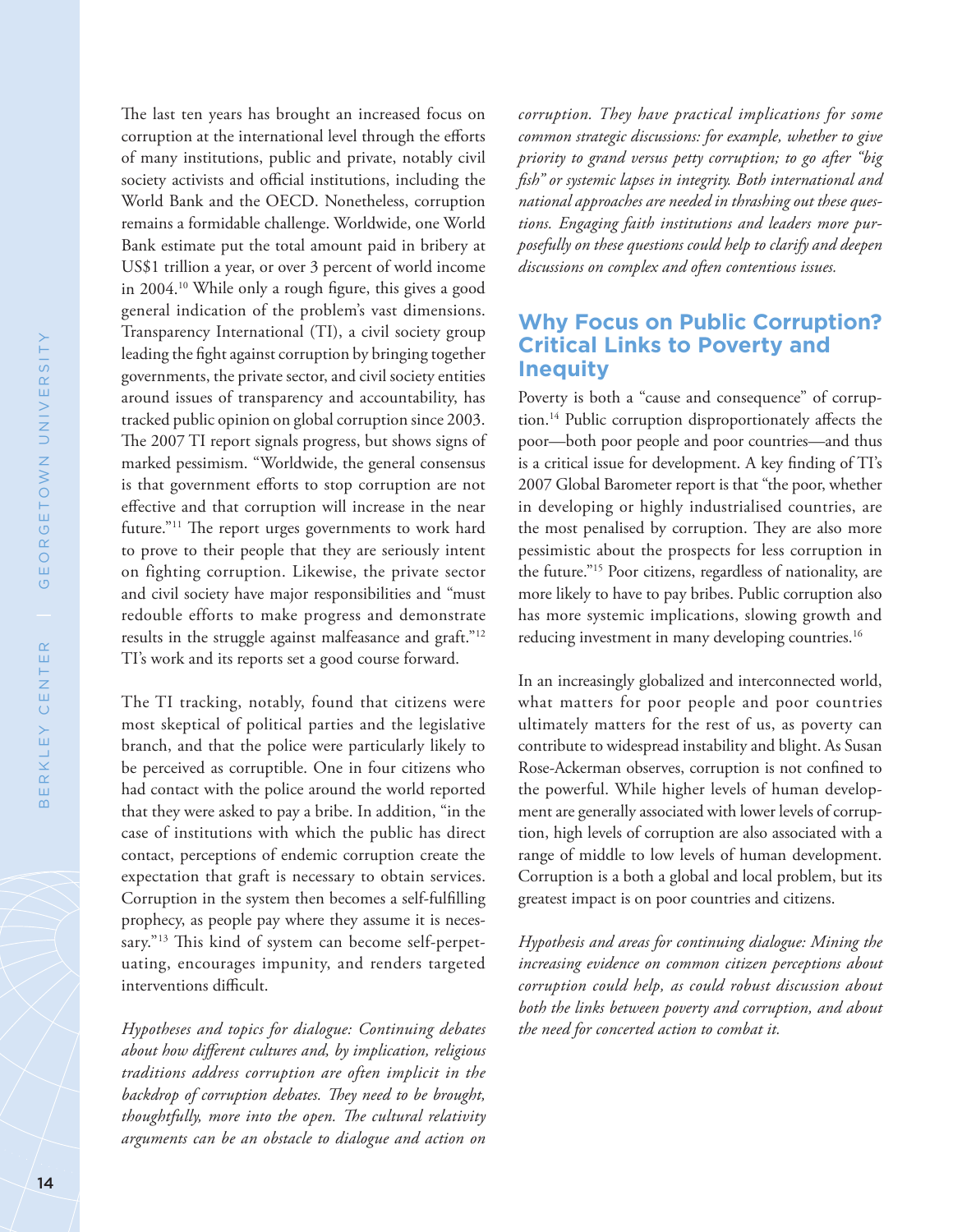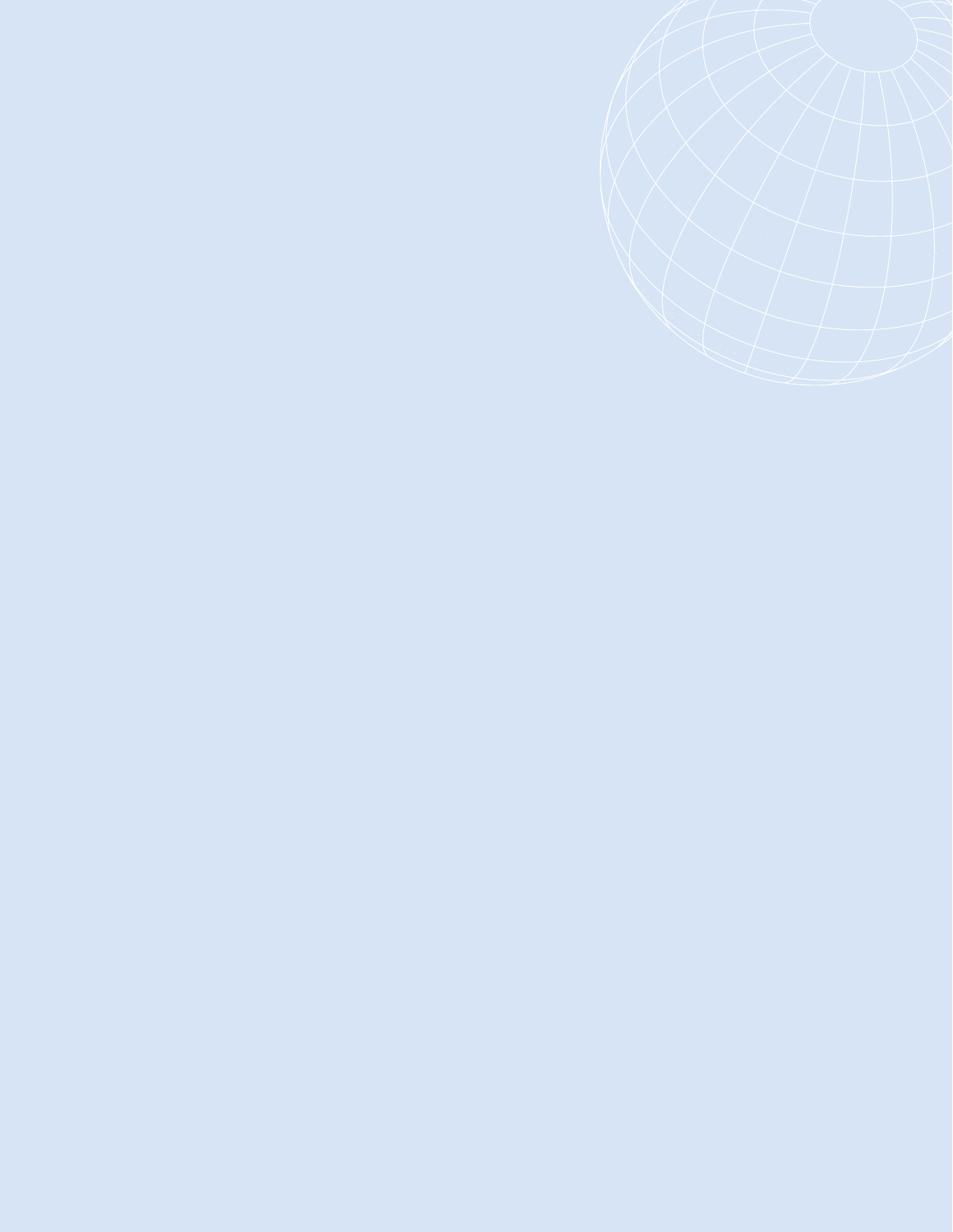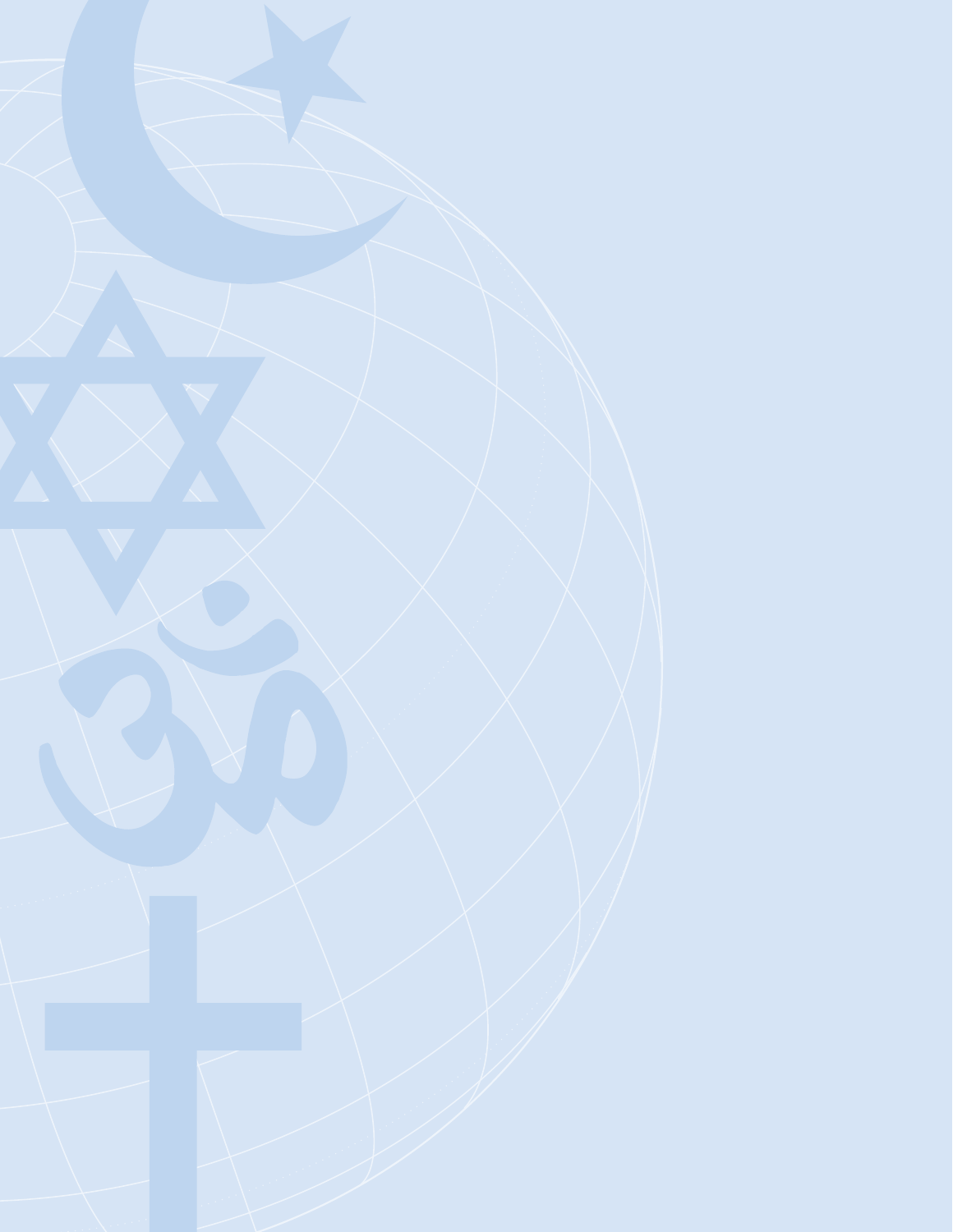# **Part II Fighting Corruption: What Works?**

# **What Mechanisms are in Place to Fight Corruption?**

while corruption is an age-old problem,<br>comprehensive official responses are<br>relatively recent. It is worth emphasizing comprehensive official responses are relatively recent. It is worth emphasizing that, very recently, companies quite legally took tax deductions for bribe payments in many countries, Germany and Australia among them. Bribery was commonly accepted as a part of doing business—even as a positive way to grease the wheels and get things done. Significant changes have now occurred, and the intellectual and practical landscapes are changing.

The United States Foreign Corrupt Practices Act, passed in 1977, marked an important watershed. It prohibits U.S. persons and businesses from "using the mails or any other means of interstate commerce to pay or promise to pay a foreign official for the purposes of influencing any act or decision of such foreign official in his or her official capacity."17 A growing and dynamic global civil society movement contesting corruption has emerged, marked by the 1993 founding of Transparency International, which has taken form as a global network bringing together government, civil society, business and the media. International institutions have sharply increased their focus on systemic corruption issues. Sharp and widespread protests in several countries that focused on bribery and corruption (Indonesia, Philippines among them) brought down governments and thrust corruption into the limelight. The 1997 approval by the World Bank of its first anticorruption strategy was another turning point; in 1999, the OECD followed suit with the OECD Convention against Bribery.

While these efforts bring some hope, corruption remains difficult to discuss and act on effectively. The

challenge is to examine the ways in which states, private sector entities, civil society, and the international community can address corruption in their midst, and to find bolder, better, and more practical responses. Avenues to engage faith leaders and communities are an integral part of this challenge.

## **State Responses to Corruption**

The United States has been in a leader in terms of developing legal regimes to fight corruption, though there is clearly more work to be done. The U.S. Foreign Corrupt Practices Act addresses global behavior by prohibiting U.S. companies and persons from bribing foreign officials. Two sections of the Foreign Corrupt Practices Act are particularly relevant: 15 U.S.C. 78dd-1, which applies to the conduct of publicly-held companies regulated by the Securities and Exchange Commission; and 15 U.S.C. 78dd-2, which applies to individuals and privately-held businesses. There are civil and criminal penalties for violations. Civil penalties top out at \$10,000, and criminal penalties top out at \$2 million and five years in prison.

Other states have followed suit with anticorruption efforts. OECD member states have been required to implement OECD anticorruption mechanisms. Increasingly, the development community, exemplified by the World Bank, is making anticorruption and governance measures part of their Country Assistance Strategies (CAS) and projects, as detailed below.<sup>18</sup> The difficulty of these transnational programs is that it is still largely up to individual countries to make decisions about the extent of the anticorruption programs that they want in place. This allows each country to craft anticorruption regimes that are suited to their risk exposure and constitutional frameworks.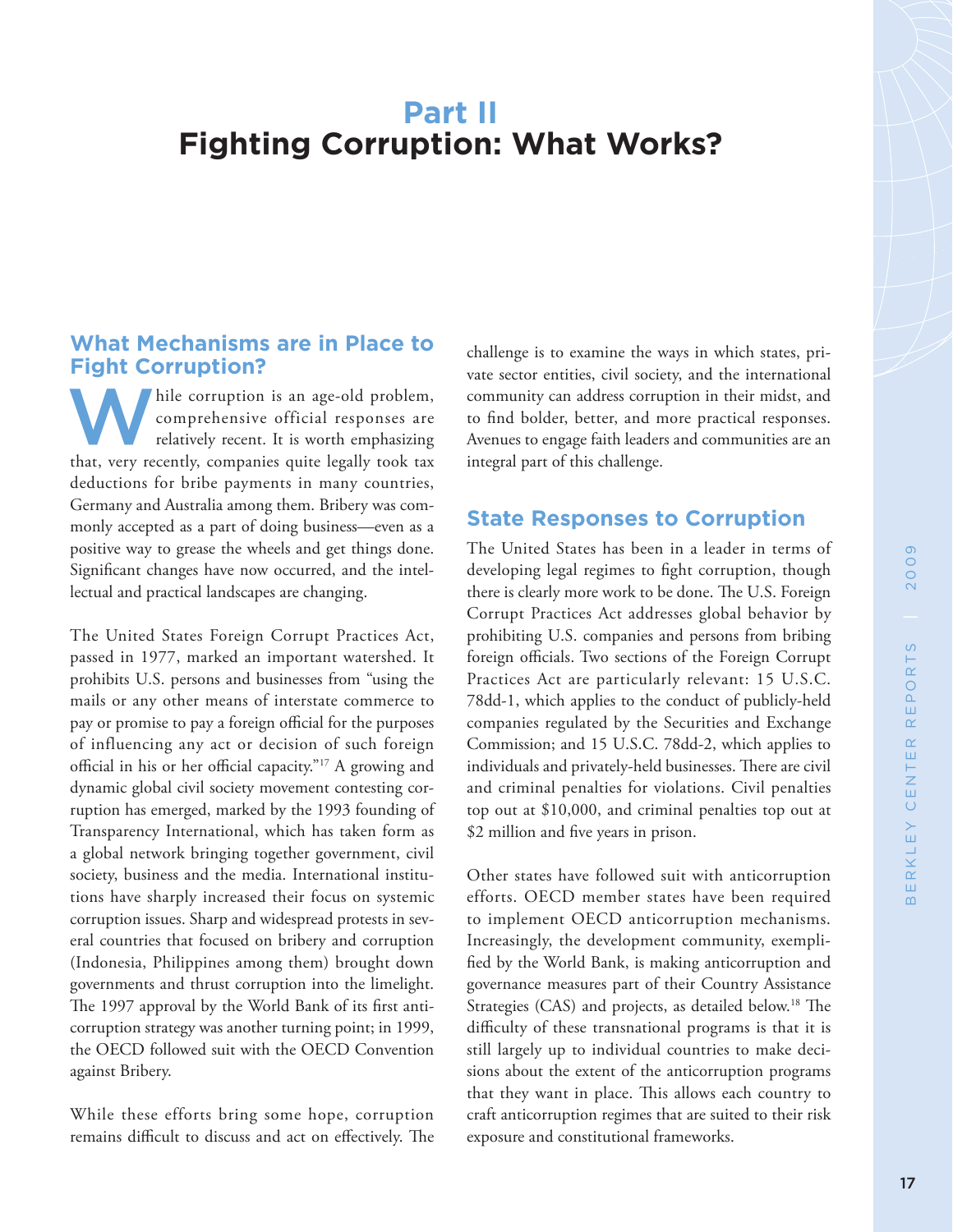# **International Community and Transnational Responses to Corruption**

There has been significant progress since the OECD Working Group on Bribery was launched in 1994. The Convention on Combating Bribery of Foreign Public Officials in International Business Transactions emerged in 1997 and came into force 1999, and most countries had incorporated it into domestic law by 2001. The OECD Anti-Bribery Convention requires all 30 OECD countries and six non-OECD economies to establish and implement a set of legal, regulatory, and policy measures to prevent, detect, investigate, prosecute, and place sanctions on the bribery of foreign public officials.

Phase 2 of the OECD Ant-Bribery Convention highlights how much work is still to be done. Although "important advances have been made against foreign bribery in the past decade… increasing volumes in transnational business, major new players in international trade, and the ever-evolving context in which business deals are conducted are the source of future challenges in combating foreign bribery."19 There is still little awareness about foreign bribery, and oversight, auditing, and enforcement are lacking. "Generally speaking, while the bribery of foreign officials has remained rife in most of the world since 1997, very few criminal investigations have been launched, and prosecutions are even rarer. The number of convictions handed down by the courts is very low. The phase 2 country monitoring reports by the Working Group and studies conducted by civil society reveal a pressing need to improve the situation."20

The OECD Anti-Bribery Working Group 2006 Annual Report suggests three kinds of actions: "(1) the OECD Working Group on bribery should continue mutual evaluation of signatory states' application of the convention since it came into force; (2) states' parties need to persevere in raising awareness about bribery; (3) Essential to improve international coordination of laws and national enforcement systems, and to strengthen cooperation among government authorities in the anti-bribery campaign."21 Likewise, transnational legal assistance is necessary, and care should be taken to avoid concurrent legal action in more than one state.<sup>22</sup> These legal issues have become more of an issue as more countries are now prosecuting bribery violations.

# **Responding to Corruption: the International Development Institutions**

When James D. Wolfensohn became the president of the World Bank in 1995, he says that he was advised to be wary of uttering the "C-word". His response, as he tells it, was to use the word "corruption" as often as possible, and to catapult the Bank into a leadership position in the global effort to address corruption, both in its own projects and in its client countries. He spoke out notably in 1996 on the "Cancer of Corruption," at the large annual meeting of the World Bank and the International Monetary Fund. In September 1997, the Bank launched a first comprehensive anticorruption strategy, and in 2000, the World Bank's Executive Directors took explicit note of corruption as an outcome of poor governance in a new Public Sector Governance Strategy. Efforts to ramp up anticorruption efforts are reflected in an extensively discussed and vetted Anticorruption and Governance Strategy.<sup>23</sup>

The World Bank Group's primary concern is that corruption threatens to cut into progress towards meeting the Millennium Development Goals (MDGs) and the institution's core goals of advancing human development and welfare, both by dissipating and wasting funds and by damaging efforts to mobilize support for development financing. The World Bank, like other public institutions, has a fiduciary responsibility, enshrined in its Articles of Agreement, to ensure that funds are spent appropriately. The Bank's scaled-up governance and anticorruption agenda—at country and project level, as well as global policy level—provides incentives to managers to work on corruption and governance issues on the ground. "The emphasis of the strategy will be on the front lines, tapping local knowledge and engaging closely with partner countries," and using country frameworks and Country Assistance Strategies (CAS) as a way to mainstream corruption issues.<sup>24</sup>

Anti-corruption efforts are seen as a critical part of governance, with governance understood as fundamental and foundational for development. The World Bank divides governance into five categories: "(1) the central government executive, including crosscutting control agencies responsible for public finance and human resources management, and front-line regulatory and service provision agencies; (2) formal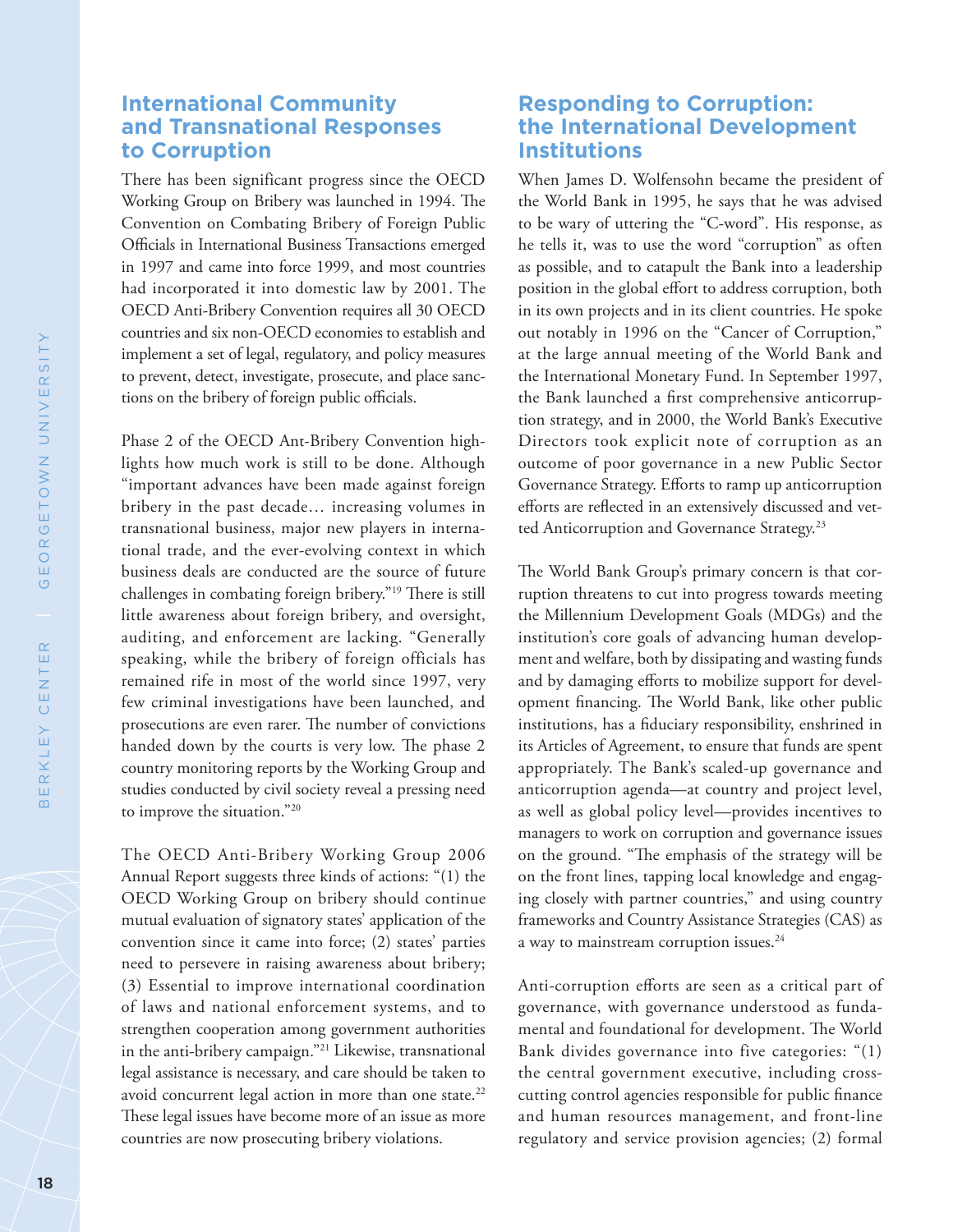oversight institutions outside the executive, including the judiciary, parliament and other independent oversight institutions; (3) subnational governments and local communities, with their own service provision responsibilities, and often their own local arrangements for control and accountability; (4) civil society and the private sector, both in their role as watchdogs (including the independent media) and as the recipients of services and regulations, and hence a potential source of pressure for better performance; and (5) political actors and institutions at the apex, setting the broad goals and direction of the system as a whole."25 Each area represents a critical entry point for work on anticorruption.

The World Bank is well placed to help define standards and expectations, and to present and work with specific strategies and action recommendations at the country level. Pivotal areas for focus include the following: public financial management, strengthening administrative capability, rationalizing public salaries, moving from individual projects towards a broader focus by sector, governance at the local level, state oversight institutions, greater transparency in government, and participation in oversight by civil society, the media, and communities.26 The Bank recognizes that it will need to police the projects it finances more aggressively and provide for higher levels of sanctions through its internal Institutional Integrity vice presidency (INT).

## **Civil Society Responses to Corruption**

The civil society response, as well as faith leaders and institutions, is our primary focus. Transparency International's 2007 survey suggests that citizens see non-governmental organizations (NGOs), religious bodies, and the military as the least corrupt of all institutions.27 TI is at the forefront of an anticorruption movement as the leading civil society group in the fight against corruption, bringing together governments, the private sector, and civil society entities around issues of transparency and accountability. The organization "challenges the inevitability of corruption" in its work with 90 locally-established national chapters to bring about transparency in elections, public administration, procurement, and business, and to lobby governments for anticorruption policies. $28$ 

TI has played a critical, non-partisan role in getting corruption issues on the agenda, publishing an annual Corruption Perceptions index and making available information about levels of corruption through its National Integrity Source book and database. While TI refrains from investigating corruption allegations itself—instead, it preserves its role as an independent convener and catalyst for anticorruption activity—and its presence has helped make corruption less of a taboo issue and more a part of the mainstream work of good governance promotion.29

Indeed, some of the most powerful anticorruption efforts are international nongovernmental voluntary codes and coalitions that set benchmarks and norms on governance issues. The Extractive Industries Transparency Initiative (EITI) is one such movement, with its goal of increasing transparency and accountability in the extractive industries. The EITI is a coalition of governments, companies, civil society groups, private investors, and international organizations aiming to improve governance through the publishing and verification of company payments and government revenue from the oil, gas, and mining industries. "The EITI, in a nutshell, is a globally developed standard that promotes revenue transparency at the local level," setting benchmarks for countries but relying on countries themselves to implement the appropriate programs.<sup>30</sup> The Publish What You Pay campaign likewise aims to hold governments accountable by making government management of oil, gas, and mining revenue transparent. "When properly managed these revenues should serve as a basis for poverty reduction, economic growth and development rather than exacerbating corruption, conflict and social divisiveness."31

These civil society initiatives serve several functions: first, they set important benchmarks and provide strategic advice to countries; second, they provide citizens with an opportunity to monitor their government's revenues; and finally, they set international benchmarks so that anticorruption reformist actors and entities within a given country are able to look outside their contexts for affirmation and support. Paul Collier, a much respected analyst of the obstacles to development for the world's poorest countries, in highlighting the value of voluntary codes, urges that they be utilized even further to serve these information and resource functions.<sup>32</sup>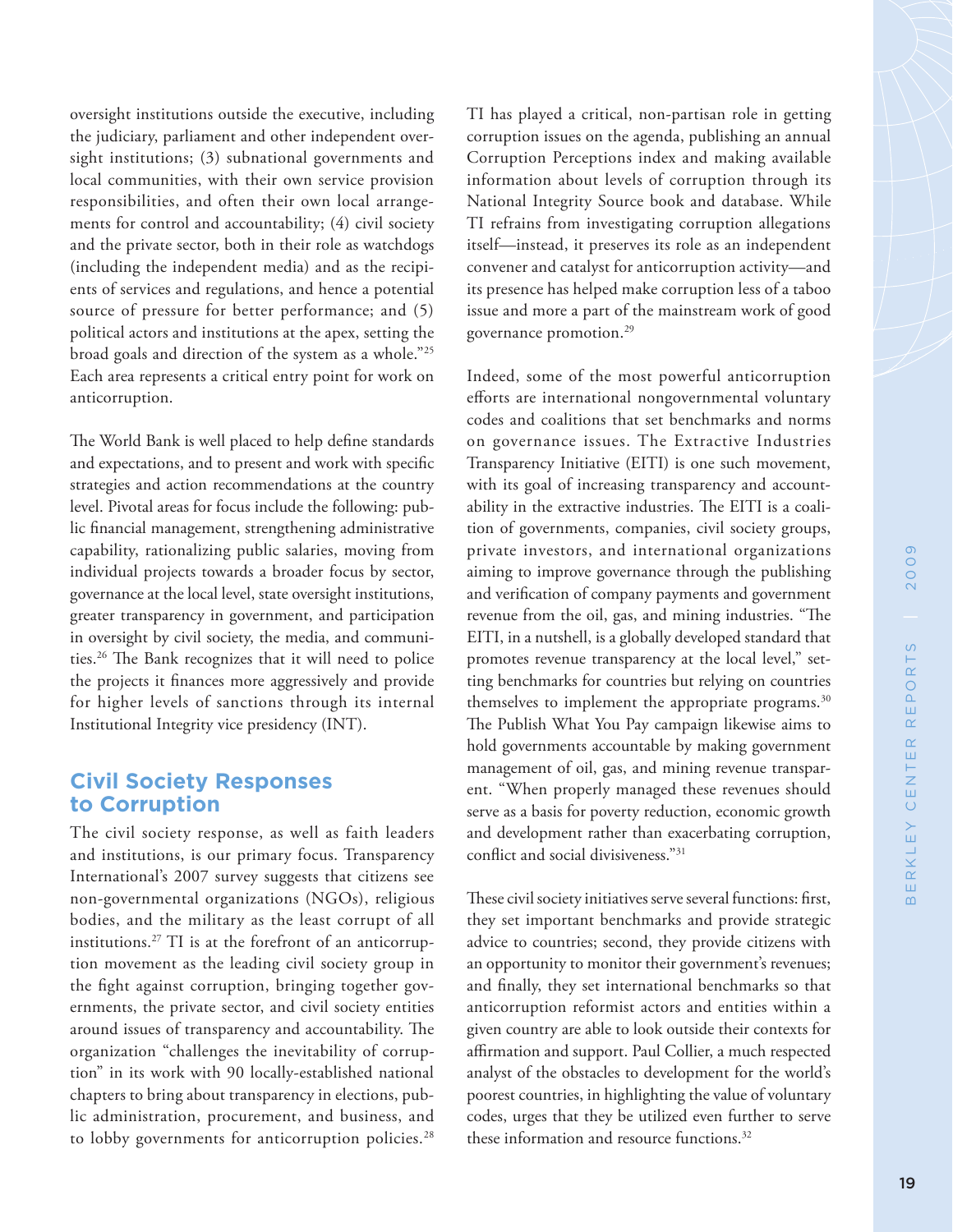Civil society initiatives include both efforts to mobilize and address political actors and more direct efforts, working to increase transparency and accountability. Box 4 highlights some dimensions of such approaches.

### **Business Response**

Private companies and banks are increasingly challenged to adhere to ethical (as well as legal) standards, and this applies particularly to multinational companies. The existing array of initiatives, organizations, voluntary codes, and initiatives cannot be detailed here, and the 2008–9 financial and economic crises are shining new spotlights on both regulatory and ethical challenges. Two initiatives stand out, however: the Equator Principles, voluntary standards for bank investments, led by the International Finance Corporation (IFC), and the United Nations led Global Compact, now with

over 4700 corporate participants in 130 countries.<sup>33</sup> These focus particularly on environmental and labor standards, as well as broader human rights. Principle 10 of the Global Compact asserts that "businesses should work against corruption in all its forms, including extortion and bribery."

Many contemporary initiatives bridge sectors and bring together different kinds of institutions. An example that brings together civil society, international institutions, governments, and the private sector is the effort to recover funds that have been lost to corruption. This effort, spurred by the Stolen Assets Recovery Initiative (StAR), housed at the World Bank,<sup>34</sup> captures the moral fervor of many, and is advancing far beyond what was considered feasible a decade ago. Nonetheless, it is proving a slow and difficult process.

### Box 4

### **Delving More Deeply into Accountability**

Richard Marsh, Director, ImpACT Coalition

Transparency and accountability trip too easily off the tongue when people are talking about organizations, especially not-for-profit organizations. I get the sense that these words are often coined without much thought. This is a shame. And it is also a shame that faith-based organizations, doing fantastic work, seem to perform rather less well when it comes to transparency and accountability. I see quite a number of reasons for this. Sometimes it's slightly misplaced thinking where accountability to overarching values replaces attention to more mundane aspects of accountability. Sometimes it is old-fashioned governance and/or communications systems.

Whatever reason lies behind it, the net effect is the same. When organizations refuse to take seriously the demands of transparency and accountability, they put themselves at risk of losing the confidence of supporters, beneficiaries and the public. The effects of that loss of confidence can be catastrophic.

But it need not be the case; transparency is simply making sure that information of all types is available quickly easily and fully to those who need or request it. Accountability is much more complicated. It is about far more than just good financial accounting, although that is important. Accountability starts with an organization knowing who its stakeholders are and prioritizing them. It is important to know who you are responsible to and for what. From the UK, Christian Aid's accountability report *Listening and responding to our stakeholders* (http://tinyurl.com/5lansq) is a model example. Lots of organizations could adopt its simple and straightforward methodology.

I am convinced that faith-based organizations could be leading the way in become truly transparent and creatively accountable.

The ImpACT Coalition (www.impactcoalition.org.uk) is a coalition of charities working together to improve transparency and accountability. Many of our members come from faith-based organizations. The coalition offers to its members a free online toolkit to help them assess their performance in transparency and accountability. It's a great place to start planning for future improvement.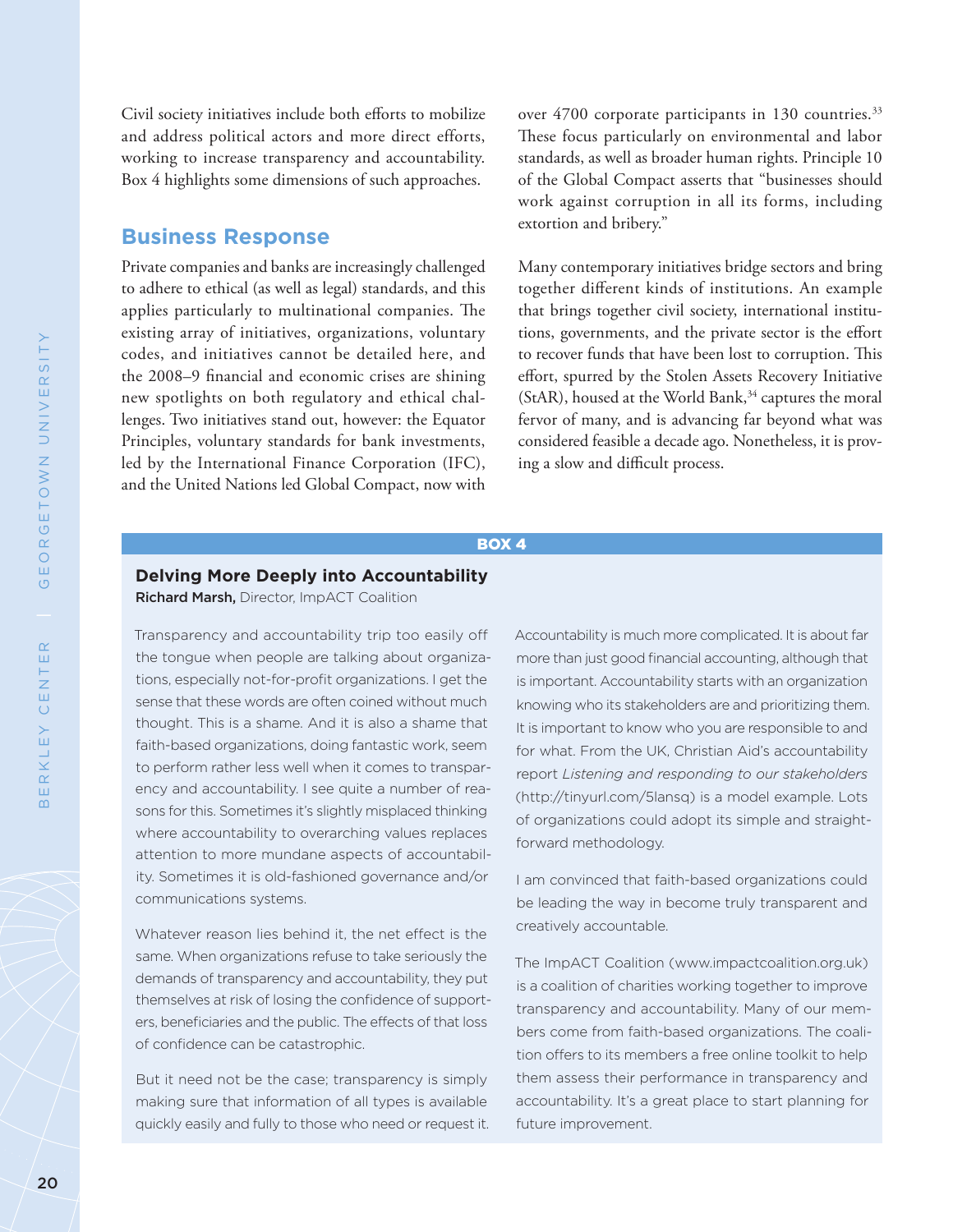*Hypothesis and possible areas for continuing dialogue: The growing focus on corruption has generated a complex array of institutions, approaches, social movements, civil society institutions, laws, codes, and practical experience. These are often not easy for non-specialists to tap. There is a gap between a certain attitude of fatalism that views corrup tion as largely inevitable and a growing determination to work purposefully to address it. Efforts to bring this body of experience to the broader civil society movement, including faith institutions, could take different forms, ranging from highly pragmatic toolkits to cross-sectoral encounters. This could contribute to enlarging the body of those who can engage directly in addressing corruption and help render their efforts more effective.*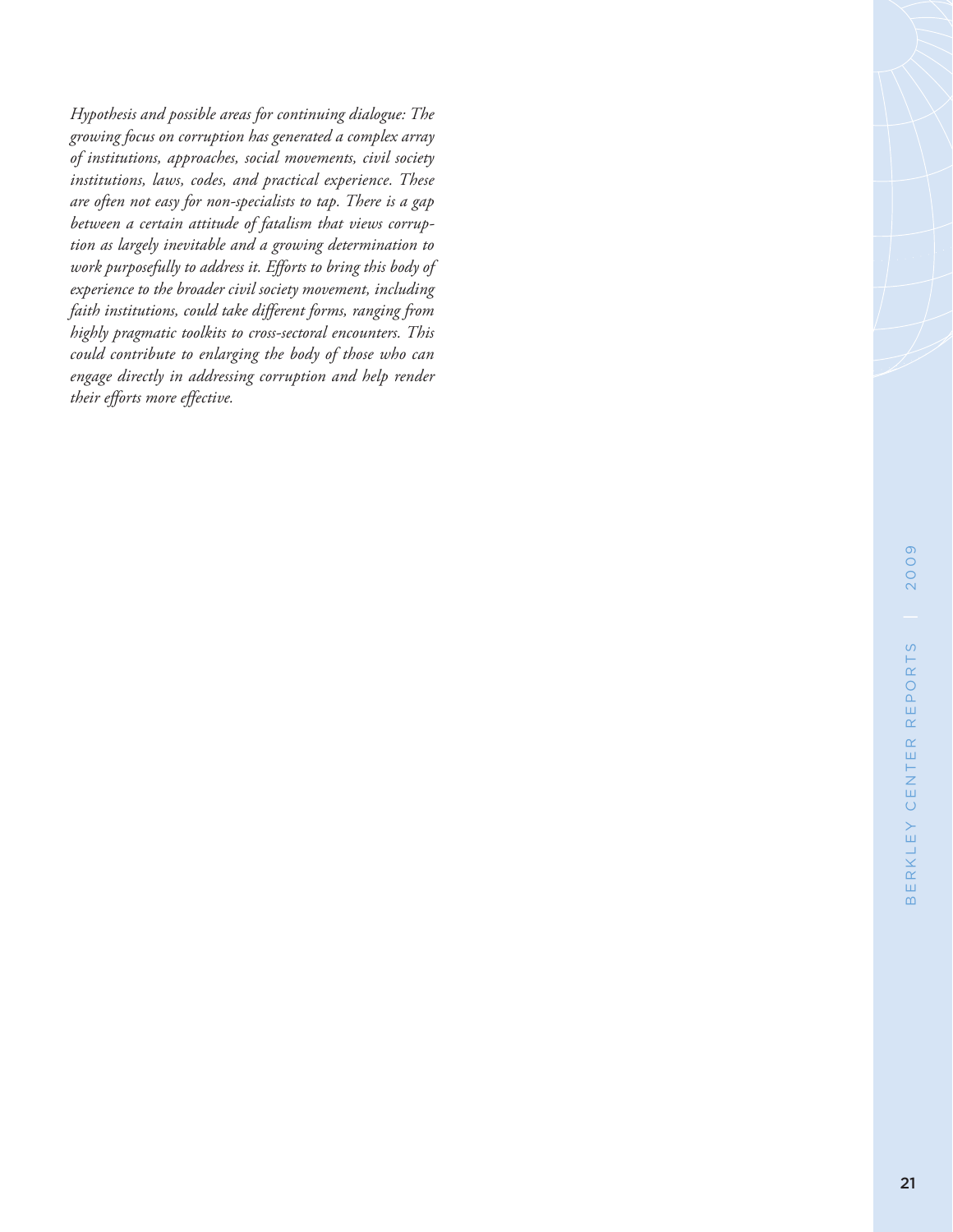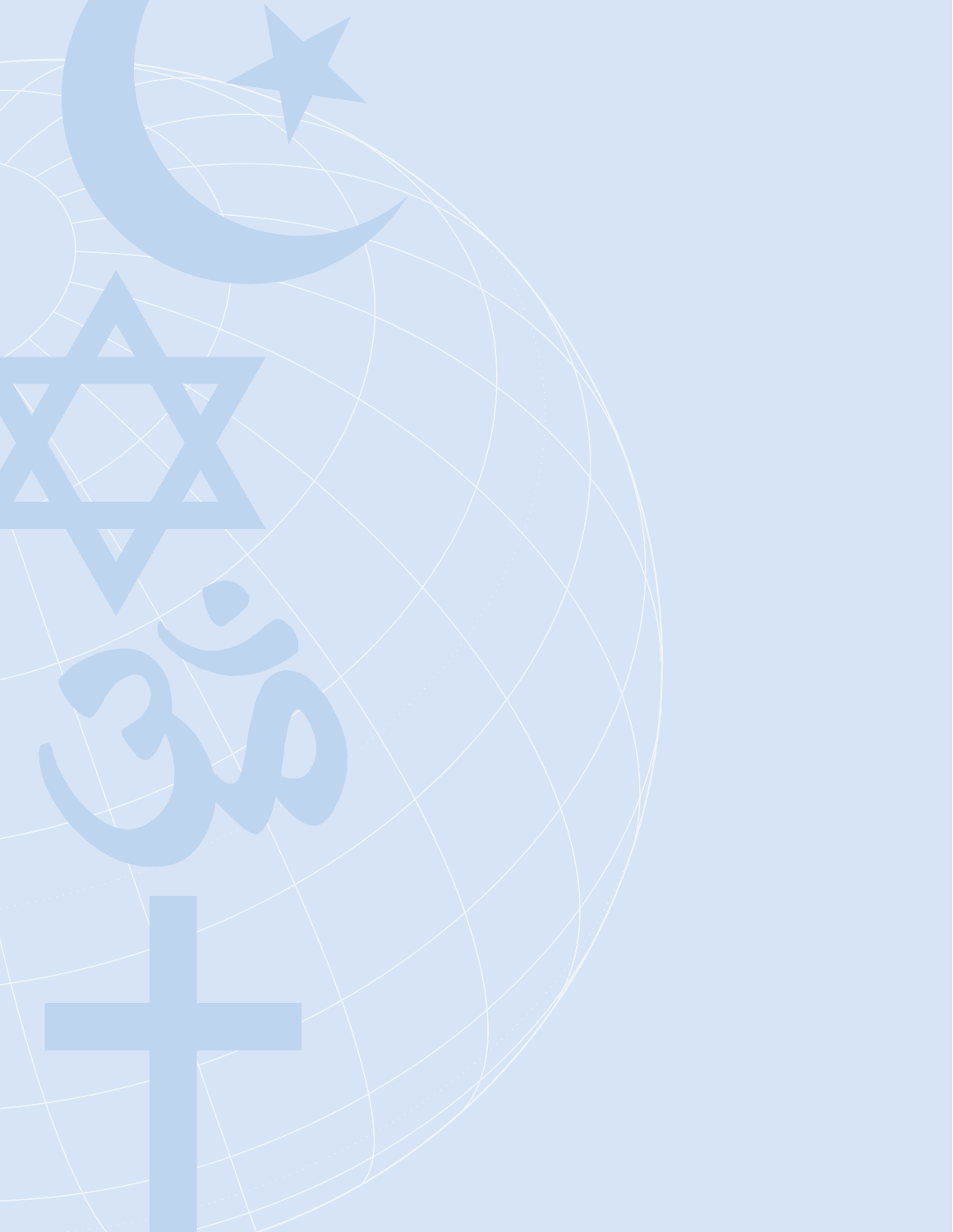# **Part III Responses of Faith Leaders and Institutions to Corruption**

## **Speaking Truth to Power**

hroughout history, it has been faith leaders first<br>and often foremost who have been some of the<br>most courageous and effective voices in efforts and often foremost who have been some of the to combat corruption and promote good governance. The central question raised in this report is to what extent this is happening today, and what roles faith communities might play in the evolving global response to corruption issues.

The religious world has long seen itself as having a prophetic role of "speaking truth to power." Defining and preserving social standards is another central role of faith. And most religious traditions hold dear their role of speaking and acting for society's poor and excluded. The reality is more complex; faith communities themselves do not always live out the values to which they aspire and, in daily practice, some leaders ally themselves more with the rich and powerful than with the

poor and oppressed—but their prophetic role remains a common ideal.

Faith institutions rank amongst the most trusted institutions in many very different societies. Many families and communities expect that religious teaching will instill solid values, while faith leaders have durable roles in reminding and admonishing people to adhere to such values: raising their voices to denounce breaching of standards and the failure of public integrity. The morality authority of pulpit and temple are widely looked to, even if doubters suggest that the lessons heard there are too seldom carried further than the church or mosque door. Parables and teachings from different faiths are common points of reference in debates about public ethics across the globe. Perhaps the most widely quoted teaching is "to do unto others as you would have them do unto you", a "golden rule" found in one form or another in virtually all faith traditions.

### Box 5

### **An Interfaith Declaration: A Code of Ethics on International Business for Christians, Muslims, and Jews**

In 1988, a group of influential Christians, Jews, and Muslims began a process of dialogue aimed at agreeing on common standards and approaches to issues of ethics in business. The work concluded with agreement on a code of ethics in Amman, Jordan. Seen as a practical guide and tool, the code also aimed to highlight common ground linking the three monotheistic faiths and its applicability in widely different fields, including business.

The effort was part of a series of interfaith discussions launched in 1984 by HRH Prince Philip, Duke of Edinburgh, and HRH Crown Prince El Hassan Bin Talal of Jordan, with Sir Evelyn de Rothschild as patron.

The Code emphasizes the common grounding of business ethics in four principles: justice, mutual respect, stewardship, and honesty. As an illustration, the Declaration's statement on honesty is as follows:

"The fourth principle inherent to the value system of each of the three faiths is honesty. It incorporates the principles of truthfulness and reliability and covers all aspects of relationships in human life—thought, word and action. It is more than just accuracy, it is an attitude well summed up in the word 'integrity'."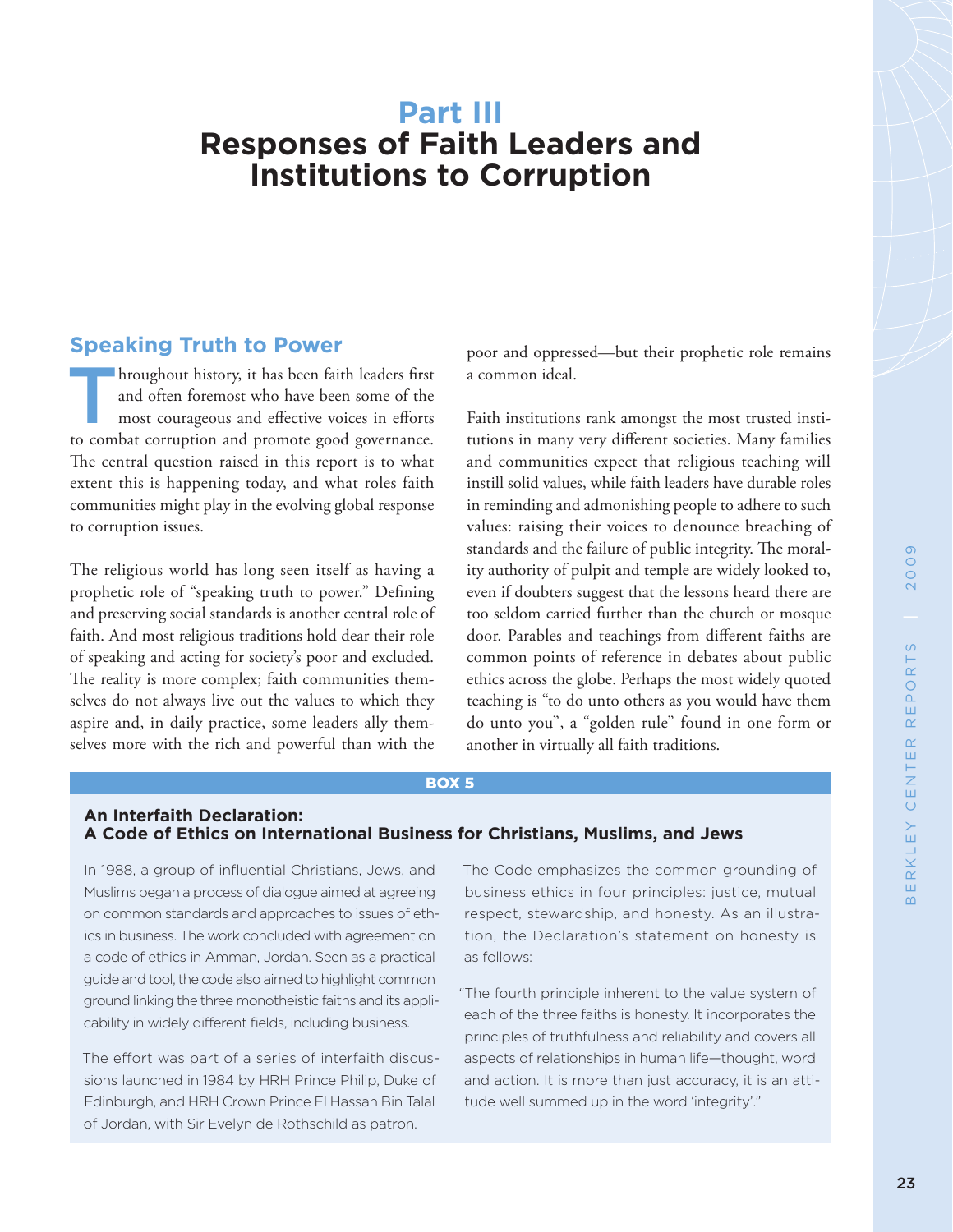Personal values, ethics and religious beliefs/teaching are all linked, across widely different contexts and societies. Faith teachings help people to define and monitor their standards of behavior. Private morality and values—whether or not derived from religious principles—have obvious links to public morality. Box 5 is an example of drawing on faith principles in framing standards and principles.

The field of international development offers many contemporary examples of faith leaders working in a variety of partnerships to fight corruption. Many are not explicitly articulated as linked to development, but are no less relevant.

One area of action is that of global anti-corruption events, where the focus is increasingly on global inequity and the international development agenda. The 2003 International Anti-Corruption Conference (IACC) in Seoul—in alliance with TI—involved an unusual effort within that movement to involve both religious leaders and religious approaches explicitly in the dialogue.<sup>35</sup> The 13<sup>th</sup> IACC meeting in Athens, on October 30-November 2, 2008, also constituted an effort to reflect on the roles that religious voices could play, although the focus was fairly limited.

Active and courageous individuals make a great difference and pave the way for further action. Cardinal Oscar Rodriguez Maridiaga of Honduras is a fine example of one widely-respected leader within the Catholic Church who speaks and acts to promote integrity and transparency. He is widely known and appreciated for his active role in working for higher standards of governance, and sits on the boards of many international bodies, speaking frequently to this end. His work also demonstrates how faith leadership on the governance agenda can make a great difference.

"Corruption is a cancer that has spread throughout the world, but it has done so in a particular way on our continent, to the point where we have a culture of corruption. The abuse of public office, political kickbacks, omissions, illegal gifts, bribes, tax evasion, fraud-these are our daily bread."

> *—Honduran Cardinal Oscar Andrés Rodríguez Maradiaga*

John Githongo, a former Kenyan journalist and government official, and perhaps one of the world's most resonant voices on the anticorruption agenda, has also served as Vice President of World Vision, a Christian relief, development, and advocacy organization.<sup>36</sup>

"If I am a traitor for fighting corruption, so be it. I cannot apologise for that. A thief is not a lesser thief just because he comes from your own tribe. Fighting corruption is not treason against one's community."

*—John Githongo*

Notwithstanding numerous examples of individual leaders who speak with courage, persistence, and wisdom, global movements and discussions on integrity and governance have involved faith leaders less than might be expected. There is significant room for additional engagement and partnership, and the spotlight now shining on the damage that corrupt practices inflict on development work has direct implications for faith institutions when they themselves are engaged in designing and running development programs. A question arises as to whether faith institutions are sufficiently sensitive to the potentially corrosive effects of "leakage" of funds and conflicts of interest, and whether they are well-equipped to combat those problems. As faith organizations become more involved in relief operations, HIV/AIDS programs, and other development work, through both congregations and development institutions, new demands for accountability arise.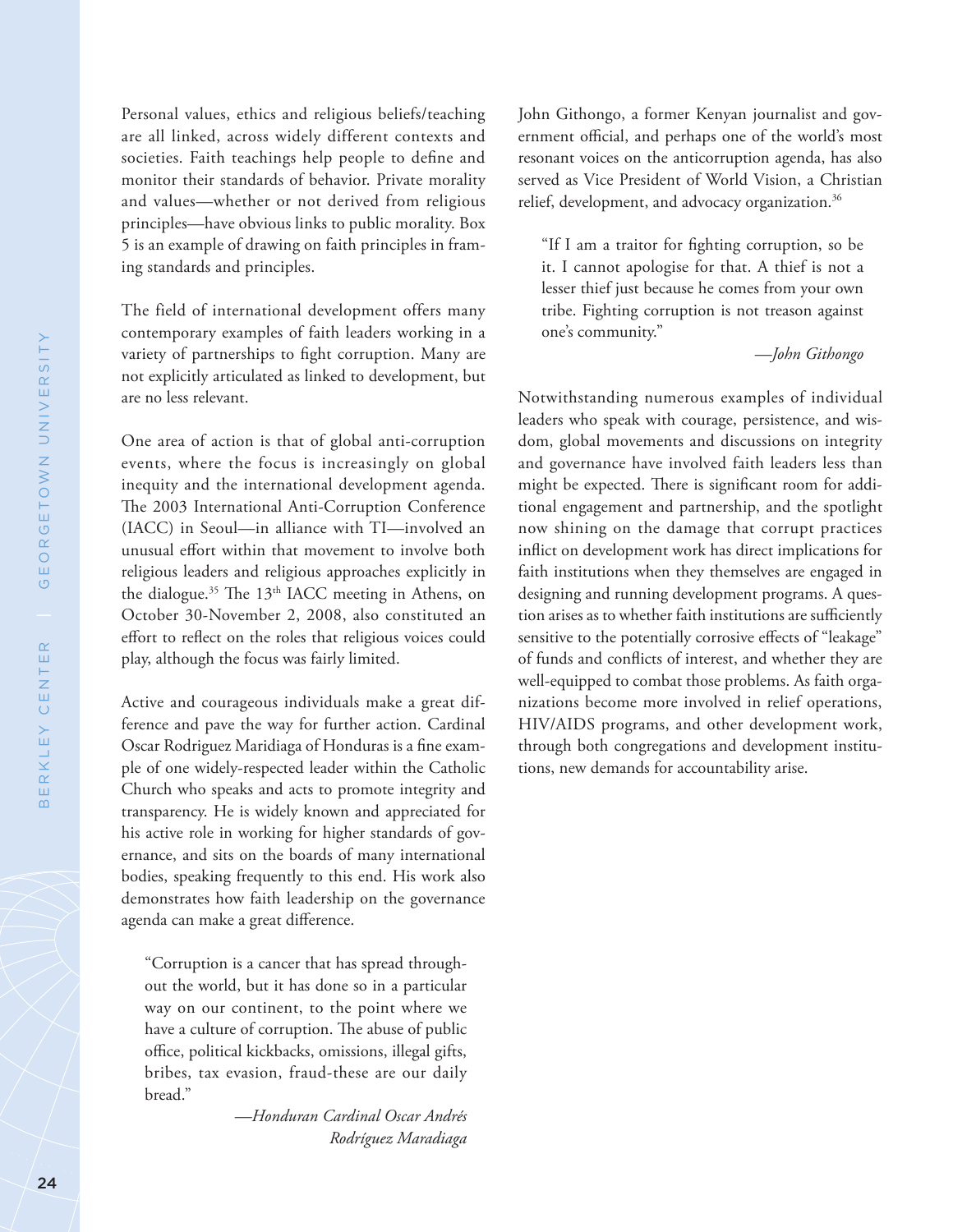# **Policy Issues and Priorities in Religious and Ethical Approaches to Anti-Corruption**

A workshop about the potential roles of faith leaders and institutions in the global integrity and anti-corruption movement formed part of the International Anti-Corruption Conference in October-November 2008. Box 6 summarizes the objectives and outcomes of that discussion. Box 7 summarizes the consultation on the topic at the Berkley Center on October 14, 2008. Read

together, the proposals for action constitute an operational agenda for continuing analysis and consultation.

"For many [religious leaders] this fight [against corruption] is not sufficiently directly involved in human poverty—it is too abstract to make the link. It is not considered a basic for overcoming poverty." *—Gesine Schwan (Athens, Faith and Human Security workshop, November 1, 2008)*

### Box 6

# **13th IACC, Workshop Special Session on Faith and Human Security**

November 1, 2008

#### Background and Objectives

Faith leaders are critical social (and often political) actors, and their engagement in governance and anticorruption efforts can help ensure holistic approaches to creating shared security. Peace and security are not just about diplomacy and state solutions; they are also about social goals and norms, and inter-group relations. Faith leaders and communities have roles in all aspects, but particularly the latter: they so often play key roles in people's lives. Many faith leaders possess a deep historical appreciation of the evolution of social norms, values, and tensions that can exist between the different [social and institutional] dimensions. With this understanding, this workshop will bring together faith and secular governance leaders to name and outline the elephants in the room—the most difficult issues at stake in fighting corruption—and then suggest advice on how to move forward in including and energizing faith leaders and institutions in order to overcome these challenges. The workshop aimed to encourage experts to explore key questions and creative solutions. How best to energize and include faith leaders and institutions in anticorruption efforts? How should we think about how to deal with nepotism and conflicts of interest? What is the best way to balance positive values-based education with deterrents? How can one approach innovative reforms in permissive institutional cultures that look the other way on lapses in integrity? How might one respectfully advocate for religious communities to fight corruption within and beyond their own communities?

#### The Workshop

The session focused on the connections between faith-based institutions and the anti-corruption movement, and how they can complement each other. Many worthwhile themes and ideas emerged.

- 1. Religious ideas and traditions are part of the culture of integrity, and are at the root of human rights and ethical principles.
- 2. There is a lack of consensus over whether or not faith-based institutions should be considered NGOs. There is a tension in linking them together, not least because of the size of the religious world in comparison to the NGO sector.
- 3. Many social initiatives, particularly in Latin America and Africa, are motivated by religious beliefs. But faith-inspired institutions are not so active in governance initiatives, as they are moral institutions more closely aligned to issues of poverty and human rights. The fundamental nature of corruption as a cause of social injustice is not yet fully understood; as such, it is not necessarily seen as a priority. Faithbased organizations can be blind to the importance of good governance.
- 4. People who identify themselves as religious make up at least three quarters of the world's population; as such, they also make up a large proportion of the people who give and take bribes. If anti-corruption was incorporated into the ethics of religion, this  $\blacktriangleright$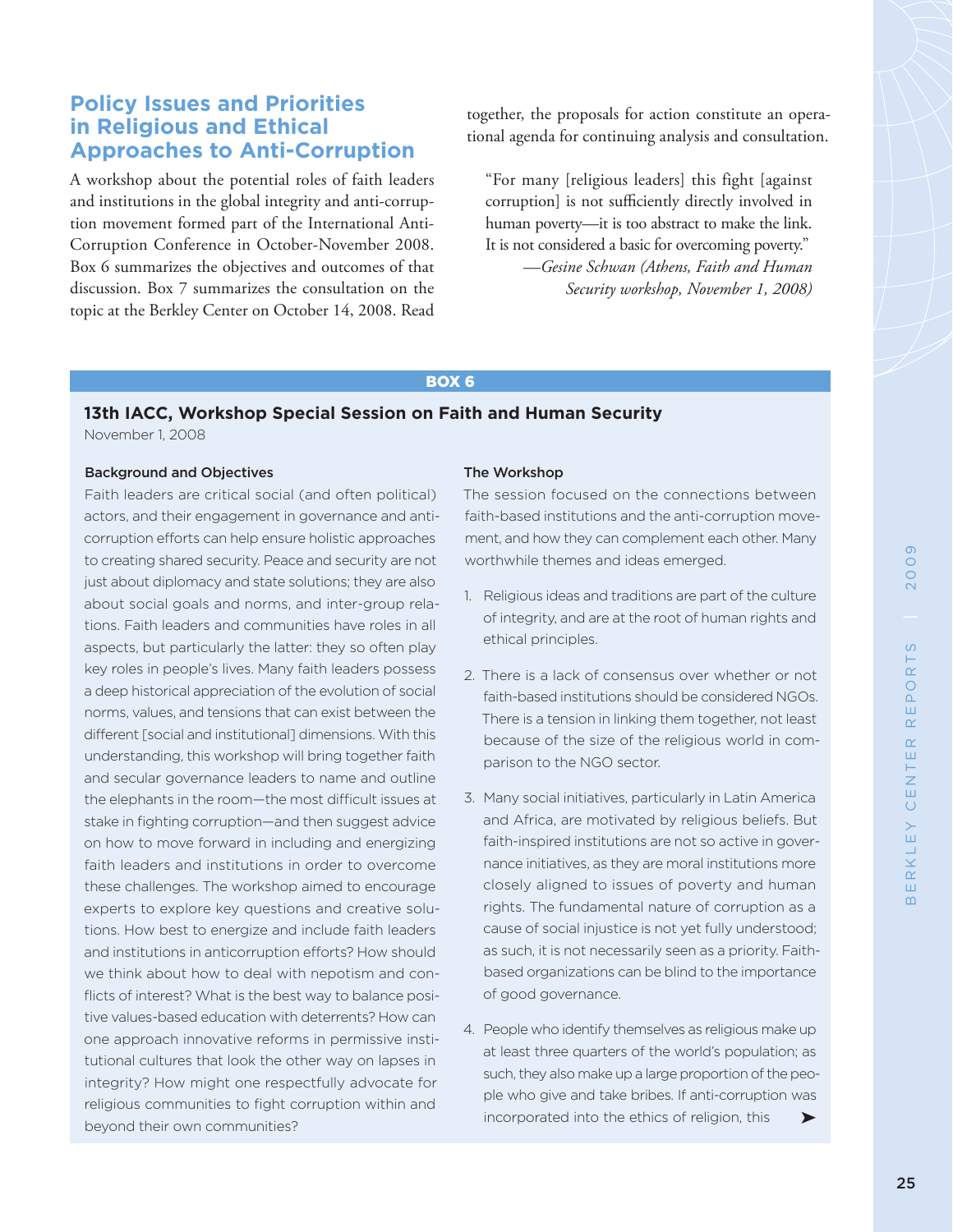#### Box 6 (continued)

could have some impact on bribery; we might be able to build a global moral consensus not to accept bribery.

- 5. Religious groups could be of assistance in the fight against corruption in four principle ways: religion is a rich source for the content of relevant norms; religious groups could mobilize their members to support ethics and integrity; they could advise members on how to interpret and apply ethical norms; and religious faith gives reason to obey ethical norms.
- 6. We need to recognize the need for a global set of values, and that these must be derived from the full range of ethical cultures. There may be no consensus, but there is congruence; religious groups have all dealt with the same issues, but have arrived at differently nuanced solutions.
- 7. Faith-inspired organizations have a history of changing perceptions, and have influence over people across the world. Examples of previous causes that faith-based institutions have worked on include HIV/AIDS and the stigma that accompanies the disease. They have managed to bring about change in many areas of Africa. As such, they could be worthwhile partners in the fight against corruption.
- 8. While there may be a debate about the role of faithbased institutions in the fight against corruption in some areas of the world, in others they are intrinsically linked to this effort, and as such cannot be ignored.

#### Recommendations and Follow-up Action

- 1. Educating and reaching out to religious leaders on the ways in which corruption contributes to inequality, poverty, and other issues that they currently work on.
- 2. A survey should be undertaken to investigate the religious motivations of people working on governance and anti-corruption issues.
- 3. A proposal to involve faith-based institutions in an integrity initiative: full financial disclosure from national governments. Rather than being prosecuted for corruption crimes (a complicated and often unsuccessful process), corrupt individuals could be

convicted on the technicality of filling out the financial disclosure form incorrectly and/or dishonestly. This might reduce the burden of proof for those who wish to prove that corruption has taken place.

- 4. Churches are as prone to corruption as any other institution. In order to play a role in the anti-corruption movement, therefore, they need to acknowledge this and set an example of how institutions should function in terms of good governance and accountability.
- 5. The anti-corruption movement can work with global interfaith and other religious movements in identifying their roles in fighting corruption and integrating it into their work.
- 6. Peter Eigen (TI founder) recalled that TI tried to set up a dialogue with religious institutions at the 11th IACC, but this has not yet become a relationship. TI is interested in forging these links, and would need concrete examples of how it can use the tremendous resource of faith-based institutions.

#### *Participants*

#### *Moderator:* Katherine Marshall

Senior Fellow, Berkley Center and Visiting Associate Professor of Government, Georgetown University

#### *Rapporteur:* Rebecca Dobson

Contributing Editor, The Global Corruption Report, Transparency International

### *Panelists:*

#### Gesine Schwan

*President, Viadrina European University*

#### Geo Sung Kim

*Chairperson, Transparency International—Korea and Board Member, Transparency International*

#### Mark Vlasic

*StAR Secretariat, World Bank Group; Senior Fellow, Georgetown University Institute for International Law & Politics*

#### Charles Sampford

*Director, Institute for Ethics, Governance and Law (IEGL), and President, International Institute for Public Ethics*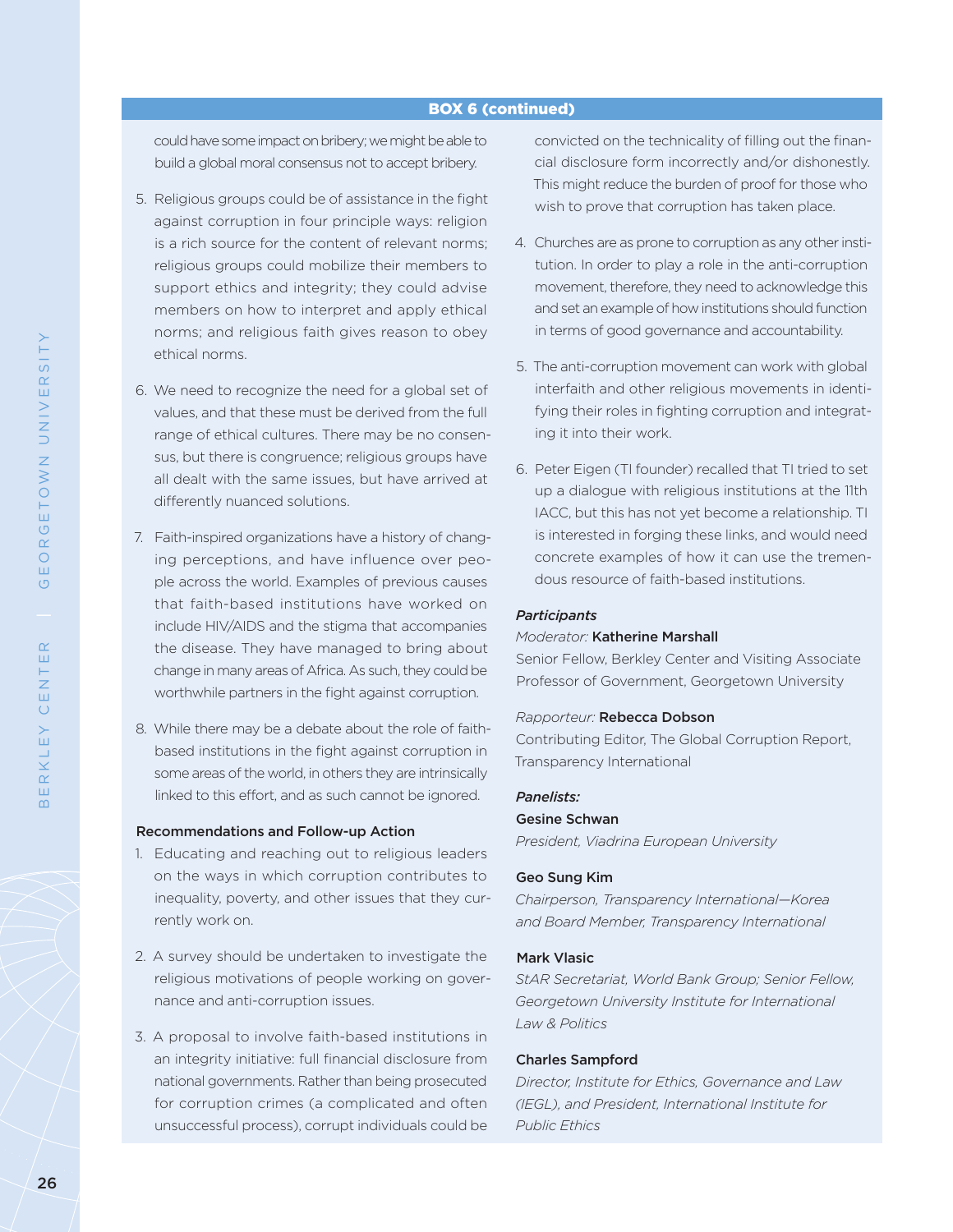### Box 7

### **Summary of Brainstorming Meeting on Governance and Faith, Berkley Center** October 14, 2008

The challenges of governance in a general sense, and of fighting corruption, more specifically, loom large on today's international development agenda. The brainstorming meeting aimed to explore, with a diverse group of faith, business, academic, and civil society leaders, how a gamut of religious institutions and individuals are engaged in the effort, and how they can do this more actively. The impetus for the event was the October 30, 2008 International Anti-Corruption Conference in Athens, where a panel was to consider specifically how to engage faith communities more actively in global anti-corruption alliances.

The discussion ranged widely, beginning with how different people saw the problem of corruption, how they and their institutions dealt with it in practice, and some issues and risks involved, including the practical dangers of confronting corrupt practices—particularly in countries with authoritarian regimes.

Important themes included the following: (a) strong views on the harmful effects of corruption on very poor people, who are forced often to pay high and frequent bribes; (b) the importance of focusing on areas where corruption has significant impact, notably extractive industries where religious leaders in are taking the lead in working for solutions; (c) practical dilemmas faced

by many in religious communities, including missionaries and NGOs, on how to deal with a corrupt environment: whether to pay or to refuse to bribe, and how to deal with real threats; (d) the importance of addressing issues of transparency and accountability within religious institutions and communities, since doing otherwise would make it difficult to preach or act against it in a broader context; (e) the central importance of information—getting the facts out, using freedom of information channels, and helping to harness information; (f) persuasive arguments that fighting corruption is about more than laws and financial incentives, though both are important; it calls for a focus on ethical principles and standards, which can be framed as "the common good"; (g) the importance of working in alliances: both in local situations, where a group of institutions can develop standards and set the tone more broadly than an individual acting alone; and at the international level, where strategies to fight corruption and improve governance can be more effectively advanced if there is a common understanding of issues and approach, and a common purpose. There was a suggestion that the "middle levels"—not global church leaders, not the parish priest or imam, but the bishops or leaders who are pivots—should be the focus.

 $\Omega$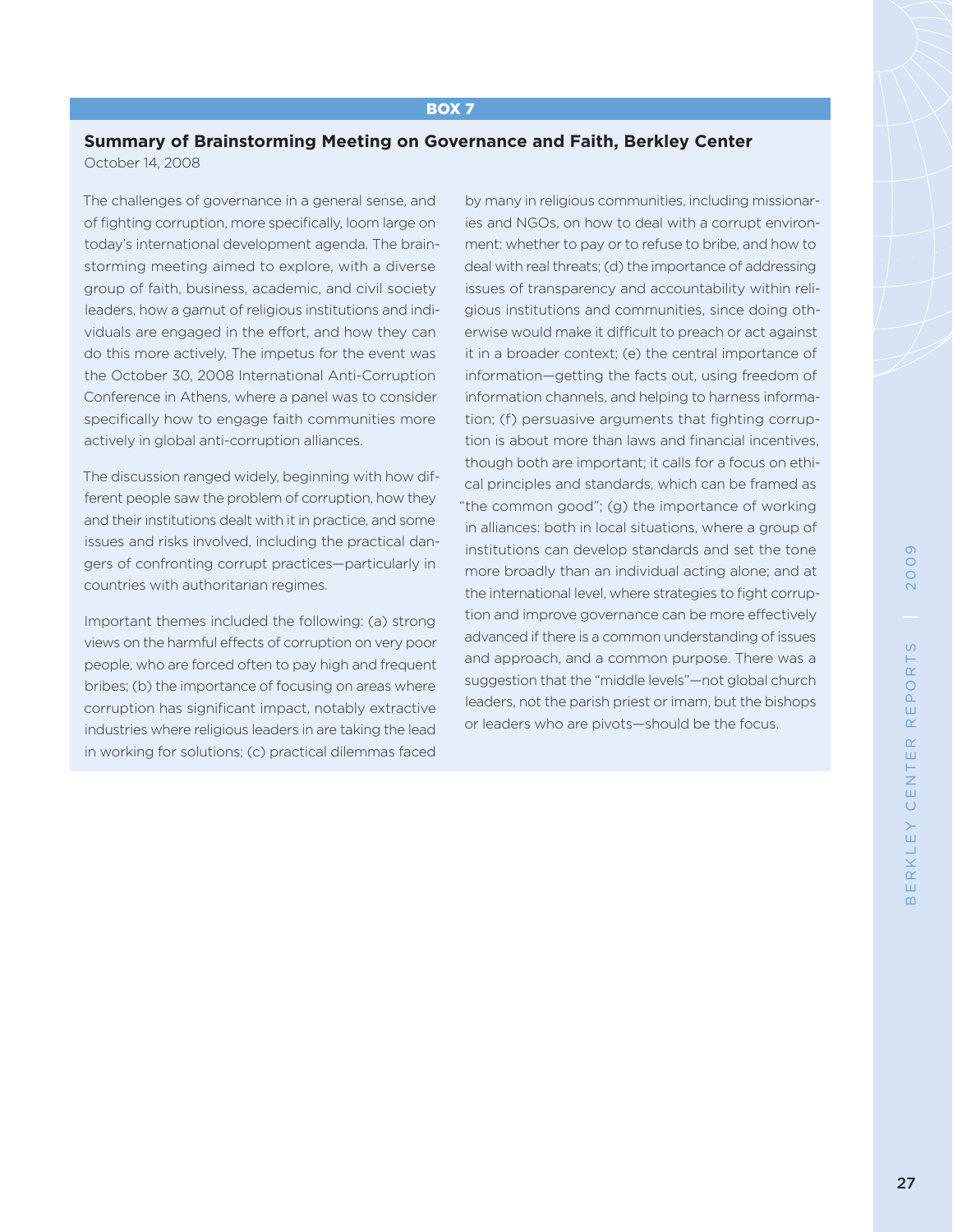# **Faith Engagement to Fight Corruption that Impedes Development**

## 10 Possible Areas for Action

#### **1.** "**Mapping" is a common appeal and refrain**.

The call for "mapping" means learning more about who does what, where, with what resources, and what impact. This information is scattered and not readily available. This makes strategic initiatives difficult, and impedes experience-sharing and alliance-building.

A quick but systematic survey that might involve a range of institutions and approaches (for instance, two countries, a selection of faith institutions, and a sample of leaders) could test whether such information could be obtained. Then its usefulness and demand for findings could be assessed.

### **2. Discussing perceptions about common and diverging approaches to ethics and morality could help identify real issues and dispel misunderstandings; closer examination of scripture and religious teaching could help build commitment.**

Ethical challenges are often less straightforward than the Global Ethic would suggest. Cultural differences do affect many institutional arrangements designed to ensure integrity. Various faith traditions and cultures bring shades of difference to interpretations of public morality and integrity. Holding assumptions and ideas about how different cultures and religions approach corruption could be beneficial.

An illustration of presumptions about cultural characteristics delves into past analysis when thoughtful analysts, including World Bank economists, suggested that Confucian family values worked against public norms of accountability and objectivity; the suggestion was that an emphasis on social hierarchy might dampen entrepreneurial behavior, or that family loyalty would always trump objectivity in hiring. This fostered pessimism about development prospects in Asian societies. History has prompted a sharp reassessment of these contentions, but similar arguments suggest that traditional African religions, which give special importance to chiefly authority and community obligations, block progress in a similar way. Similarly, some see honesty as a culturally varying virtue. However, when experience is examined

and people are actually asked about their values, such differences often fade or decline in importance. The implicit assumptions deserve more robust debate, and perceptions of difference are worth examining.

More broadly, an exploration of how different faith traditions approach what are today understood as corrupt practices could be useful, both to yield insight and as sources of dialogue and mobilization. This could address scripture, traditions, parables, and practice among different faith traditions related to ethics, accountability, and integrity. Benefits might include deeper understanding, accentuated by stories and other teachings, and material that would allow thoughtful discussion of subtle differences in approach and traditions that might underpin a stronger consensus for change.

#### **3. Mobilizing World Faith Traditions**

*There is also significant potential in mobilizing the organizations of the world's faith traditions.* Faith organizations have vast networks and infrastructure, including often sophisticated and far-reaching channels of communication. Some networks have actively mobilized to address corruption and public integrity (examples include Malawi, Zambia, and Kenya during critical times of political change), but their potential has not yet been fully tapped.

A first step would be to explore faith leaders' and networks' reticence towards anti-corruption campaigns. Testing better ways to communicate about anti-corruption work could help break communications barriers.

An example of a purposeful effort to engage networks is the June 2006 conference on corruption, organized by the Vatican's Pontifical Council on Justice and Peace. It focused the attention of the vast network of the Roman Catholic Church on fighting corruption and indicated specific programs and measures that could combat it. Such events, combining both pragmatic experience and prophetic voice, might find counterparts in other faith organizations.

Other options include finding ways to build on the moral and practical voices of individual spiritual leaders, many of whom command vast communications networks. Ensuring more explicit dialogue and focus by faith-based NGOs, churches, and spiritual movements might also spur them to engage more actively in "integrity alliances."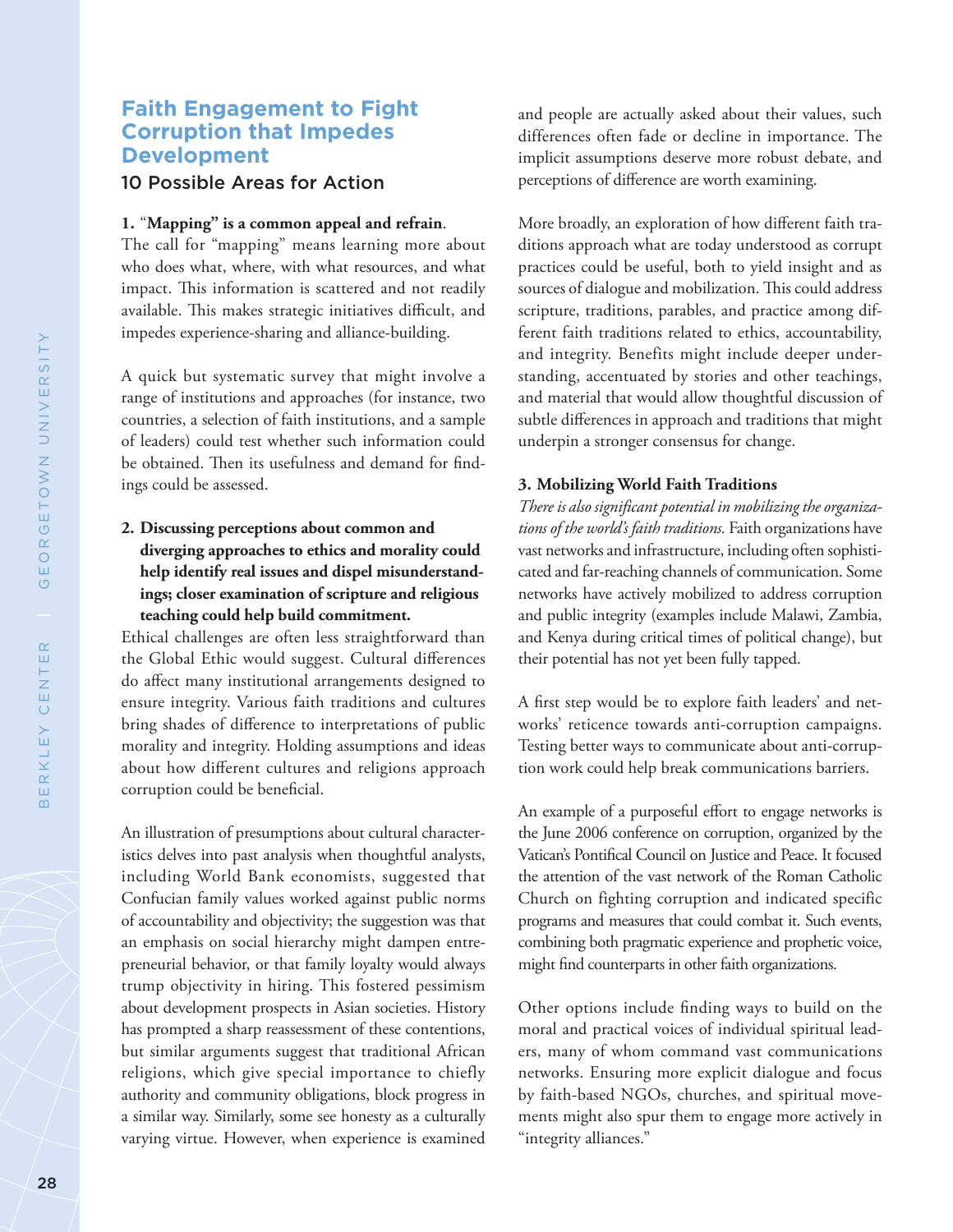### **4. The Power of Information**

Probably the most powerful tool for fighting corruption is information: whether disclosure of assets by public servants, investigative journalist reports, public hearings, obligatory publication of public budgets, publicly available accounts and audits, public bid openings, etc. This explains the focus in anti-corruption work on transparency, which is inextricably linked to accountability. Faith communities and institutions can be far more actively engaged in such efforts. The Africa Monitor, inspired and led by Anglican Archbishop Njongonkulu Winston Ndungane is an example: its aim is to monitor, publicize, and comment on development progress with particular reference to results compared to commitments. The effort by an Indian civil society movement termed the "Fifth Pillar"—freedom of information—to engage faith leaders at a major conference in August 2008 is another example (Box 8).

Father Henriot, a Jesuit priest working in Zambia, offers another illustration of the powerful voice that faith can add to what are too often rather arid debates about governance. At two 2007 events, he argued strongly

#### Box 8

### **The "Fifth Pillar": The Power of Information**

The 5th Pillar is an Indian movement mobilizing networks of activists to create awareness in their communities about the Indian Right to Information Act and supporting citizens in their efforts to question their government and to abstain personally from taking part in corruption, and particularly from giving or taking bribes. The 5th Pillar is actively trying to organize faith leaders and communities as part of this movement. A symbol of the 5th Pillar campaign is a "zero rupee note", literally a large rupee bill meant to be given in place of a bribe if a bribe is requested: it commits the bearer of the note to neither give nor accept bribes. The aim of the organization is both to inspire individuals personally to free themselves from taking part in corruption, and to motivate and support individuals to mobilize their communities, and the citizens of India more broadly, to demand a more accountable and transparent government and society.

that the moral dimensions of corruption cannot be left aside; that public and private morality is indeed at issue. He demanded strong leadership, and also highlighted the tight relationship among different forms of corruption—large scale corruption that dissipates funds, the "middling" corruption that saps administration, and the corrosive effects of petty corruption (payments to teachers, policemen, for registering a birth), which erodes public trust. His voice is compelling, and voices like his deserve to be amplified.<sup>37</sup> His central conclusion: "Good governance for sustainable growth, is for me not simply an economic and political issue (bureaucratic and technocratic), but a moral and ethical issue, profoundly a matter of social justice."

The major global interfaith organizations—including the World Conference of Religions for Peace, the Parliament of the World Religions, the United Religions Initiative, and the WFDD—could offer important vehicles for addressing public integrity and accountability, if they chose to make those challenges a priority. Since each organization is increasingly engaging in practical and prophetic work on social justice, public integrity and good governance seem to offer logical extensions of this work.

#### **5. Education and Religious Teaching**

Faith institutions play significant roles in many dimensions of education. Churches and mosques directly run extensive school networks. They offer Sunday or Friday religious education classes to both children and adults, and influence public school curricula in important ways. A recurring theme in discussions among faith organizations is the ethical content of public and private education.

There is considerable potential to build on these efforts and institutions, working more purposefully to advance the cause of integrity and good governance. Model programs, case studies, and best practices in effective teaching of ethics in educational systems at all levels especially those that illuminate the roles that faith institutions can and do play—are possible avenues. Efforts could focus on curricula in faith-run schools and direct and indirect contributions to teaching values in public school systems. There could be particular focus on curricula of theological training institutions, and communication through faith-led media at local, national, and international levels.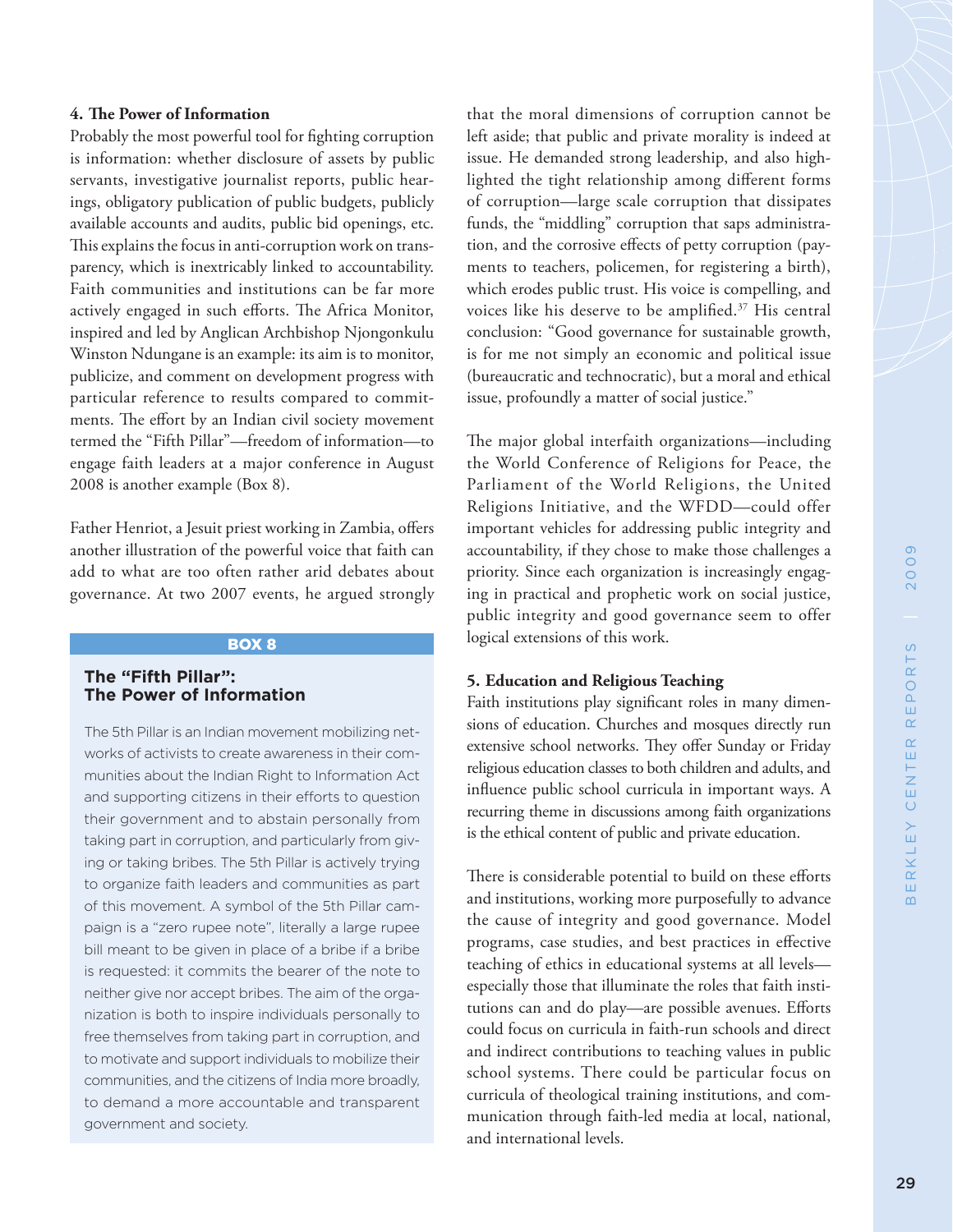If faith leaders and institutions are to fight corruption effectively, influencing public policy and engaging in activities such as monitoring development programs, those involved need good information. This includes an appreciation of what works in fighting corruption, and access to information that can underpin effective monitoring efforts. Workshops on governance would equip faith leaders and communities with better tools and foster more active engagement. There are obvious issues around the extent to which faith institutions can and should enter into the core of development programs—but where they do play active roles, it is imperative that they be equipped with the appropriate knowledge and skills.

### **6. Integrity within Faith Communities and Programs**

A question often posed is how far religious leaders and institutions are willing to go in examining their own practices. To preach and teach well about corruption, one's own affairs must be in order, and this rule applies equally to faith leaders and communities. One practical avenue for action is more transparent record-keeping and clearer mechanisms for accountability within religious communities themselves. There are exemplary cases of clear public accountability and monitoring of community resources within faith communities. However, the accounts, audits, and reports of many organizations, especially but not exclusively small institutions, are often fairly rudimentary. Demands by development agencies for adherence to strict procurement, monitoring, and reporting practices in faith/ development partnerships such as HIV/AIDS programs, can generate resistance.

Some faith leaders argue that strict regulations and accountability mechanisms are cumbersome and intrusive, and that they constitute a breach of the trust that binds their communities. They are seen as impeding a focus on core missions. However, demands for greater accountability are becoming more important as faith communities become more active in programs to fight poverty, such as campaigns against malaria and in support of public education, and receive external funds on a much larger scale.

Focusing on "corruption-proofing" faith-run programs has interesting potential as a way to surpass reticence among religious leaders about focusing on corruption.

While some religious leaders in Africa are unambiguous about the evils of corruption, for example, others tend to see the problem in more nuanced ways—holding that the briber and receiver of the bribe are both responsible. The concern of these religious leaders is that critics of corruption have focused unduly on those who accept bribes, people who normally reside in poor countries, and too little on the patterns and mechanisms that allow those in rich countries to bribe with impunity. Debate about the issues and their consequences would be useful across the board.

### **7. Faith Engagement in Monitoring Poverty and Public-Sector Expenditures**

Faith institutions in several countries have engaged actively in processes that develop poverty reduction strategies and, after their approval, monitor their implementation. Some such programs are directly tied to international debt relief programs and the formal Poverty Reduction Strategy Processes that engage the World Bank and the International Monetary Fund (Zambia, Bolivia are examples). Such engagement involves faith leaders in key policy decisions on poverty and social spending, and opens pragmatic avenues for monitoring public programs.

This engagement is an essential part of the widelyacclaimed participatory approach to developing and implementing anti-poverty strategies. However, much remains to be done to make this engagement more effective, including effective participation by faith leaders and enabling faith actors to gain the knowledge and confidence that they need to be well positioned to discuss issues of economics and finance where they might lack training and experience.

### **8. Integrity, Ethics, and Accountability: HIV/AIDS and Gender-Linked Violence**

Focusing too narrowly on fighting corruption can cast a negative aura around the broader efforts to enrich ethics, accountability, and integrity. There is a tendency to define institutional ethics programs in terms of rules: for example, government spending, procurement, and conflicts of interest. This is even truer today, in light of the intense spotlight on lapses in public honesty. Discussions with leaders and thinkers from different faith traditions underscore, however, a common discomfort with grounding the definition of ethics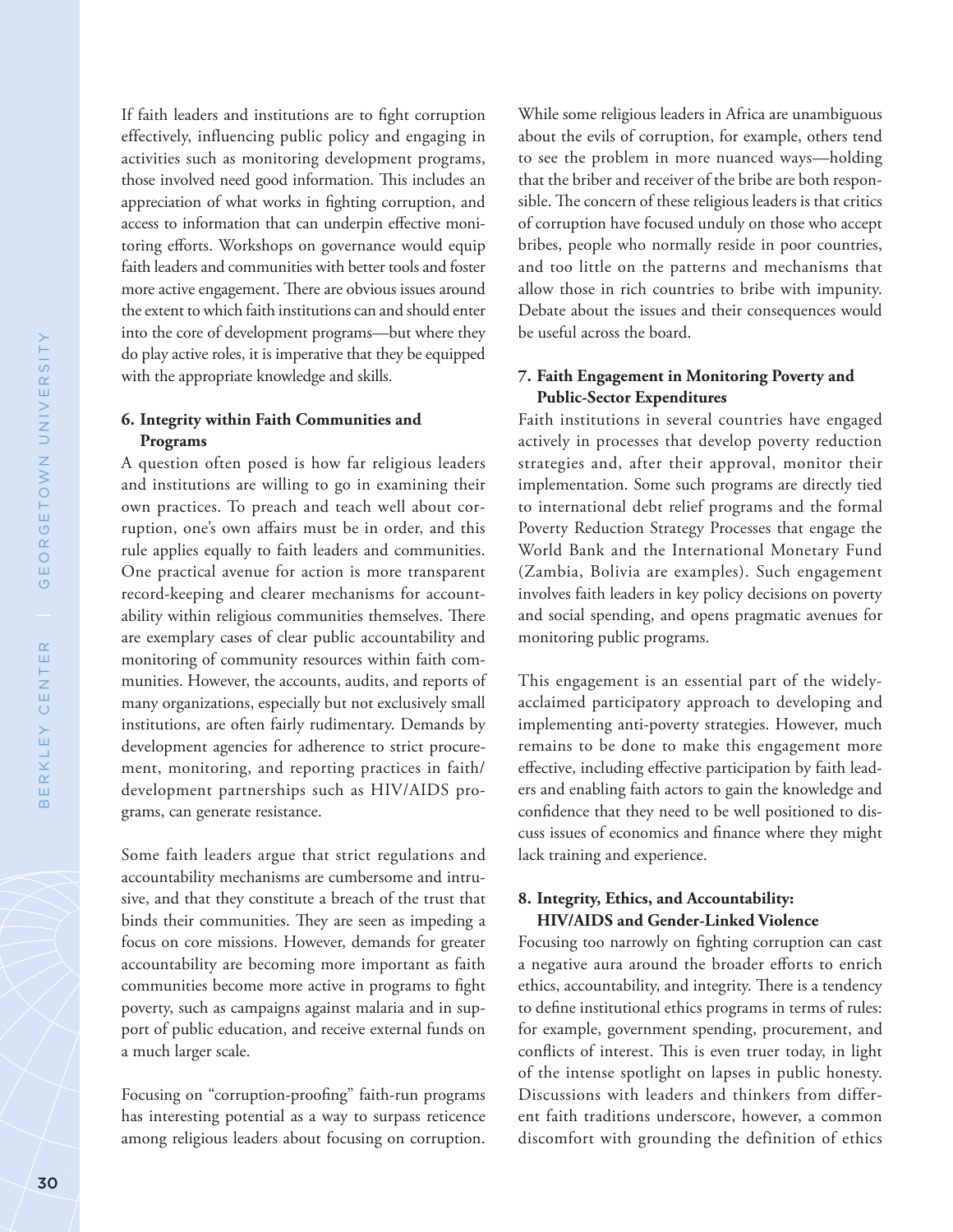and integrity in rules. For instance, a discussion with religious leaders about flawed procurement can turn imperceptibly toward questions of equity, and touches raw nerves on the issue of fairness. Are the rules of the game truly transparent, or are the odds stacked against local and small participants? Norms, standards, and rules are vitally important—but so are honest and forthright efforts to address the broader ethical issues

embedded in contemporary debates about globalization. A broader framing of ethics, accountability, and integrity can help open dialogue on central issues and allow for linkage among pragmatic concerns about the management of public finances and the drive for equity and social justice, including wider access to health care.

One way to link the different dimensions is to focus on

### Box 9

#### **Corruption and Extractive Industries**  Rev. Seamus Finn, Oblates of St. Mary

*"Instead of contributing to the development of our country and benefiting our people, our rich mineral resources, oil reserves and extensive forests have become the cause of our misery."* —Congolese National Bishops Conference, July 2007

Corruption in the extractives sector presents itself in a variety of ways. The discovery of natural resources within the boundaries of any country is influenced by a number of factors that political leaders don't often control. The tools of discovery are constantly being refined and improved in such a way that discoveries of new reserves of valuable natural resources are often thrust unexpectedly on political leaders.

In recent years, numerous statements by religious leaders in different countries around the world have highlighted a long list of corrupt and abusive actions by political leaders. These have included instances of bribery and self-enrichment, as well as the systemic consequences for large numbers of citizens who lost opportunities for investment in education, health care and other basic human needs cause.

In many instances, the absence of an updated legal framework for handling discoveries of oil, gas or minerals brings about numerous challenges and potential pitfalls. Without an updated legal framework, which establishes and protects ownership rights for individuals and communities, opportunities for fraud and corruption are easily found. This situation is often made worse if the demand and price for the resource is subject to significant fluctuations, growing demand or geopolitical considerations.

Contracts for the extraction of natural resources present a different set of challenges, because they often involve a number of different actors from both the public and private sector and a number of international players. The establishment of a well-organized, transparent, and monitored process for the extraction of natural resources has eluded many governments. The experience of the Chad-Cameroon pipeline project demonstrates that, even with such a process in place, respect for the terms of a contract cannot be guaranteed, and there is often no legal vehicle for addressing such abuses.

A final corruption challenge presents itself in the local communities that are immediately affected, both by the footprint of the mine or the oil or gas fields, and by the transportation of these resources to market. The quality of the relationship, and the standards that a company or a conglomerate establishes with local communities, has a significant influence in this arena. How security is established and enforced, how employment opportunities are apportioned and compensated, and how any philanthropic activities are processed, can establish the foundation for a climate of either corruption or integrity.

*"Oil and diamonds, almost exclusively, fed the conflict we suffered for the last twenty-five years. And since the war has ended, many people have been very surprised that these same resources have not been able to feed our internally displaced people."*

> —Catholic Bishops of Luanda, 24 March 2004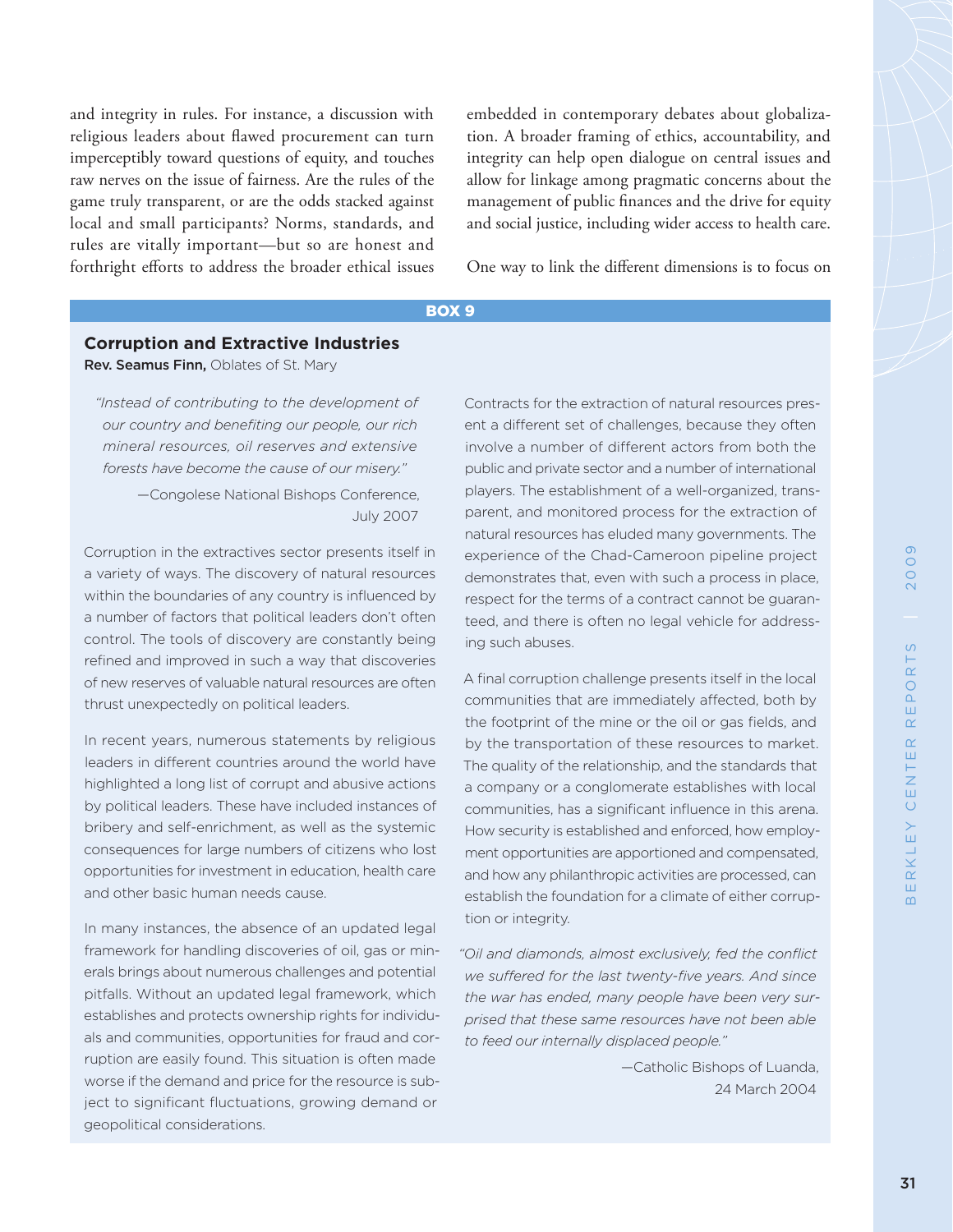problems with clear ethical dimensions through practical advocacy and dialogue. One example is domestic violence, which opens up a host of questions around the discriminatory treatment of women within households and communities. Efforts to confront domestic violence involve the full gamut of ethical challenges. The complex ethical issues posed by the HIV/AIDS pandemic offer similar scope for linking dialogue and practical action.

### **9. Taking on Special Challenges (1) Extractive Industries, Stolen Assets**

Acting to address specific problems is a potential avenue for action, and can bring faith leaders both into advocacy and action alliances, and into thoughtful dialogue and analysis in a search for solutions. Box 9 outlines the example of extractive industries (mining, above all) and the role that faith leaders, and specifically a growing network of Catholic bishops is playing. Another potential area for mobilization and action is the recovery of stolen assets.

#### **10. Linking action from above and below**

Poor governance is both about individual ethics and about systems, and is thus both a local and global issue. Leadership, or "fire from above", particularly from political leaders, is essential—but so are community action and the mobilization of civil society. Box 10 focuses on the central roles of local government, with reference to Nigeria. Dele Olowu, pastor and development expert, suggests that faith communities can play major roles both as direct community actors on issues such as malaria, as well as by closely and effectively monitoring the development work of local government units.

### **BOX 10**

#### **Improving Governance From Above and From Below**

Dele Olowu, consultant, pastor, formerly Professor of Administration and Local Government

Development must start at the local level and it must work there.

Unfortunately, in spite of a major reform of local governments in 1976 and the infusion of huge intergovernmental financial transfers estimated at 5% of the country's GDP, most local governments in Nigeria have not been very successful in terms of development impact—judged by their performance in health care (mostly preventive health, which included Malaria control). An example is the Barkin Ladi Local Government in Plateau State, with 11 other "success stories", out of 774 LGUs. The main explanation for this success was strong local leadership and their engagement with local the non-governmental community and faithbased organizations.<sup>38</sup> What is essential is to build a framework for co-production by local government and faith organizations, working on a pilot basis.

Taking a specific program and challenge (like malaria) could create major rallying point for inter- and intrafaith collaboration to reform and revitalize local level governance in Nigeria. This might hold the key to reforming governance in Nigeria while at the same

time helping to push the malaria agenda.

Nigerian local governments receive huge sums of money in the form of transfers, but most of these are stolen or mismanaged, rarely used for development initiatives. In the past, especially under military rule, local governments could be (and were) held to account by the national government, and this led to some commendable developmental impact. With the advent of democracy, the courts have ruled that local governments are constitutionally independent entities (which they are); but, paradoxically, this has served to weaken accountability and responsible governance at that level. By enhancing the capacity of faith based organizations to hold communities to account, we would go a long way to enhancing the capacity for performance at the local level both of the government and of FBOs.

We must ask how faith organizations in Nigeria are engaging with the governance challenge. A practical, pilot program that brings parties together within an articulated governance framework might help to provide a robust answer to this question, building from below and orchestrating from above at the national level.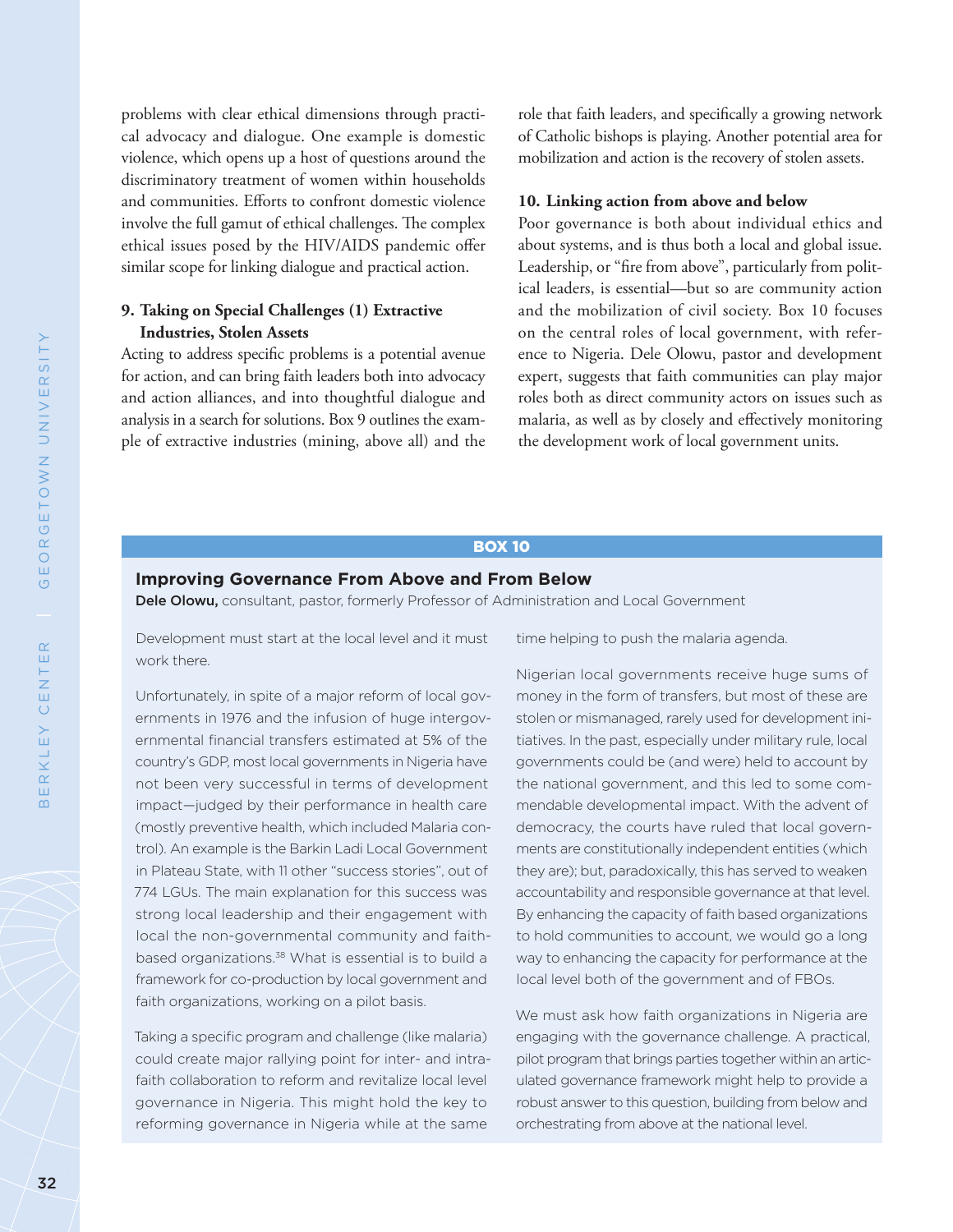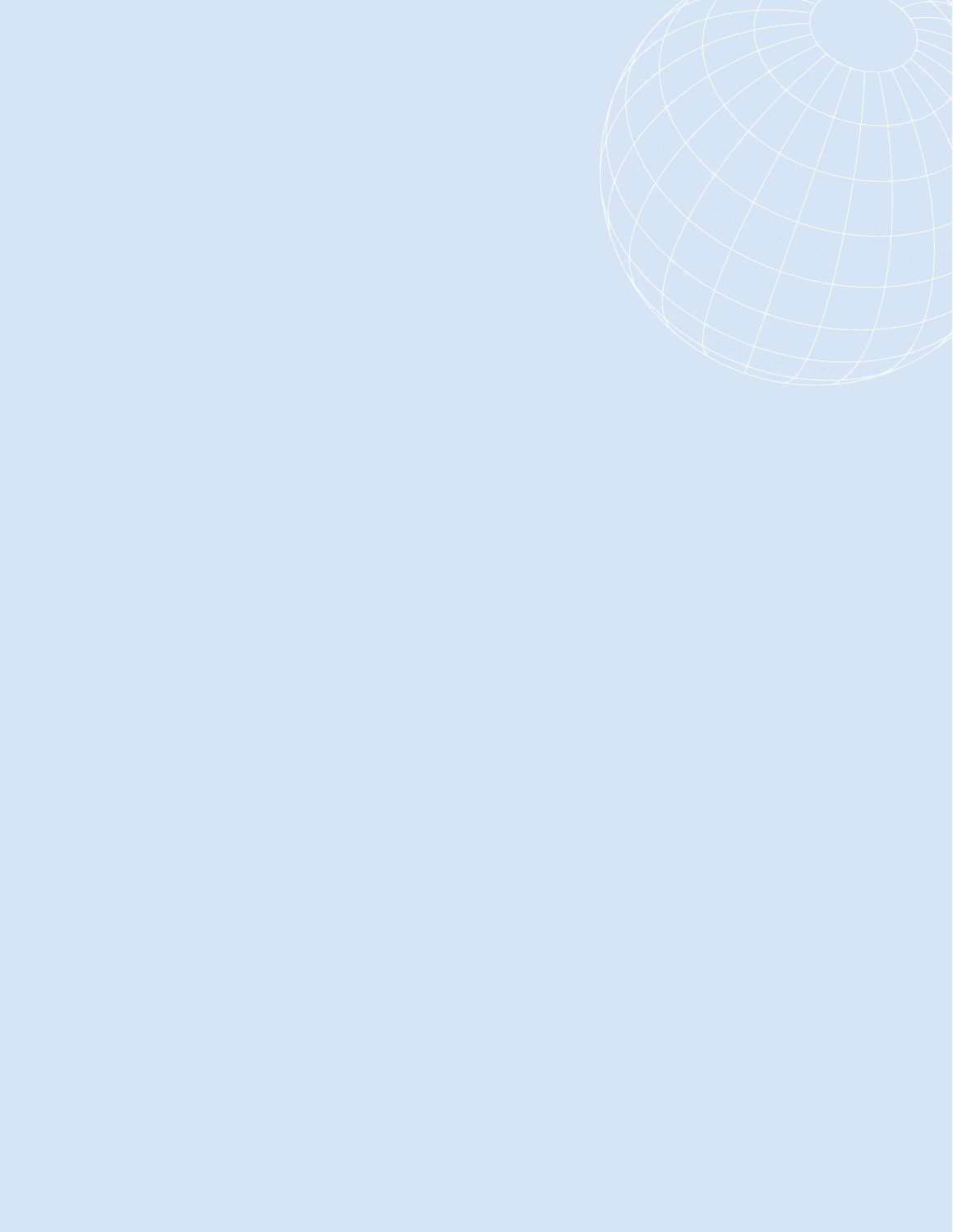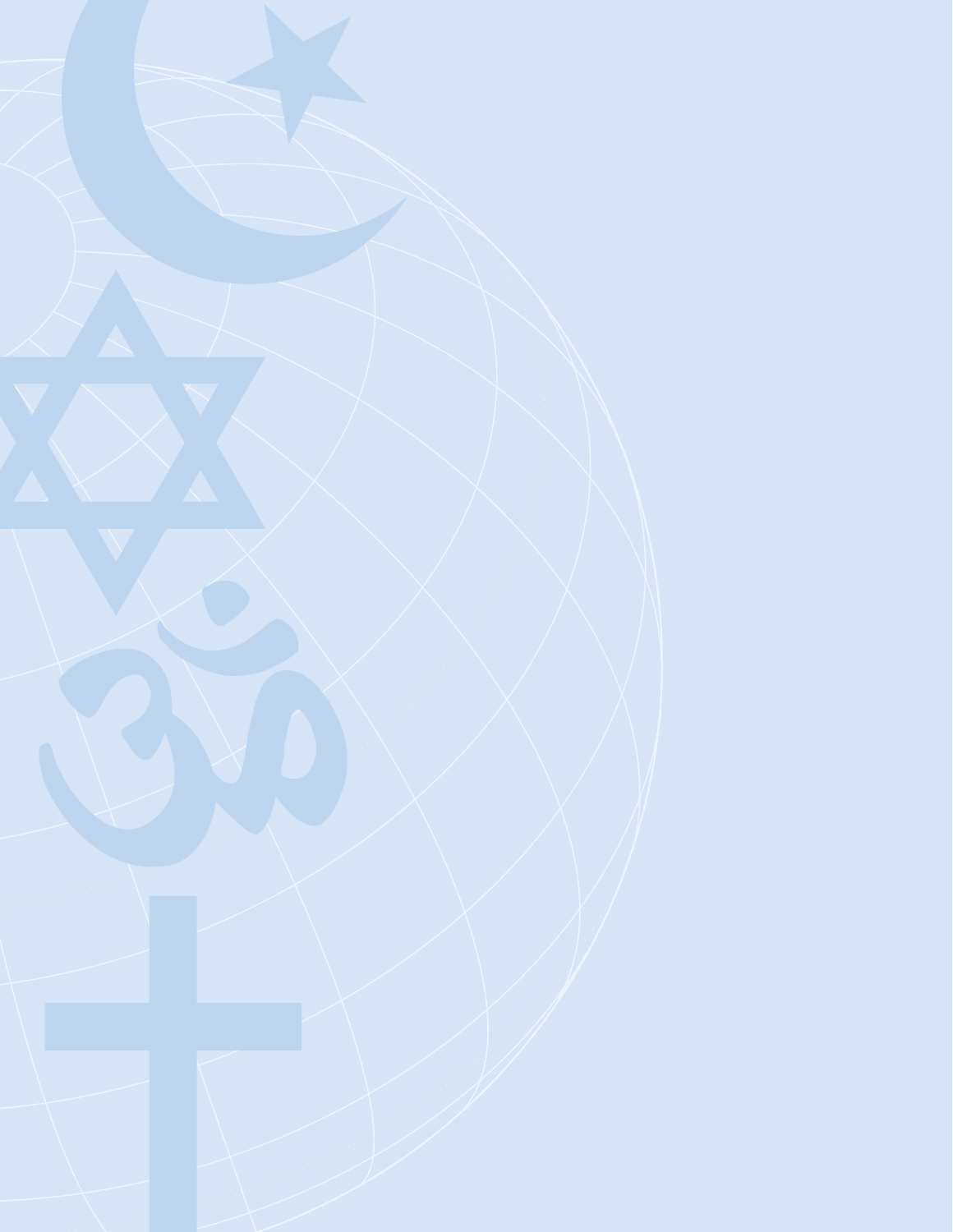# **Part IV Paths Forward**

orruption is indeed an evil, aptly termed a cancer.<br>It gnaws away at public confidence and the quality of public programs. Lessons from successful It gnaws away at public confidence and the qualexperience suggest that multi-faceted approaches work best. Leadership can achieve impressive results, often in a quite short time frame, in modeling behavior, and community mobilization and vigilance are equally effective.

Corruption is not eradicated by moral discourse, administrative fiat, or policing alone. It is deeply embedded in human social traditions and practices. Too often, public debate is not accompanied by action to foster greater understanding, respect, and curiosity. It is necessary to seek out common concerns and values, and to explore areas of significant difference. Given the present-day urgency of fighting global poverty, which is so closely linked to international peace and security, we cannot afford such divides. Every party must come to the table in an effort to devise and agree on ethical standards, as well as mechanisms for enforcement and accountability. Religious voices and organizations should be vital players in this process.

Despite historical gulfs separating secular and religious development work, these worlds have come closer in recent years, with recognition of common ground and efforts to engage in dialogue, even on areas where there is significant disagreement. In a post-9/11 world, more secular actors now appreciate how critical it is to be in conversation and partnerships with faith institutions and communities, which play important roles in development—in social service provision, advocacy efforts, and strategic issues of governance and social cohesion.

Religions offer the power of language and story, as illustrated in Father Henriot's image, a fitting conclusion to this report:

"There is a 16th century saint, Thomas More, who was the Chancellor of King Henry VIII of England. Asked to go against his conscience, to deny his trust, he answered very poignantly that public trust is held like sand in our hands. If we open our fingers only a bit, to be only a bit corrupt, the sand of trust flows out quickly and is completely lost. A beautiful image, I believe, to remind us that indeed…. we can together close our fingers, clasp our hands together with each other, to halt corruption."39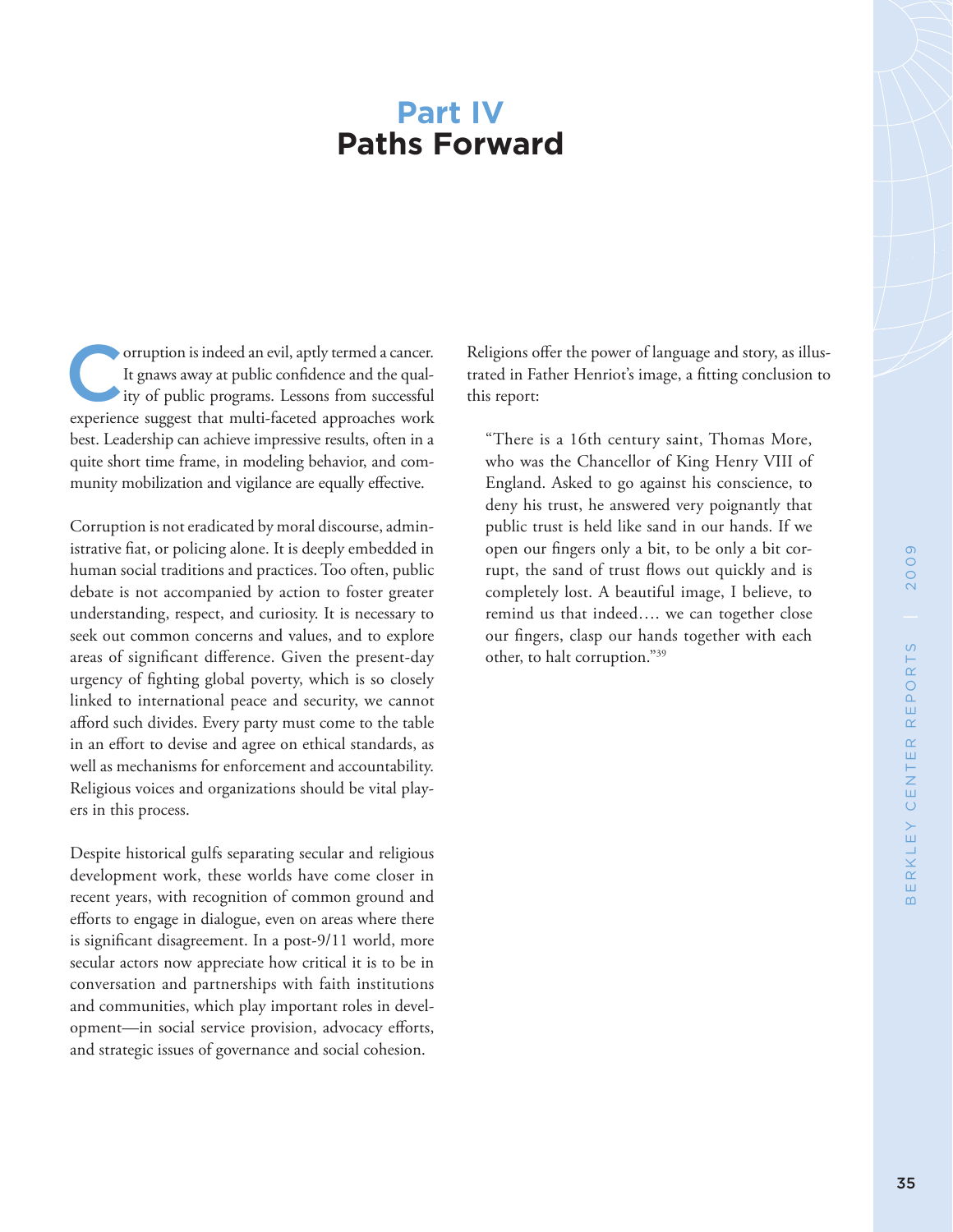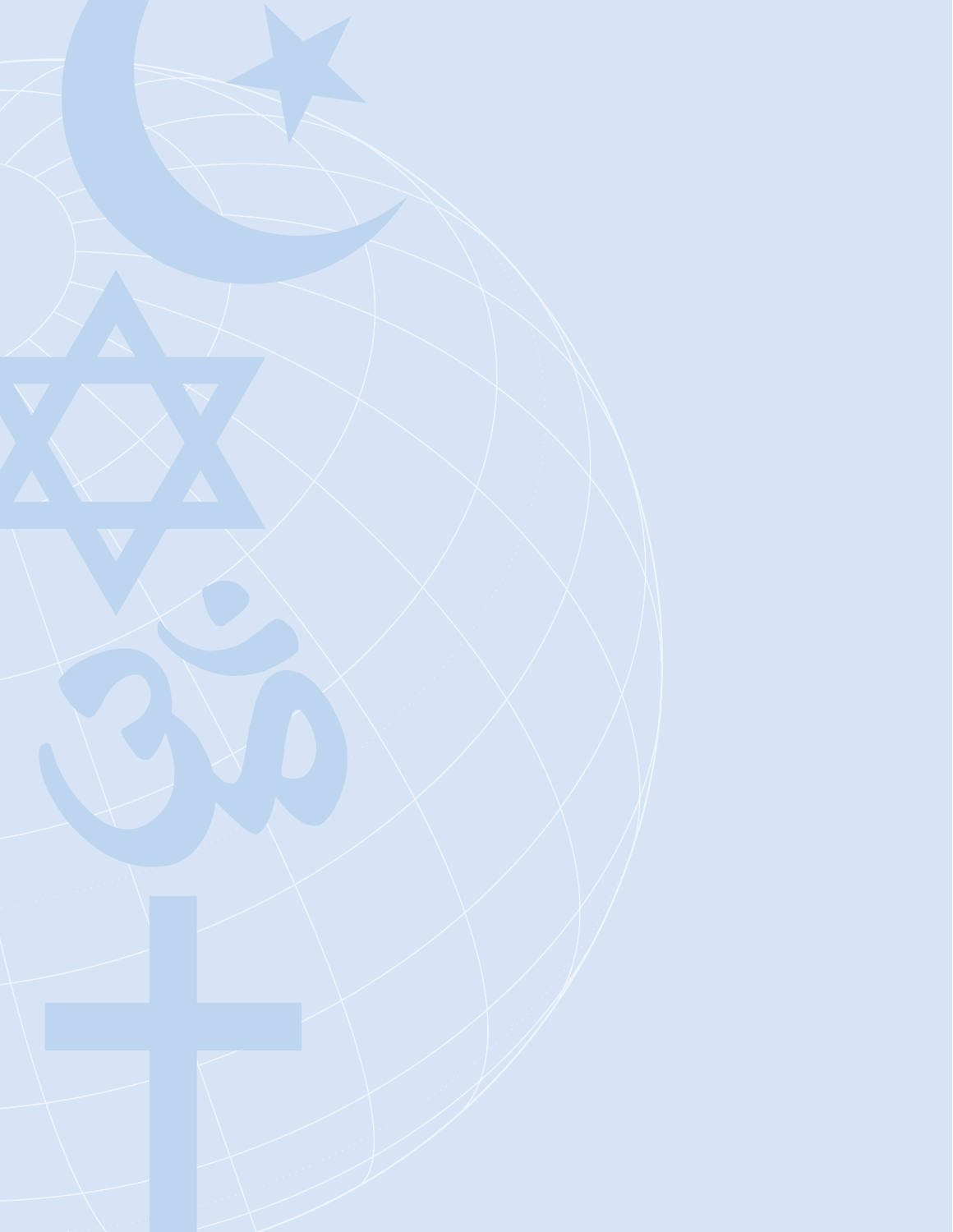# **Bibliography**

Glendon, M.A. *A World Made New: Eleanor Roosevelt and the Universal Declaration of Human Rights.* New York: Random House, 2002.

Henriot, P.J. *Corruption in Zambia: Is it inevitable? Can we stop it?* Presentation in JCTR 2007 Series, Alliance Francaise, Lusaka, Zambia, 19 April 2007.

———. *Governance/corruption/Zambia*. Presentation to Good Governance for Sustainable Growth, World Bank Forum, Berlin, 21 May 2007.

Küng, H. *A Global Ethic for Global Politics and Economics*. London: SMC Press, 1997.

———. *Global Responsibility: In Search of a New World Ethic.* New York: Continuum, 1993.

———. *Yes to a Global Ethic*. New York: Continuum, 1996.

Marshall, Katherine. "Ancient and contemporary wisdom and practice on governance as religious leaders engage in international development." 4:3 *Journal of Global Ethics* (2008): 217–29.

Marshall, K., and M. Van Saanen. *Development and Faith: Where Mind, Heart and Soul Work Together.* Washington, DC: The World Bank, 2007.

Marshall, K. *The World Bank: From Reconstruction to Development to Equity*. London: Routledge, 2008.

Peccoud, D. *Philosophical and Spiritual Perspectives on Decent Work*. Geneva: ILO, 2004.

Berkley Center website: http://berkleycenter.georgetown.edu/programs/view/127.

Global Ethics website: http://globethics.net/web/guest/home.

Transparency International Website: http://www.transparency.org/.

World Bank Anti-Corruption website: http://go.worldbank.org/QYRWVXVH40.  $\overline{\mathbf{m}}$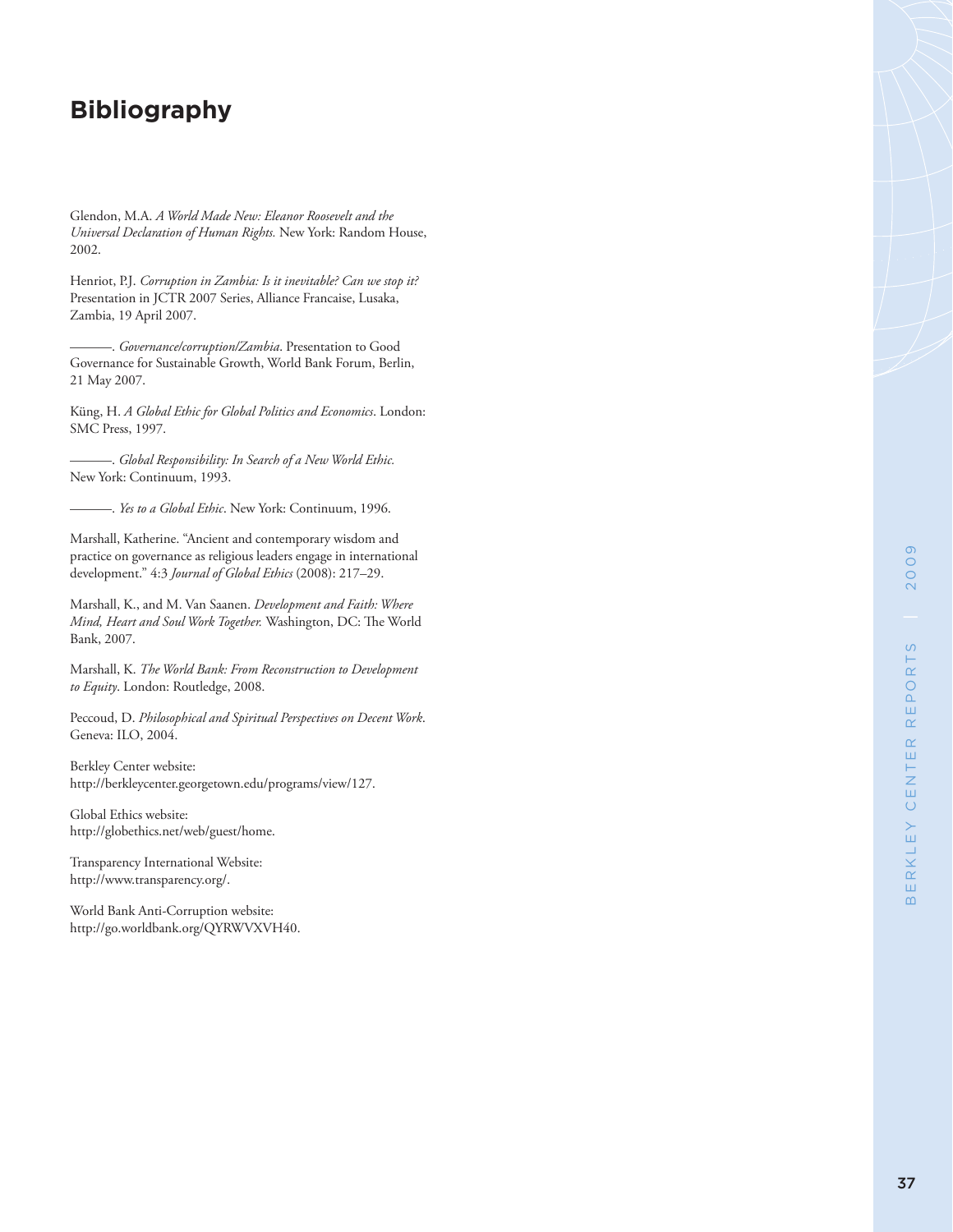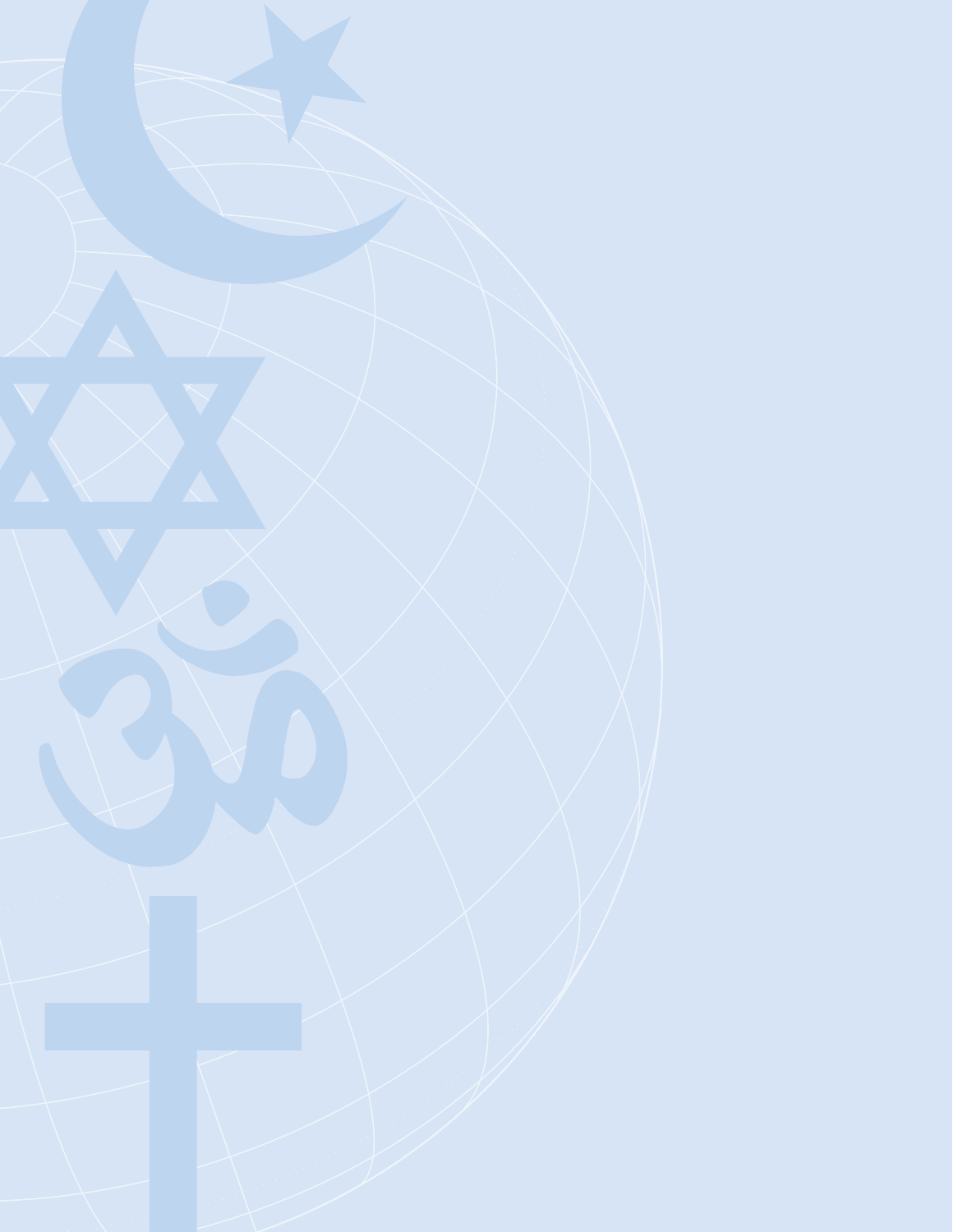# **Endnotes**

- 1. Susan Rose-Ackerman, "The Challenge of Poor Governance and Corruption," *Global Crises, Global Solutions*, Bjorn Lomberg, ed., Copenhagen Consensus Challenge, (Cambridge University Press, 2004).
- 2. http://www.anticorruption.info/corr\_def.php.
- 3. *World Bank and IMF Development Committee Report on Anti-Corruption and Governance Strategy* (World Bank and IMF, 2006), Annex G.
- 4. Rose Ackerman, *supra* note 1.
- 5. Among Küng's many works on the topic are *A Global Ethic for Global Politics and Economics*, (1997), *Yes to a Global Ethic*, (1996), and *Global Responsibility: In Search of a New World Ethic*, (1993).
- 6. This is adapted from Katherine Marshall, "Ancient and Contemporary Wisdom and Practice on Governance as Religious Leaders Engage in International Development," 4:3 *Journal of Global Ethics* (2008): 217–29.
- 7. http://www.stt.lt/lt/files/global\_forum3\_on\_fighting\_ corupption.pdf.
- 8. For the text of the Global Ethic, see http://astro.temple. edu/~dialogue/Center/kung.htm. See also *Report on the Conclusions and Recommendations by a High Level Expert Group on In Search of Global Ethical Standards*, chaired by Helmut Schmidt, March 22–24, 1996, http://www. interactioncouncil.org. Küng's Global Ethic Foundation in Tubingen published a document based on the exhibition, "World Religions—Universal Peace—Global Ethic" as a pamphlet. It includes summaries of core beliefs of the major world religions (and some major secular traditions also), followed by a digest of the principles of the Global Ethic.
- 9. http://www.parliamentofreligions.org/\_includes/FCKcontent/ File/TowardsAGlobalEthic.pdf.
- 10. World Bank Home Page, http://go.worldbank.org/ Z3GLCT0RP1.
- 11. Transparency International, Global Corruption Barometer, 2007.
- 12. *Supra* note 11, at 14.
- 13. *Supra* note 11, at 14.
- 14. *Poverty and Corruption*, Transparency International Working Paper No 2 (2008), *available at* http://www.transparency.org/ publications/publications/wp\_02\_08\_poverty\_corruption (2008).
- 15. Supra note 11, at 2.
- 16. Michael T. Rock and Heidi Bonnett, "The Comparative Politics of Corruption: Accounting for the East Asian Paradox in Empirical Studies of Corruption, Growth and Investment," 32:6 *World Development* (2004): 999–1017.
- 17. U.S. Foreign Corrupt Practices Act, 15 U.S.C. §§ 78dd-1 (1977).
- 18. This discussion focuses on the World Bank, in part because much thinking reflected in this analysis originated in dialogue within the World Bank, but also because the World Bank has focused more intensively on governance and corruption issues and action than any other development institution, and its work has a truly global reach. The World Bank has also been in the eye of public debates on corruption. An example of these debates is the recent *American Interest* exchange about the World Bank between Allan Meltzer and Katherine Marshall, which addresses different perceptions about in what ways, and how effectively, the institution has addressed the problem: "Ban the Bank? A Debate on the Future of the World Bank", IV:3 *American Interest* (Winter 2009): 74–83. Extensive resources about global efforts to address corruption can be found on the World Bank's anti-corruption website: http://go.worldbank.org/QYRWVXVH40.
- 19. Mark Pieth and Dr. Juliette Lelieur, *Strengthening International Coordination and Cooperation*, Expert Meeting of the OECD Anti-Bribery Convention: The Road Ahead (November 21, 2007), at 2.
- 20. OECD, *Working Group on Bribery 2006 Annual Report* 18 (2006).
- 21. *Supra* note 19, at 2.
- 22. *Supra* note 19, at 3.
- 23. *World Bank and IMF Development Committee Report on Anti-Corruption and Governance Strategy* (World Bank and IMF, 2006).
- 24. *Supra* note 23, at 7.
- 25. *Supra* note 23, at 26.
- 26. *Supra* note 23, at 41.
- 27. *Transparency International Global Corruption Barometer* (2007), 8.
- 28. Transparency International Home Page, http://www.transparency.org.
- 29. *Supra* note 28.
- 30. Extractive Industries Transparency Initiative (EITI) Home Page, http://www.eitransparency.org.
- 31. Publish What You Pay Home Page, http://www.publishwhat youpay.org.
- 32. Paul Collier, *Laws and Codes for the "Resource Curse,"* 11 Yale Hum. Rts. & Dev. L. J. (forthcoming, 2008).
- 33. For Equator Principles, http://www.equator-principles.com/ index.shtml; for the Global Compact, http://www.unglobal compact.org/index.html.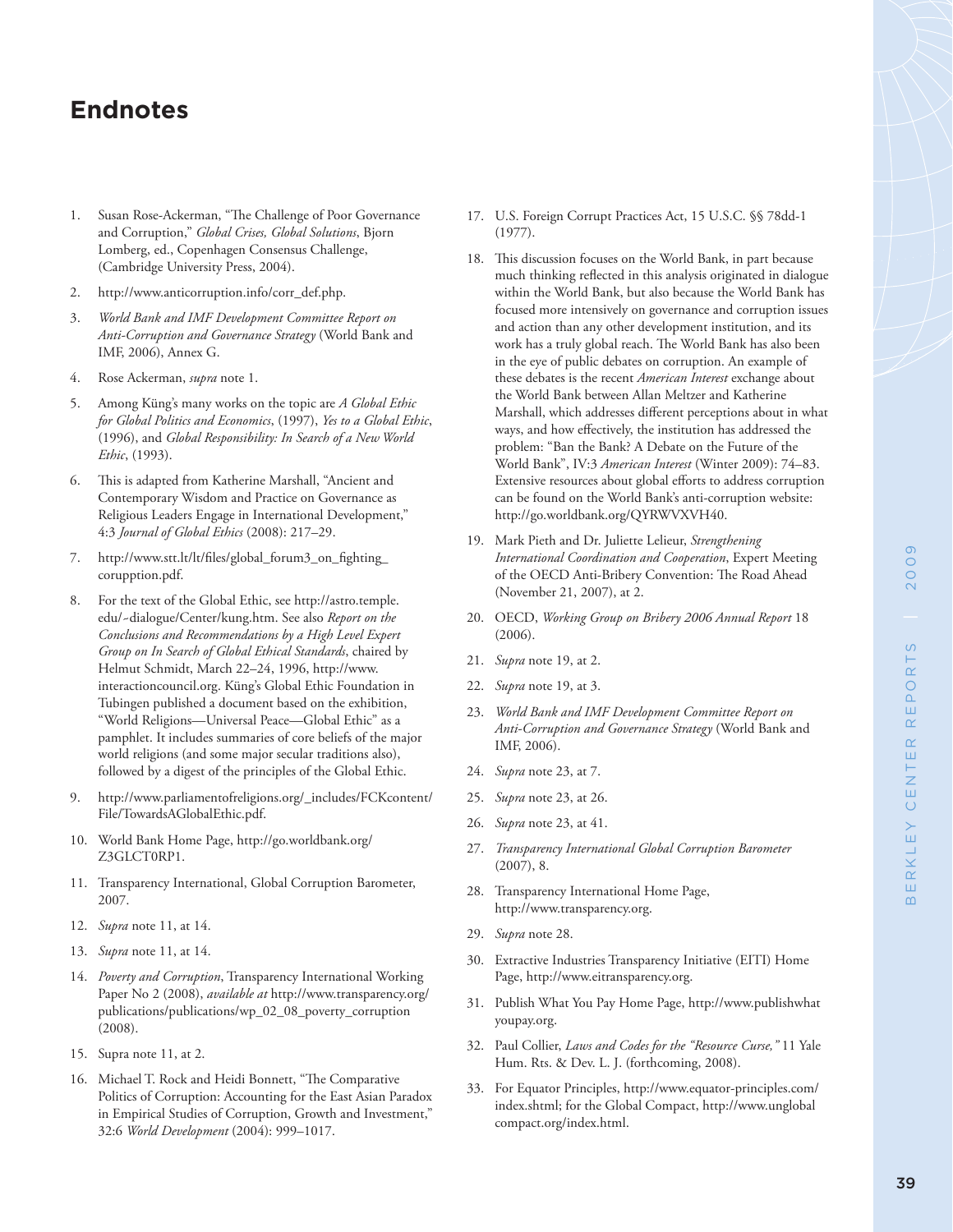- 34. http://siteresources.worldbank.org/NEWS/Resources/ Star-rep-full.pdf.
- 35. For more on the 11th International Anti-Corruption Conference in Seoul in May 2003, see http://unpan1.un.org/ intradoc/groups/public/documents/APCITY/ UNPAN019160.pdf.
- 36. See, e.g., World Vision website: http://www.worldvision.org. uk/server.php?show=ConWebDoc.2994.
- 37. Peter J. Henriot, "Governance/Corruption/Zambia," *Good Governance for Sustainable Growth*, World Bank Forum, Berlin, 21 May 2007.
- 38. Dele Olowu and J. Wunsch, eds., *Local Governance in Africa* (Boulder CO: Lynne Rienner, 2004).
- 39. Peter J. Henriot, *Corruption in Zambia: Is It Inevitable? Can We Stop It?* Presentation in JCTR 2007.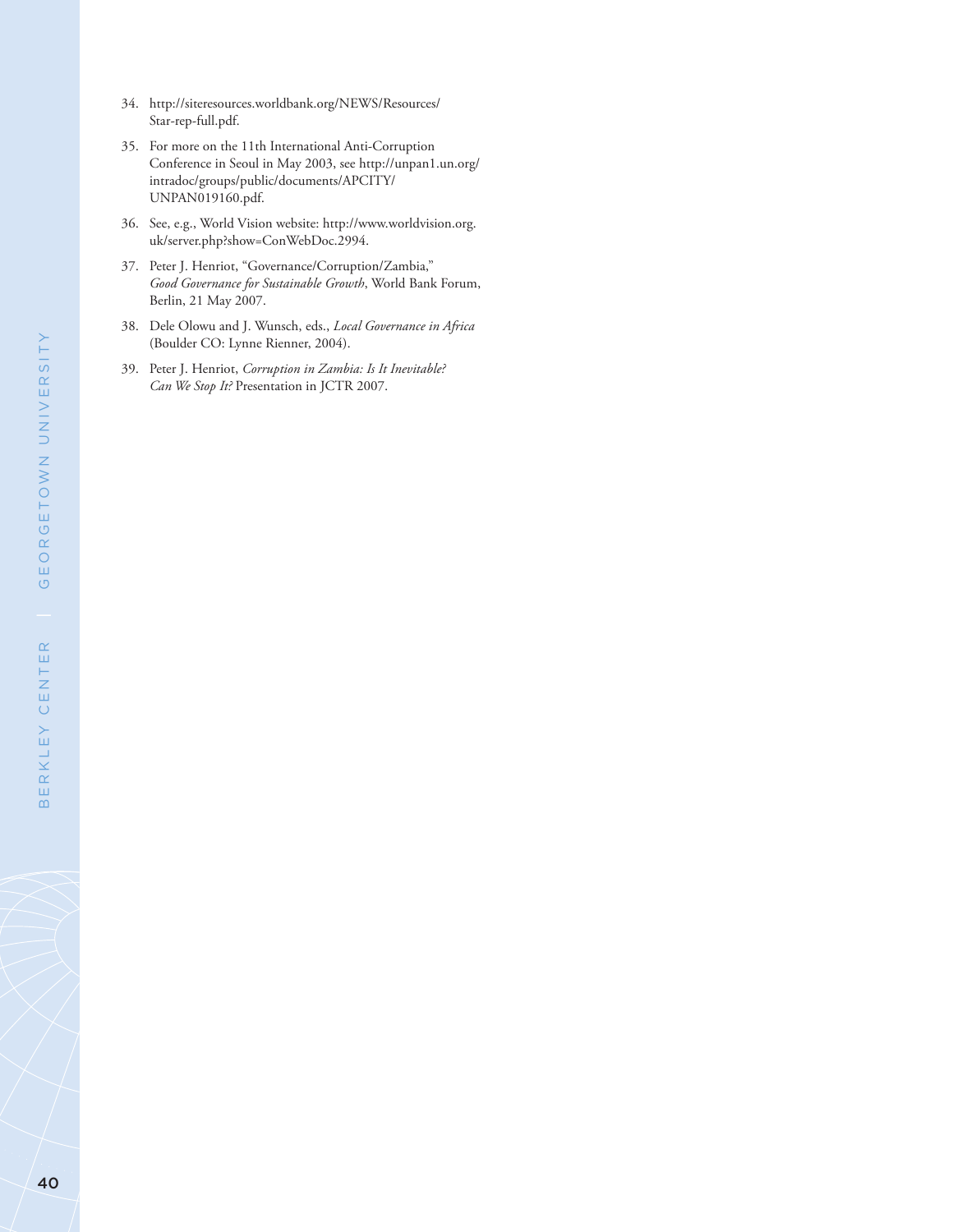